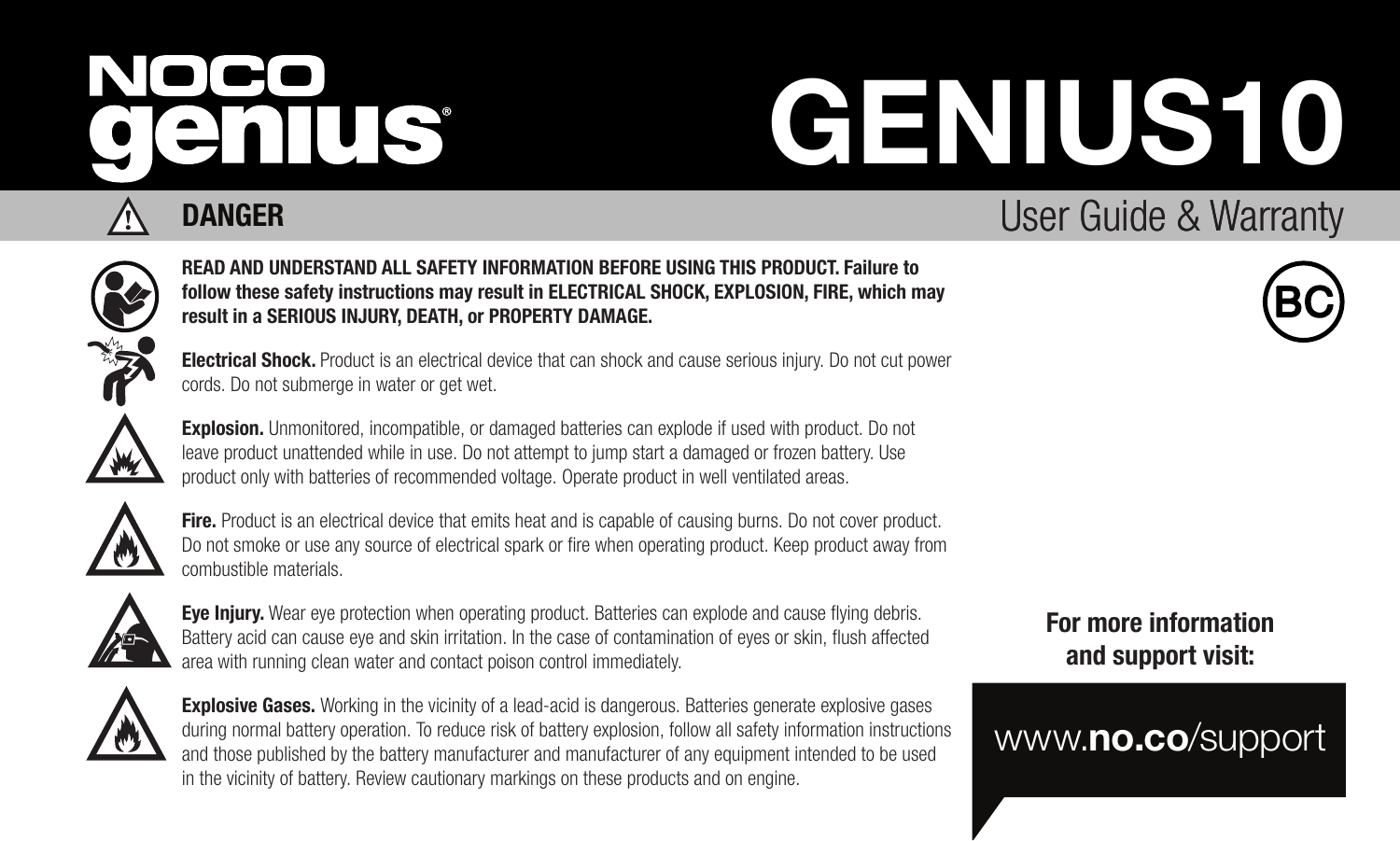# Important Safety Warnings

About GENIUS10. The NOCO GENIUS10 represents some of the most innovative and advanced technology on the market, making each charge simple and easy. It is quite possibly the safest and most efficient charger you will ever use. The GENIUS10 is designed for charging all types of 6V & 12V lead-acid batteries, including Lithium (LiFePO4), Wet (Flooded), Gel, MF (Maintenance-Free), CA (Calcium), EFB (Enhanced Flooded Battery), and AGM (Absorption Glass Mat) batteries. It is suitable for charging battery capacities up to 230 Amp-Hours and maintaining all battery sizes. Getting Started. Before using the charger, carefully read the battery manufacturer's specific precautions and recommended rates of charge for the battery. Make sure to determine the voltage and chemistry of the battery by referring to your battery owner's manual prior to charging. Mounting. It is important to keep in mind the distance to the battery. The DC cable length from the charger, with either the battery clamp or evelet terminal connectors, is approximately 77.7 inches (1973.6mm). Allow for 12-inches (304mm) of slack between connections. Proposition 65. Battery posts, terminals, and related accessories contain chemicals, including lead. These materials are known to the State of California to cause cancer and birth defects and other reproductive harm. Personal Precaution. Only use product as intended. Someone should be within range of your voice or close enough to come to your aid in case of emergency. Have a supply of clean water and soap nearby in the case of battery acid contamination. Wear complete eye protection and protective clothing while working near a battery. Always wash hands after handling batteries and related materials. Do not handle or wear any metal objects when working with batteries including; tools, watches or jewelry. If metal is dropped onto battery, it may spark or create a short circuit resulting in electrical shock, fire, explosion which may result in injury, death or property damage. Minors. If the product is intended by "Purchaser" to be used by a minor, purchasing adult agrees to provide detailed instructions and warnings to any minor prior to use. Failure to do so is the sole responsibility of the "Purchaser," who agrees to indemnify NOCO for any unintended use or misuse by a minor. Choking Hazard. Accessories may present a choking hazard to children. Do not leave children unattended with product or any accessory. The product is not a toy. Handling. Handle product with care. The product can become damaged if impacted. Do not use a damaged product, including, but not limited to, cracks to the casing or damaged cables. Do not use product with a damaged power cord. Humidity and liquids may damage product. Do not handle product or any electrical components near any liquid. Store and operate product in dry locations. Do not operate product if it becomes wet. If product is already operating and becomes wet, disconnect it from the-battery and discontinue use immediately. Do not disconnect the product by pulling on the cables. Modifications. Do not attempt to alter, modify or repair any part of the product. Disassembling product may cause injury, death or damage to property. If product becomes damaged, malfunctions or comes in contact with any liquid, discontinue use, and contact NOCO. Any modifications to the product will void your warranty. Accessories. This product is only approved for use with NOCO accessories. NOCO is not responsible for user safety or damage when using accessories not approved by NOCO. Location. Prevent battery acid from coming in contact with the product. Do not operate the product in a closed-in area or an area with restricted ventilation. Do not set a battery on top of product. Position cable leads to avoid accidental damage by moving vehicle parts (including hoods and doors), moving engine parts (including fan blades, belts, and pulleys), or what could become a hazard that may cause injury or death. **Operating Temperature.** This product is designed to work in ambient temperatures between -4° F and 104° F (-20° C and 40° C). Do not operate outside of temperature ranges. Do not charge a frozen battery. Discontinue use of product immediately if the battery becomes excessively warm. Storage. Do not use or store your product in areas with high concentrations of dust or airborne materials. Store your product on flat; secure surfaces so it's not prone to falling. Store your product in a dry location. The storage temperature is -20°C - 25°C (average temperature). Never exceed 80°C under any condition. Compatibility. The product is only compatible with 6V & 12-volt Lead-Acid, AGM, and Lithium batteries. Do not attempt to use product with any other type of battery. Charging other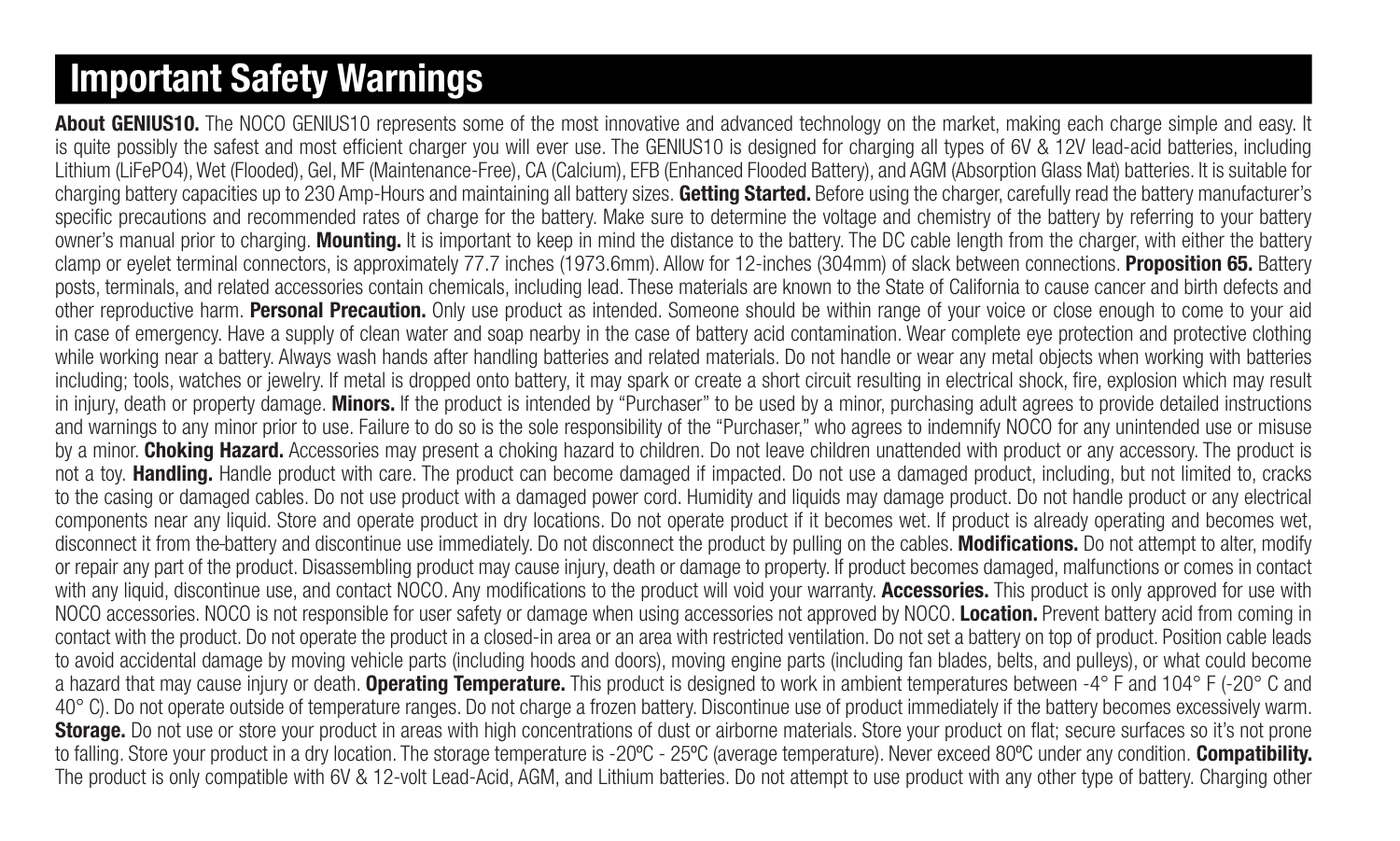battery chemistries may result in injury, death or property damage. Contact the battery manufacturer prior to attempting to charge the battery. Do not charge a battery if you are unsure of the battery's specific chemistry or voltage. Medical Devices. Product may emit electromagnetic fields. Product contains magnetic components which may interfere with pacemakers, defibrillators, or other medical devises. These electromagnetic fields may interfere with pacemakers or other medical devices. Consult with your physician prior to use if you have any medical device including pacemakers. If you suspect the product is interfering with a medical device, stop using the product immediately and consult your physician. Cleaning. Power off the product before attempting any maintenance or cleaning. Clean and dry product immediately if it comes in contact with liquid or any type of contaminant. Use a soft, lint-free (micro fiber) cloth. Avoid getting moisture in openings. Explosive Atmospheres. Obey all signs and instructions. Do not operate product in any area with a potentially explosive atmosphere, including fueling areas or areas which contain chemicals or particles such as grain, dust or metal powders. High-Consequence Activities. This product is not intended for use where the failure of the product could lead to injury, death or severe environmental damage. Radio Frequency Interference. Product is designed, tested, and manufactured to comply with regulations governing radio frequency emissions. Such emissions from the product can negatively affect the operation of other electronic equipment, causing them to malfunction. Model Number: GENIUS10 This device complies with Part 15 of the FCC Rules. Operation is subject to the following two conditions: (1) this device may not cause harmful interference, and (2) this device must accept any interference received, including interference that may cause undesired operation. NOTE: This equipment has been tested and found to comply with the limits for a Class A digital device, pursuant to Part 15 of the FCC Rules. These limits are designed to provide reasonable protection against harmful interference when the equipment is operated in a commercial environment. This equipment generates, uses, and can radiate radio frequency energy and, if not installed and used in accordance with the instruction manual, may cause harmful interference to radio communications. Operation of this equipment in a residential area is likely to cause harmful interference in which case the user will be required to correct the interference at his own expense.

# How To Use

# Charging Modes.

The GENIUS10 has nine (9) modes: Standby, 12V, 12V AGM, 12V LITHIUM, 6V, 6V AGM, REPAIR, SUPPLY and Force. Some charge modes must be pressed and held for three (3) to five (5) seconds to enter the mode. These "Press and Hold" modes are advanced charging modes that require your full attention before selecting. It is important to understand the differences and purpose of each charge mode. Do not operate the charger until you confirm the appropriate charge mode for your battery. Below is a brief description: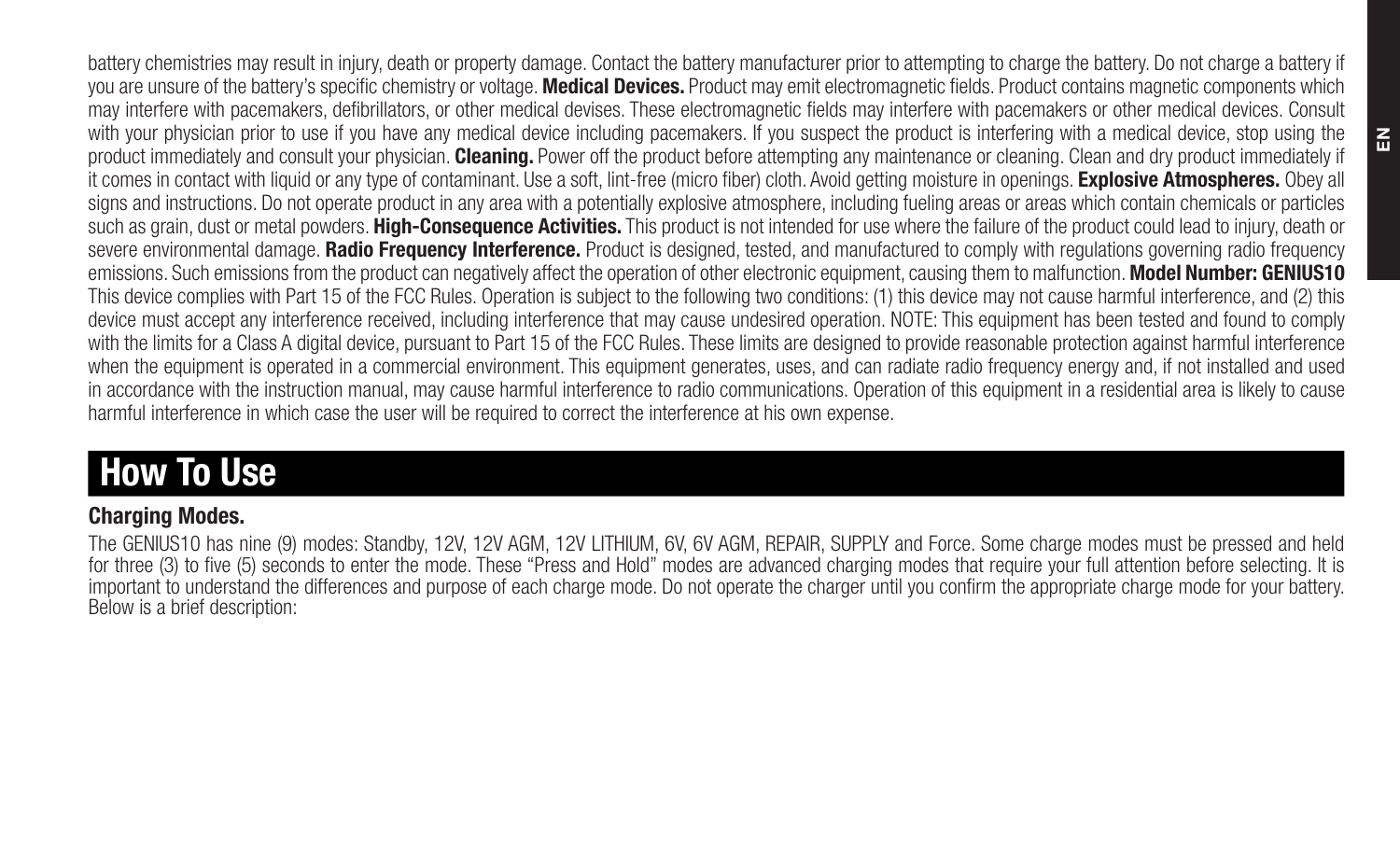| Mode                       | <b>Explanation</b>                          | (Peak Voltage Measured At 25°C. Amperage Rating Is Bulk Amperage When Above 0°C)                                                                                                                                                                                                    |
|----------------------------|---------------------------------------------|-------------------------------------------------------------------------------------------------------------------------------------------------------------------------------------------------------------------------------------------------------------------------------------|
| Standby                    |                                             | In Standby mode, the charger is not charging or providing any power to the battery. Energy Saye is activated during this mode, drawing microscopic<br>power from the electrical outlet. Canbus is enabled in Standby mode. When in Standby, the orange Standby LED will illuminate. |
|                            | <b>No Power</b>                             |                                                                                                                                                                                                                                                                                     |
| <b>12V</b>                 |                                             | For charging 12-volt Wet Cell, Gel Cell, Enhanced Flooded, Maintenance-Free and Calcium batteries, When selected, the 12V white LED will illuminate.                                                                                                                                |
|                            | 14.5V   10A   Up To 230AH Batteries         |                                                                                                                                                                                                                                                                                     |
| 12V                        |                                             | For charging 12-volt AGM batteries. When selected, the 12V AGM white LED will illuminate.                                                                                                                                                                                           |
| AGM                        | 14.8V   10A   Up To 230AH Batteries         |                                                                                                                                                                                                                                                                                     |
| 12V                        | with Battery Management Systems (BMS) only. | For charging 12-volt lithium-ion batteries, including lithium iron phosphate. When selected, the 12V Lithium blue LED will illuminate. For use on batteries                                                                                                                         |
| LITHIUM                    | 14.6V   10A   Up To 230AH Batteries         |                                                                                                                                                                                                                                                                                     |
| 6V<br>Press & Hold         |                                             | For charging 6-volt Wet Cell, Gel Cell, Enhanced Flooded, Maintenance-Free and Calcium batteries, When selected, the 6V white LED will illuminate,                                                                                                                                  |
| (3 Seconds)                | 7.25V I 10A I Up To 230AH Batteries         |                                                                                                                                                                                                                                                                                     |
| 6V AGM<br>Press & Hold     |                                             | For charging 6-volt advanced AGM batteries, which requires a higher than normal charging voltage. When selected, a white LED will illuminate.                                                                                                                                       |
| (3 Seconds)                | 7.40V   10A   Up To 230AH Batteries         |                                                                                                                                                                                                                                                                                     |
| Force Mode<br>Press & Hold |                                             | For charging batteries with a voltage lower than 1V. Press and Hold for five (5) seconds to enter Force Mode. The selected charge mode will then operate<br>under Force Mode for five (5) minutes before returning to standard charging in the selected mode.                       |
| (5 Seconds)                | 10A I Up To 230AH Batteries                 |                                                                                                                                                                                                                                                                                     |
| 12V<br>SUPPLY              | selected, a red LED will illuminate.        | Converts to a DC power supply for powering any 12VDC device, like a tire inflator, oil changer, or as a memory retainer when replacing a battery. When                                                                                                                              |
|                            | 13.6V @ 25°C   10A   Max 12A                | [Press and Hold 3 Seconds With Clamps Not Connected]                                                                                                                                                                                                                                |
| <b>12V</b>                 | illuminate and flash.                       | An advanced battery recovery mode for repairing and restoring, old, idle, damaged, stratified or sulfated batteries. When selected, a red LED will                                                                                                                                  |
| <b>REPAIR</b>              | 16.5V I 10A I Any Capacity                  | [From Standby Press and Hold 3 Seconds With Clamps Connected to the Battery]                                                                                                                                                                                                        |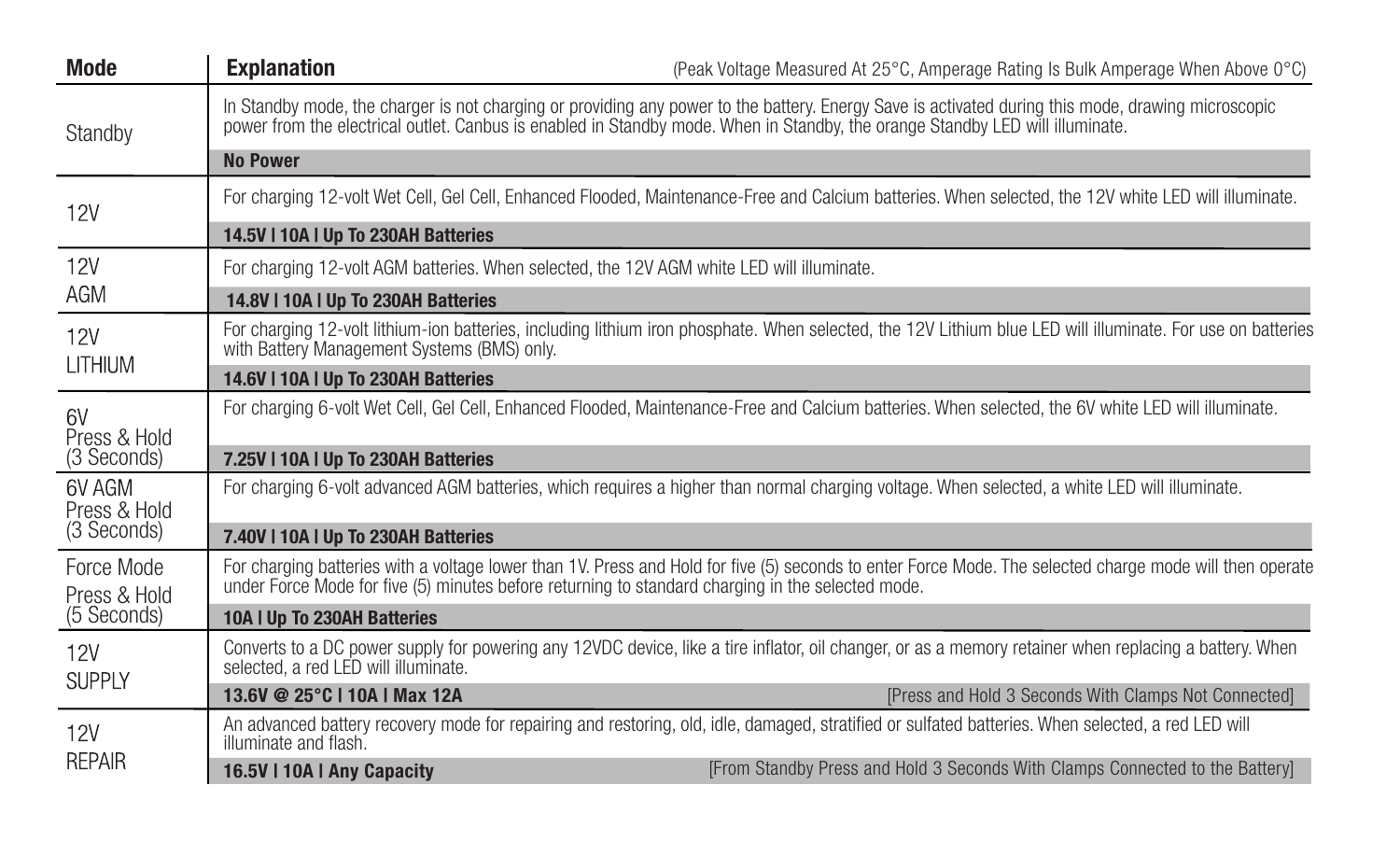#### Using 6V. [Press & Hold for 3 seconds]

6V charge mode is designed for 6-volt lead-acid batteries only, like Wet Cell, Gel Cell, Enhanced Flooded, Maintenance-Free and Calcium batteries. Press and hold for three (3) seconds to enter 6V Charge Mode. Consult the battery manufacturer before using this mode.

## Using 12V Lithium.

12V Lithium charge mode is designed for 12-volt lithium-ion batteries only, including lithium iron phosphate.

CAUTION. USE THIS MODE WITH EXTREME CARE. THIS MODE SHOULD ONLY BE USED WITH 12-VOLT LITHIUM BATTERIES THAT HAVE A BUILT-IN BATTERY MANAGEMENT<br>SYSTEM (RMS) LITHIUM-ION BATTERIES ARE MADE AND CONSTRUCTED IN DIFFERENT WAYS A (BMS). CONSULT THE LITHIUM BATTERY MANUFACTURER BEFORE CHARGING AND ASK FOR RECOMMENDED CHARGING RATES AND VOLTAGES. SOME LITHIUM-ION BATTERIES MAY BE UNSTABLE AND UNSUITABLE FOR CHARGING.

### Using 13.6V Supply. [Press and Hold 3 Seconds With Clamps Not Connected]

13.6V Supply converts the charger to a constant current, constant voltage DC power supply. It can be used to power 12VDC devices, tire inflators, seat heaters and more. As a power supply, it can also be used to retain a vehicle's on-board computer settings during battery repair or replacement. 13.6V Supply provides 13.6-volts at 10A with overload protection at 12A (Max).

CAUTION. USE THIS MODE WITH EXTREME CARE, SUPPLY MODE DISABLES SAFETY FEATURES AND LIVE POWER IS PRESENT AT THE CONNECTORS. DO NOT TOUCH CONNECTIONS TOGETHER. RISK OF SPARKS, FIRE, EXPLOSION, PROPERTY DAMAGE, INJURY, AND DEATH.

### Using 12V Repair. [From Standby Press and Hold 3 Seconds With Clamps Connected to the Battery]

12V Repair is an advanced battery recovery mode for repairing and storing, old, idle, damaged, stratified or sulfated batteries. Not all batteries can be recovered. Batteries tend to become damaged if kept at a low charge and/or never given the opportunity to receive a full charge. The most common battery problems are battery sulfation and stratification. Both battery sulfation and stratification and stratification will artificially raise the open circuit voltage of the battery, causing the battery to appear fully charged, while providing low capacity. Use 12V Repair in attempt to reverse these problems. For optimal results, take the 12-volt battery through a full charge cycle, bringing the battery to full charge, before using this mode. 12V Repair can take up to four (4) hours to complete the recovery process and will return to Standby when completed.

CAUTION. USE THIS MODE WITH CARE. THIS MODE IS FOR 12-VOLT LEAD-ACID BATTERIES ONLY. THIS MODE USES A HIGH CHARGING VOLTAGE AND MAY CAUSE SOME WATER LOSS IN WET (FLOODED) CELL BATTERIES. BE ADVISED, SOME BATTERIES AND ELECTRONICS MAY BE SENSITIVE TO HIGH CHARGING VOLTAGES. TO MINIMIZE RISKS TO ELECTRONICS, DISCONNECT THE BATTERY BEFORE USING THIS MODE.

# Force Mode. [Press & Hold for 5 seconds]

Force mode allow the charger to manually begin charging when the connected battery's voltage is too low to be detected. If battery voltage is too low for the charger to detect. press and hold the mode button for 5 seconds to activate Force Mode, then select the appropriate mode. All available modes will flash. Once a charge mode is selected, the Charge Mode LED and Charge LED will alternate between each other, indicating Force Mode is active. After five (5) minutes the charger will return to the normal charge operation and low voltage detection will be reactivated.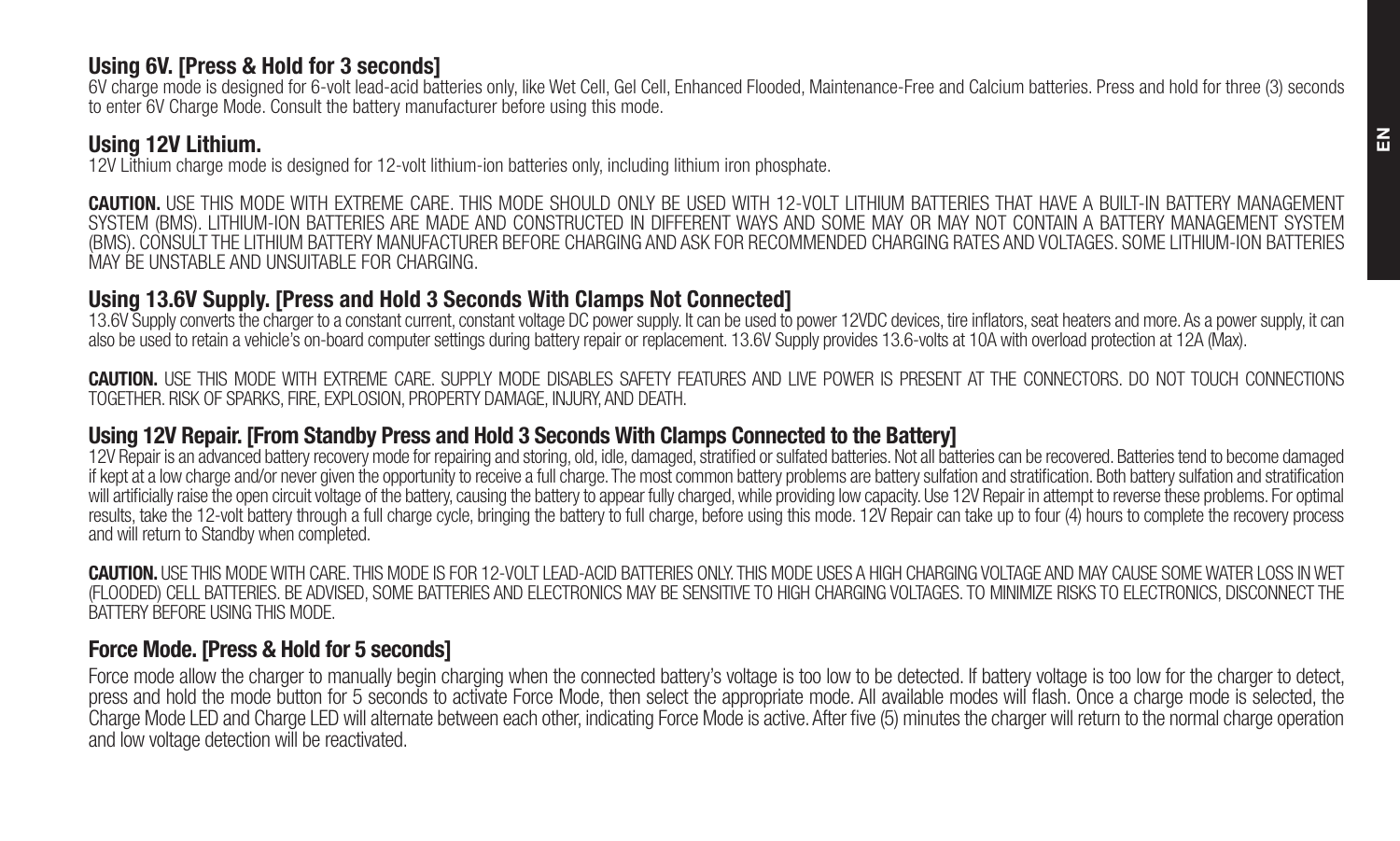CAUTION.USE THIS MODE WITH EXTREME CARE. FORCE MODE DISABLES SAFETY FEATURES AND LIVE POWER IS PRESENT AT THE CONNECTORS. ENSURE ALL CONNECTIONS ARE MADE PRIOR TO ENTERING FORCE MODE, AND DO NOT TOUCH CONNECTIONS TOGETHER. RISK OF SPARKS, FIRE, EXPLOSION, PROPERTY DAMAGE, INJURY, AND DEATH.

# Connecting to the Battery.

Do not connect the AC power plug until all other connections are made. Identify the correct polarity of the battery terminals on the battery. Do not make any connections to the carburetor, fuel lines, or thin, sheet metal parts. The below instructions are for a negative ground system (most common). If your vehicle is a positive ground system (very uncommon), follow the below instructions in reverse order.

1.) Connect the positive (red) eyelet terminal connector to the positive (POS,P,+) battery terminal.

- 2.) Connect the negative (black) eyelet terminal connector to the negative (NEG,N,-) battery terminal.
- 3.) Connect the battery charger into a suitable electrical outlet. Do not face the battery when making this connection.
- 4.) When disconnecting, disconnect in the reverse sequence, removing the negative first (or positive first for positive ground systems).

# Begin Charging.

- 1.) Verify the voltage and chemistry of the battery.
- 2.) Confirm that you have connected the battery clamps or eyelet terminal connectors properly and the AC power plug is plugged into an electrical outlet.
- 3.) [First time use] The charger will begin in Standby mode, indicated by an orange LED. In Standby, the charger is not providing any power.
- 4.) Press the mode button to toggle to the appropriate charge mode (press and hold for three seconds to enter an advanced charge mode) for the voltage and chemistry of your battery.

5.) The mode LED will illuminate the selected charge mode and the Charge LEDs will illuminate (depending on the health of the battery) indicating the charging process has started.

6.) The charger can now be left connected to the battery at all times to provide maintenance charging.

Auto-Memory: The charger has built in auto-memory and will return to the last charge mode when connected. To change modes after the first use, press the mode<br>button.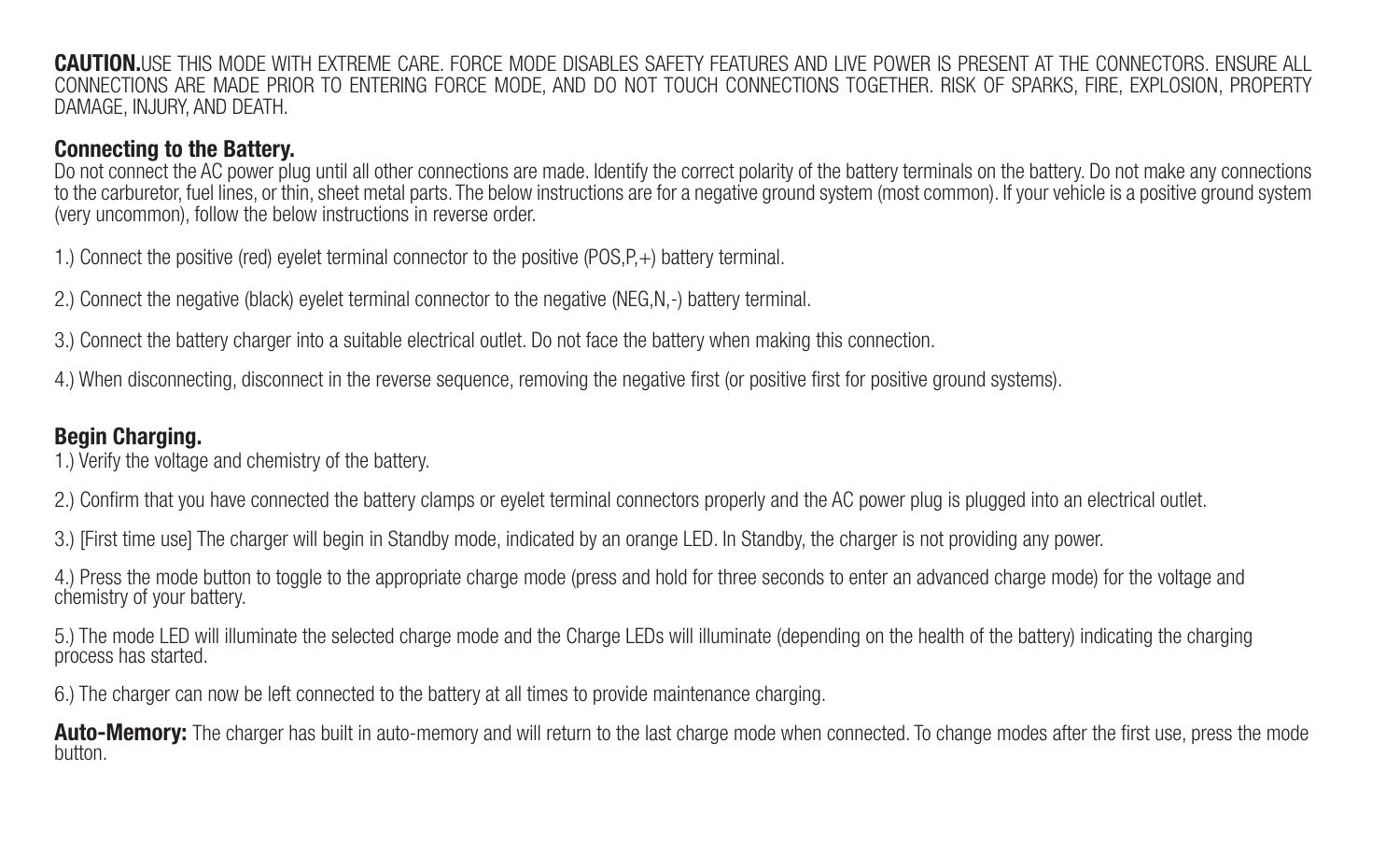# Charging Times.

# Charging Times.

The estimated time to charge a battery is shown below. The size of the battery (Ah) and its depth of discharge (DOD) greatly affect its charging time. The charge time is based on an average depth of discharge to a fully charged battery and is for reference purposes only. Actual data may differ due to battery conditions. The time to charge a normally discharged battery is based on a 50% DOD. Temperature will also impact charging times. The GENIUS10 features thermal compensation that automatically adjusts charging profiles to maximize charging performance.

| <b>Battery Size</b> |               | <b>Approximate Time to Charge In Hours</b> |      |  |
|---------------------|---------------|--------------------------------------------|------|--|
|                     | Ah (Amp hour) | 6V                                         | 12V  |  |
|                     | 20            | 1.5                                        | 1.5  |  |
|                     | 40            | 3.0                                        | 3.0  |  |
|                     | 80            | 6.0                                        | 6.0  |  |
|                     | 100           | 7.0                                        | 7.0  |  |
|                     | 230           | 17.3                                       | 17.3 |  |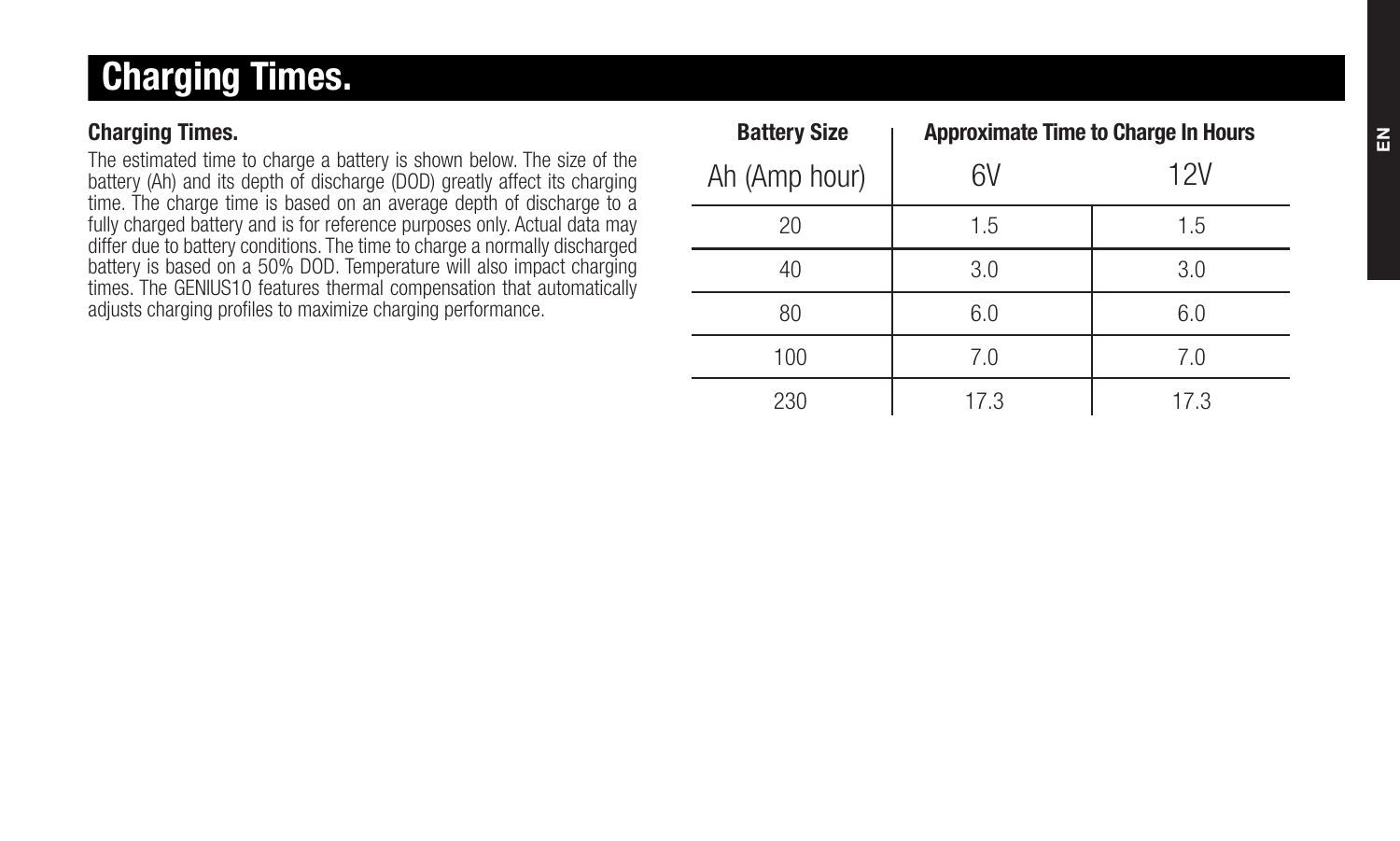Understanding Charge LEDs.

| LED                       |                                                                                              | <b>Explanation</b>                                                                                                                                                                                                                                                                     |  |
|---------------------------|----------------------------------------------------------------------------------------------|----------------------------------------------------------------------------------------------------------------------------------------------------------------------------------------------------------------------------------------------------------------------------------------|--|
| 25%<br>Red I FD           |                                                                                              | The 25% Charge LED will slowly pulse "on" and "off", when the battery is less than 25% fully charged. When the battery is<br>25% charged, the red Charge LED will be solid.                                                                                                            |  |
| 50%<br>Red I FD           |                                                                                              | The 50% Charge LED will slowly pulse "on" and "off", when the battery is less than 50% fully charged. When the battery is<br>50% charged, the red Charge LED will be solid.                                                                                                            |  |
| 75%<br>Orange LED         |                                                                                              | The 75% Charge LED will slowly pulse "on" and "off", when the battery is less than 75% fully charged. When the battery is<br>75% charged, the orange Charge LED will be solid.                                                                                                         |  |
| 100%<br>Green I FD        |                                                                                              | Pulsing Green LED - Bulk charge complete, optimizing battery for extended life.<br>Solid Green LED - When the battery is 100% charged, the Charge LED will be solid green.                                                                                                             |  |
| Maintenance<br>Green I FD |                                                                                              | After the battery is fully charged, the charger will continue monitoring the battery, and provide ongoing maintenance and<br>optimization. The 100% Charge LED will pulse "on" and "off" slowly during these cycles. The charger can be left connected<br>to the battery indefinitely. |  |
|                           | <b>Understanding Error LEDs</b><br>Error Conditions will be indicated by the following LEDs. |                                                                                                                                                                                                                                                                                        |  |
| <b>LED</b>                |                                                                                              | <b>Reason/Solution</b>                                                                                                                                                                                                                                                                 |  |
|                           | Solid                                                                                        | Charger is in Standby mode or Battery voltage is too low for charger to detect.                                                                                                                                                                                                        |  |
|                           | Solid                                                                                        | Battery voltage is too high for the selected charge mode. Check the battery and charge mode.                                                                                                                                                                                           |  |
| €                         | Solid                                                                                        | Possible battery short / Battery will not hold a charge. Have battery checked by a professional.                                                                                                                                                                                       |  |
| ቍ                         | Solid                                                                                        | Reverse polarity. Reverse the battery connections.                                                                                                                                                                                                                                     |  |
|                           | Flashing                                                                                     | Charger internal temperature too high / Charger will resume function once the Charger internal temperature drops.<br>Charger ambient temperature too cold / Charger will resume function once the Charger ambient temperature rises.                                                   |  |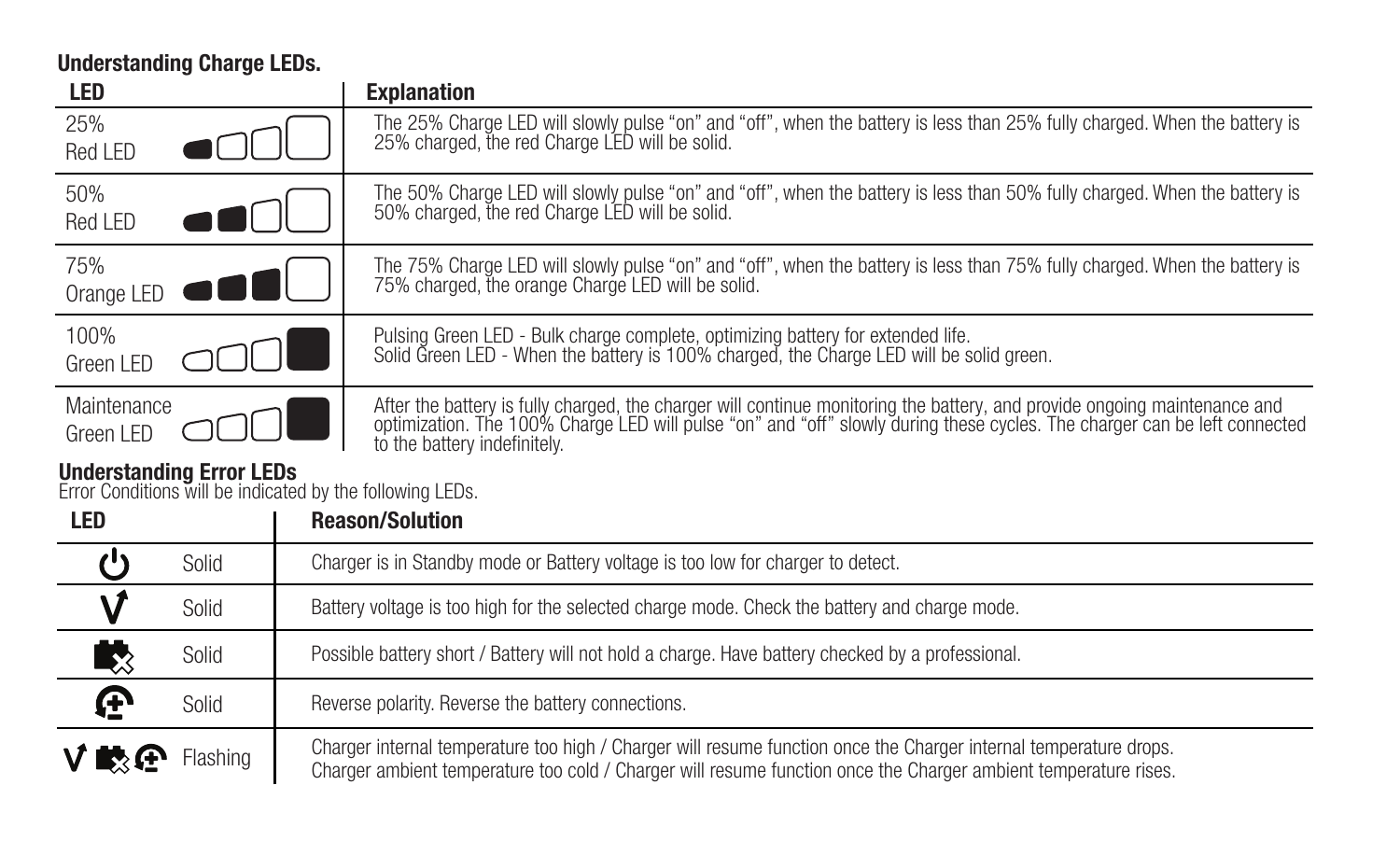

1.) Mode Button Push to cycle through charging Modes.

2.) Overvoltage Error LED Illuminates solid Red: Battery Voltage is above Protect voltage.

3.) Bad Battery Error LED Illuminates solid Red when connected battery will not hold a charge.

4.) Reverse Polarity Error LED Illuminates solid Red when reverse polarity is detected.

5.) Standby LED Illuminates when the charger is in Standby Mode, the charger is not charging or providing any power to the battery.

6.) Charge LED indicates the connected battery(s) state-of-charge.

7.) Mode LED Indicates the Charge Mode the charger is currently in. Push the MODE button to cycle through charge Modes.

8.) «Press and Hold» Mode LED Mode button must be pressed and held for 3 seconds to enter the mode.

9.) Supply Mode LED Illuminates solid Red when Supply mode is selected. 10.) Repair Mode LED Illuminates solid Red when Repair mode is selected.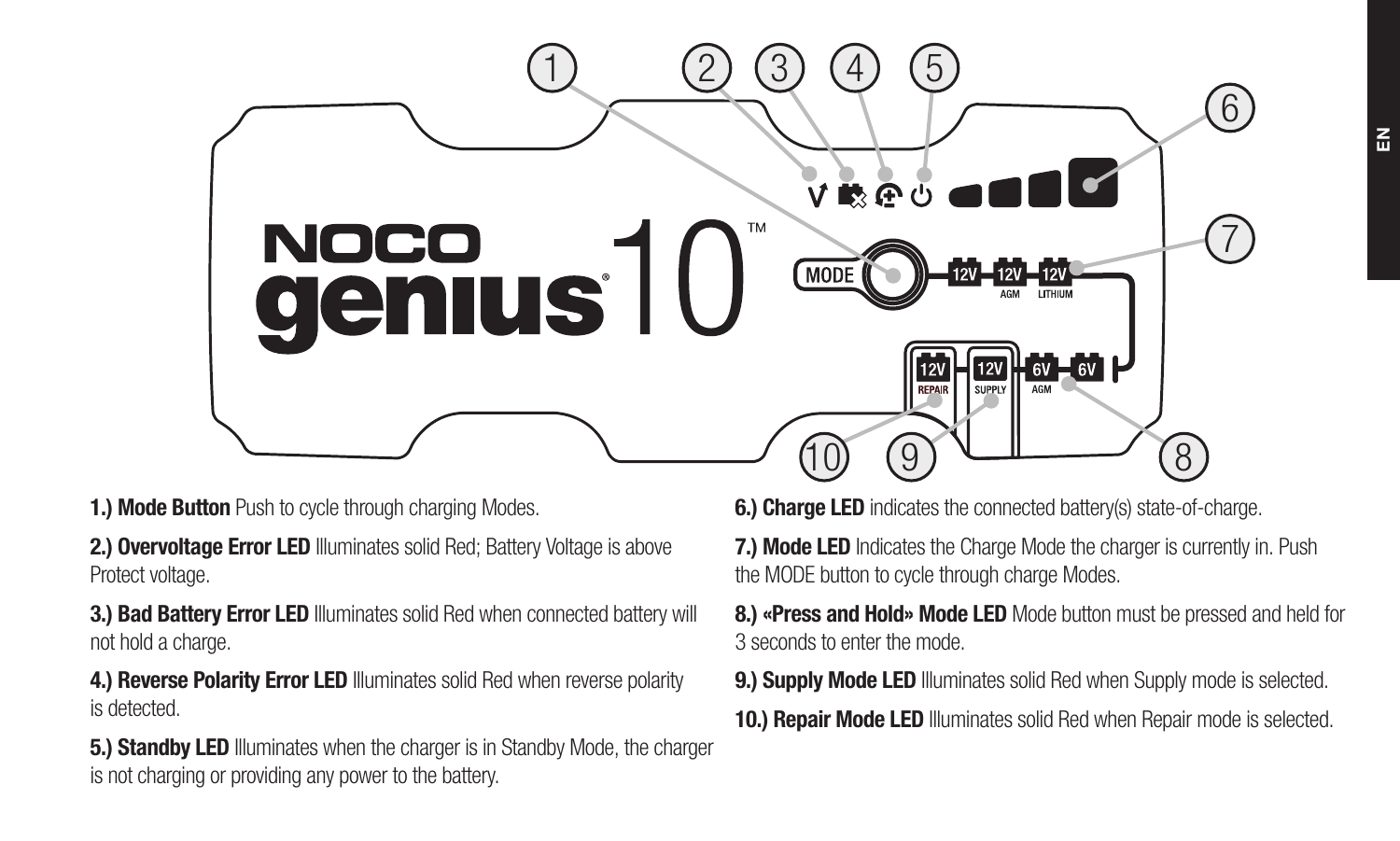# Technical Specifications. Technical Specifications

| <b>Input Voltage AC:</b>      | 120-240 VAC, 50-60Hz                         |
|-------------------------------|----------------------------------------------|
| <b>Working Voltage AC:</b>    | 120-240 VAC, 50-60Hz                         |
| <b>Output Power:</b>          | 150 W Max                                    |
| <b>Charging Voltage:</b>      | Various                                      |
| <b>Charging Current:</b>      | 10A (12V), 10A (6V))                         |
| <b>Low-Voltage Detection:</b> | 1V (12V), 1V (6V)                            |
| <b>Back Current Drain:</b>    | < 0.5mA                                      |
| <b>Ambient Temperature:</b>   | $-20^{\circ}$ C to $+40^{\circ}$ C           |
| <b>Type of Batteries:</b>     | 6V. 12V                                      |
| <b>Battery Chemistries:</b>   | Wet. Gel. MF. CA. EFB. AGM. Calcium. Lithium |
| <b>Battery Capacity:</b>      | Up to 230Ah, Maintains All Battery Sizes     |
| <b>Housing Protection:</b>    | <b>IP65</b>                                  |
| Coolina:                      | Natural Convection                           |
| Dimensions (L x W x H):       | 7.1 x 3.6 x 2.3 Inches                       |
| Weiaht:                       | 3.33 Pounds                                  |

# 3 Year Hassle-Free Warranty

NOCO warrants that this product (the "Product") will be free from defects in material and workmanship for a period of Three (3) years from the date of purchase (the "Warranty Period"). For defects reported during the Warranty Period, NOCO will, at its discretion, and subject to NOCO's technical support analysis, either repair or replace defective products. Replacement parts and products will be new or serviceably used, comparable in function and performance to the original part and warranted for the remainder of the original Warranty Period.

NOCO'S LIABILITY HEREUNDER IS EXPRESSLY LIMITED TO REPLACEMENT OR REPAIR. TO THE MAXIMUM EXTENT PERMITTED BY LAW, NOCO SHALL NOT BE LIABLE TO ANY PURCHASER OF THE PRODUCT OR ANY THIRD PARTY FOR ANY SPECIAL, INDIRECT, CONSEQUENTIAL OR EXEMPLARY DAMAGES, INCLUDING, BUT NOT LIMITED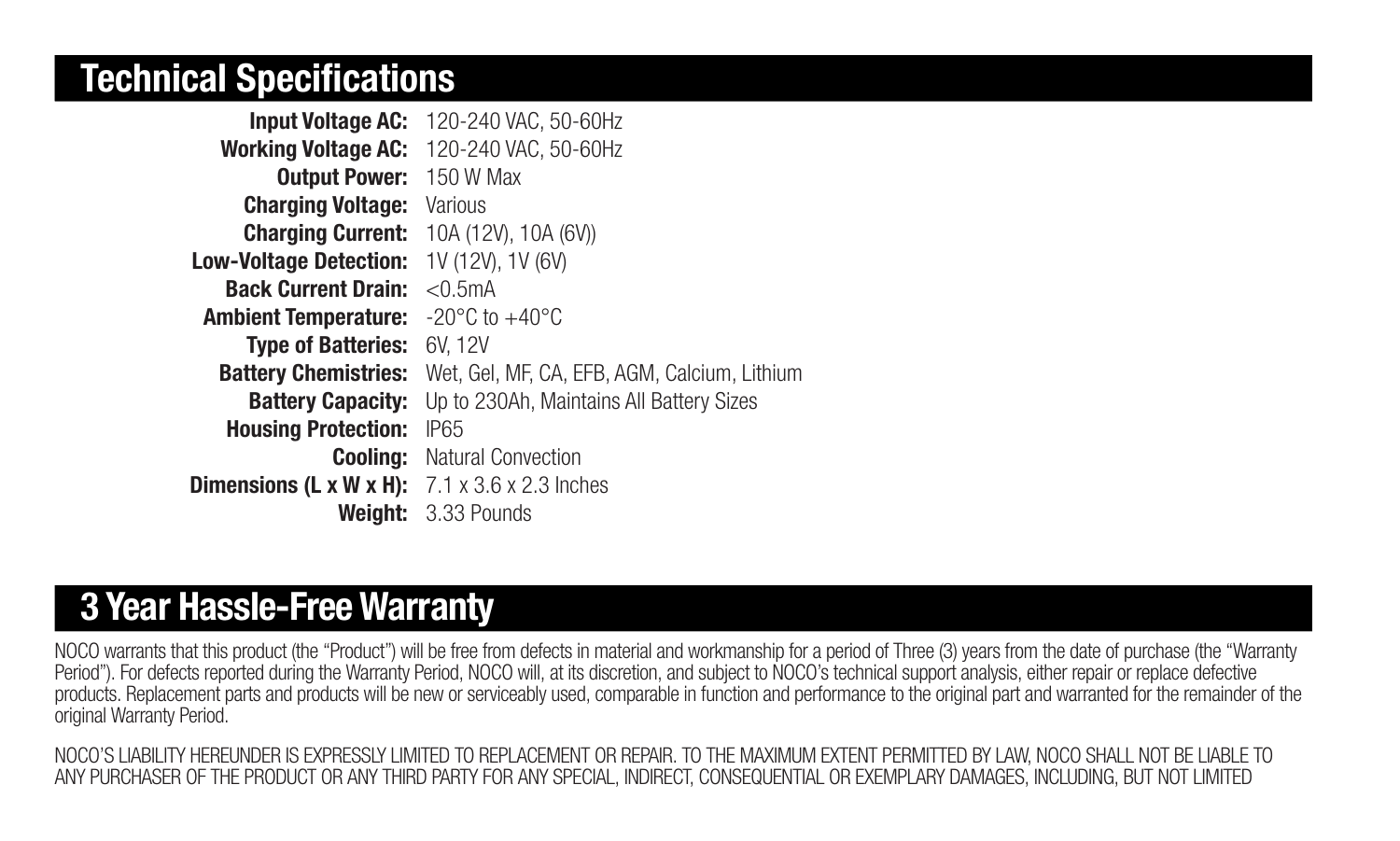TO, LOST PROFITS, PROPERTY DAMAGE OR PERSONAL INJURY, RELATED IN ANY WAY TO THE PRODUCT, HOWSOEVER CAUSED, EVEN IF NOCO HAD KNOWLEDGE OF THE POSSIBILITY OF SUCH DAMAGES. THE WARRANTIES SET FORTH HEREIN ARE IN LIEU OF ALL OTHER WARRANTIES, EXPRESS, IMPLIED, STATUTORY OR OTHERWISE, INCLUDING, WITHOUT LIMITATION, THE IMPLIED WARRANTIES OF MERCHANTABILITY AND FITNESS FOR A PARTICULAR PURPOSE, AND THOSE ARISING FROM COURSE OF DEALING, USAGE OR TRADE PRACTICE. IN THE EVENT THAT ANY APPLICABLE LAWS IMPOSE WARRANTIES, CONDITIONS OR OBLIGATIONS THAT CANNOT BE EXCLUDED OR MODIFIED, THIS PARAGRAPH SHALL APPLY TO THE GREATEST EXTENT ALLOWED BY SUCH LAWS.

This Warranty is made solely for the benefit of the original purchaser of the Product from NOCO or from a NOCO approved reseller or distributor and is not assignable or transferable. To assert a warranty claim, the purchaser must: (1) request and obtain a return merchandise authorization ("RMA") number and return location information (the "Return Location") from NOCO Support by emailing support@no.co or by calling 1.800.456.6626; and (2) send the Product, including RMA number, and receipt to the Return Location. DO NOT SEND IN PRODUCT WITHOUT FIRST OBTAINING AN RMA FROM NOCO SUPPORT.

The original purchaser is responsible (and must prepay) all packaging and transportation costs to ship products for warranty service.

NOTWITHSTANDING THE ABOVE, THIS HASSLE-FREE WARRANTY IS VOID AND DOES NOT APPLY TO PRODUCTS THAT: (a) are misused, mishandled, subjected to abuse or careless handling, accident, improperly stored, or operated under conditions of extreme voltage, temperature, shock, or vibration beyond NOCO's recommendations for safe and effective use; (b) improperly installed, operated or maintained; (c) are/were modified without the express written consent of NOCO; (d) have been disassembled, altered or repaired by anyone other than NOCO; (e) the defects of which were reported after the Warranty Period.

THIS HASSLE-FREE WARRANTY DOES NOT COVER: (1) normal wear and tear; (2) cosmetic damage that does not affect functionality; or (3) Products where the NOCO serial number is missing, altered, or defaced.

### HASSLE-FREE WARRANTY CONDITIONS

These conditions apply only to Product during the Warranty Period. The Hassle-Free Warranty is void either by elapsed time from date of purchase (elapsed time from serial number date, if no proof of purchase) or from the conditions listed earlier in this document. Return Product with the appropriate documentation.

### With Receipt:

0-3 Years: NO Charge. With proof of purchase. The warranty period begins on date of purchase.

## With NO Receipt:

0-3 Years: NO Charge. With NO proof of purchase. The warranty period begins on the serial number date.

We recommend registering your NOCO product in order to upload proof of purchase and extend your effective warranty dates. You may register your NOCO product online at: no.co/register. If you have any questions regarding your warranty or product, contact NOCO Support (email and phone number above) or write to: The NOCO Company, at 30339 Diamond Parkway, #102, Glenwillow, OH 44139 USA.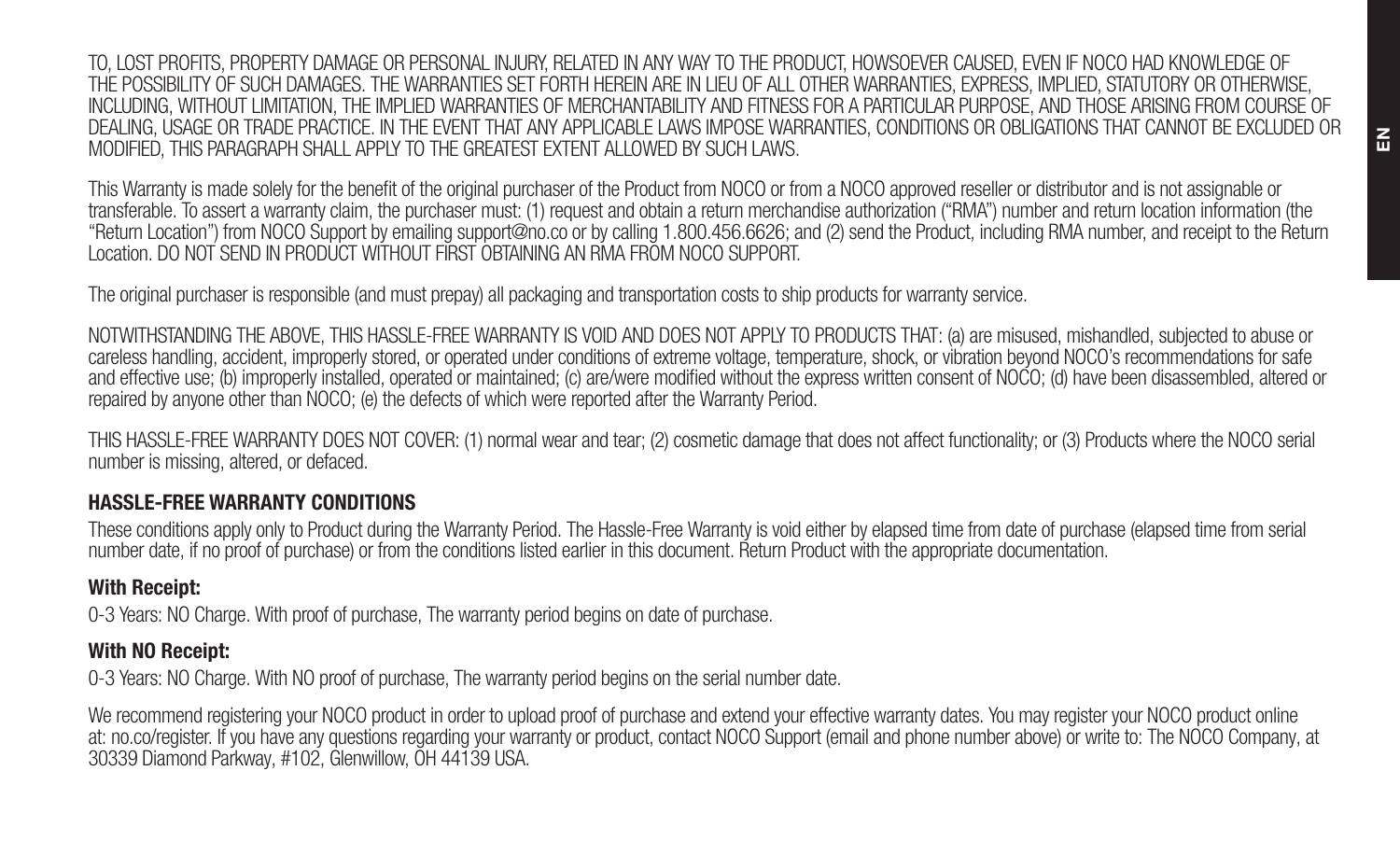# NOCO enius

# GENIUS10

# **DANGER** Guide d'utilisation et garantie

## LISEZ ATTENTIVEMENT TOUTES LES CONSIGNES DE SÉCURITÉ AVANT D'UTILISER CE PRODUIT. La nonapplication des consignes de sécurité peut résulter en UN CHOC ÉLECTRIQUE, UNE EXPLOSION, DU FEU, ce qui peut conduire à de GRAVES BLESSURES, LA MORT ou des DÉGÂTS MATÉRIELS.

Choc électrique. Le produit est un appareil électrique qui peut causer des chocs et des blessures graves. Ne coupez pas les cordons d'alimentation. Ne pas immerger ni mouiller.

Explosion. Des batteries non-surveillées, incompatibles ou endommagées peuvent exploser si elles sont utilisées avec ce produit. N'utilisez pas ce produit sans le surveiller. Ne tentez pas de démarrer une batterie endommagée ou gelée. N'utilisez ce produit qu'avec les batteries recommandées. Utilisez ce produit dans des lieux bien aérés.



Feu. Le produit est un appareil électrique émettant de la chaleur et capable de causer des brûlures. Ne couvrez pas le produit. Ne fumez pas et n'utilisez aucune source d'étincelles ou de feu quand vous utilisez ce produit. Tenez le produit à l'écart de matériaux combustibles.



Blessures aux yeux. Utilisez des lunettes de protection lors de l'utilisation du produit. Les batteries peuvent<br>exploser et projeter des débris. L'acide des batteries peut causer des irritations de la peau et des yeux. Dan la cas de contact avec les yeux ou la peau, rincez abondamment le point de contact avec de l'eau courante propre et contactez immédiatement le centre anti-poison.



Gaz explosifs. Travailler à proximité de l'acide de plomb est dangereux. Les batteries produisent un gaz explosif durant leur utilisation normale. Pour réduire le risque d'explosion de batteries, conformez-vous à toutes les consignes de sécurité indiquées ici et celles indiquées par le fabricant de la batterie, ainsi que de celles de tout équipement utilisé dans les environs de la batterie. Prenez connaissance des indications de sécurité sur ces produits et sur le moteur.





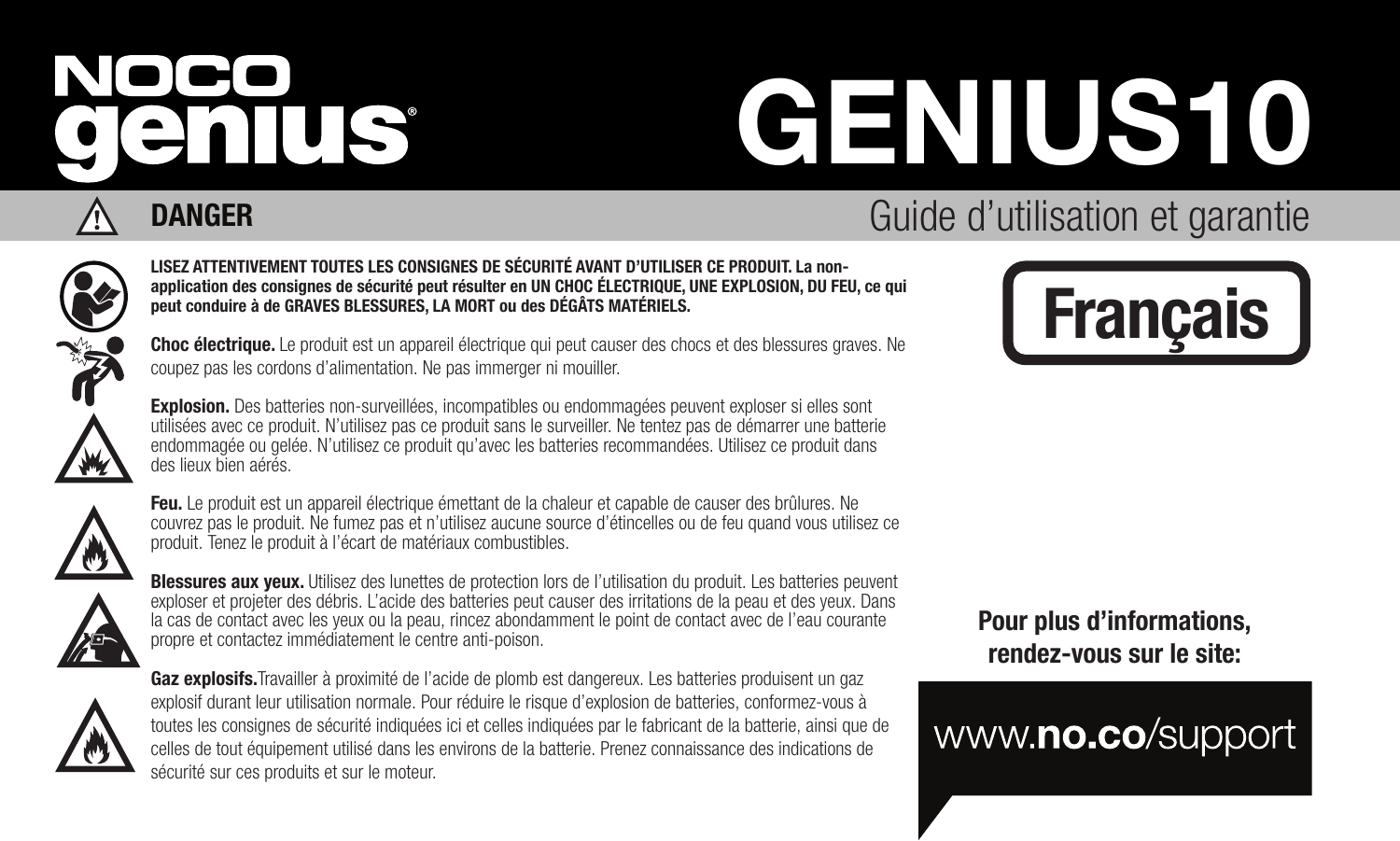# Indications de sécurité importantes

À propos de GENIUS10. Le NOCO GENIUS10 représente l'une des technologies les plus innovatrices et avancées sur le marché, rendant chaque recharge simple et facile. Il s'agit peut-être du chargeur le plus sécuritaire et efficace que vous utiliserez jamais. Le GENIUS10 est conçu pour recharger tous les types de piles 6 V et 12 V plomb-acide. incluant celles au lithium (LiFePO4), les piles liquides (innondées), au gel, MF (sans entretien), CA (calcium), FFB (pile innondées améliorées) et AGM (fond absorbant en verre). Il convient pour recharger des piles à une capacité allant jusqu'à 230 A-heure et peut contenir des piles de toutes tailles. Premiers pas. Avant d'utiliser le chargeur, veuillez lire attentivement les indications du fabricant et les taux de chargement recommandés pour la batterie. Soyez certains de déterminez le voltage et la composition chimique de la batterie en consultant le quide d'utilisation avant tout chargement. Installation. GENIUS10 est un chargeur qui s'installe directement au mur et il est important de respecter une distance avec la batterie. La longueur du câble CC à partir du chargeur, à la pince de la batterie ou à l'œillet de la borne est d'environ 77.7 po (1973,6 mm). Laissez un jeu de 12 po (304 mm) entre les connexions. Proposition 65. Les batteries, les terminaux et les accessoires correspondants contiennent des produits chimiques, y compris du plomb. Ces matériaux sont déclarés cancérigènes et causant des défauts de naissance et d'autre complications par l'État de Californie. Précaution personnelle. N'utilisez le produit que pour les applications recommandées. Veillez à ce qu'il y ait toujours une personne à portée de voix pour pouvant vous venir en aide en cas d'urgence. Gardez suffisamment d'eau propre avec du savon près de vous en cas de contact avec l'acide de la batterie. Portez une protection des yeux et des vêtements de protection quand vous travaillez près d'une batterie. Lavez-vous toujours les mains après avoir manipulé des batteries et des matériaux correspondants. Ne manipulez pas ou ne portez pas d'objets en métal quand vous utilisez des batteries y compris des outils, des montres ou de bijoux. Si du métal tombe sur une batterie, cela peut causer une étincelle ou un court circuit résultant en un choc électrique, du feu, une explosion pouvant résulter en des blessures, la mort ou des dommages matériels. Mineurs, Si le produit doit être utilisé par un mineur. l'adulte achetant le produit s'engage à expliquer au mineur les instructions de sécurité détaillées et toutes les mises en garde nécessaires avant la première utilisation. Ne pas suivre cette recommandation relève entièrement de la responsabilité de l'acheteur qui accepte d'indemniser NOCO pour toute utilisation non-intentionnelle, bonne ou mauvaise, par un mineur. Risque d'étouffement. Les produits risquent d'étouffer les enfants si ils sont avalés ou mis dans leur bouche. Ne laissez pas des enfants avec le produit sans surveillance. Le produit n'est pas un jouet. Manipulation. Manipulez le produit avec soin. Le produit peut être endommagé s'il subit un choc. N'utilisez pas un produit endommagé, même s'il ne présente que des traces de dommages que vous jugez minimes, comme des fêlures sur le boîtier ou des câbles endommagés, ou d'autres signes. N'utilisez pas le produit avec un cordon d'alimentation abîmé. L'humidité et les liquides peuvent endommager le produit. Ne manipulez pas le produit ou n'importe quel composant électrique près d'une source eau. Entreposez et utilisez le produit dans des endroits secs. N'utilisez pas le produit s'il est mouillé. Si le produit est en fonctionnement et est mouillé, déconnectez-le de la batterie et cessez l'utilisation immédiatement. Ne déconnectez pas le produit en tirant sur les cordons d'alimentation. Modifications. Ne tentez pas de modifier, de changer ou de réparer le produit. Démonter le produit peut causer des blessures, la mort ou des dommages matériels. Si le produit est endommagé, fonctionne mal ou entre en contact avec du liquide, cessez son utilisation et contactez NOCO. Toute modification au produit annule votre garantie. Accessoires. Ce produit est utilisable avec accessoires NOCO seulement. NOCO n'est pas responsable pour tout dommage ou incident en cas d'utilisation avec des accessoires qui ne sont pas recommandés par NOCO. Lieu d'utilisation. Empêchez l'acide de la batterie d'entrer en contact avec le produit. N'utilisez pas le produit dans un lieu fermé ou mal ventilé. Ne placez pas de batteries sur le produit. Placez les câbles pour éviter des dommages accidentels provoqués par des parties mobiles d'un véhicule (y compris les portières et les capots), des parties mobiles du moteur (y compris des lames de ventilateur, des courroies et des arbres de transmission). Tout risque non pris en compte peut causer des blessures ou la mort. Température de fonctionnement. Ce produit est concu pour fonctionner à des températures ambiantes entre -4 °F et 104 °F (-20 °C et 40 °C). Ne faites pas fonctionner hors de cette plage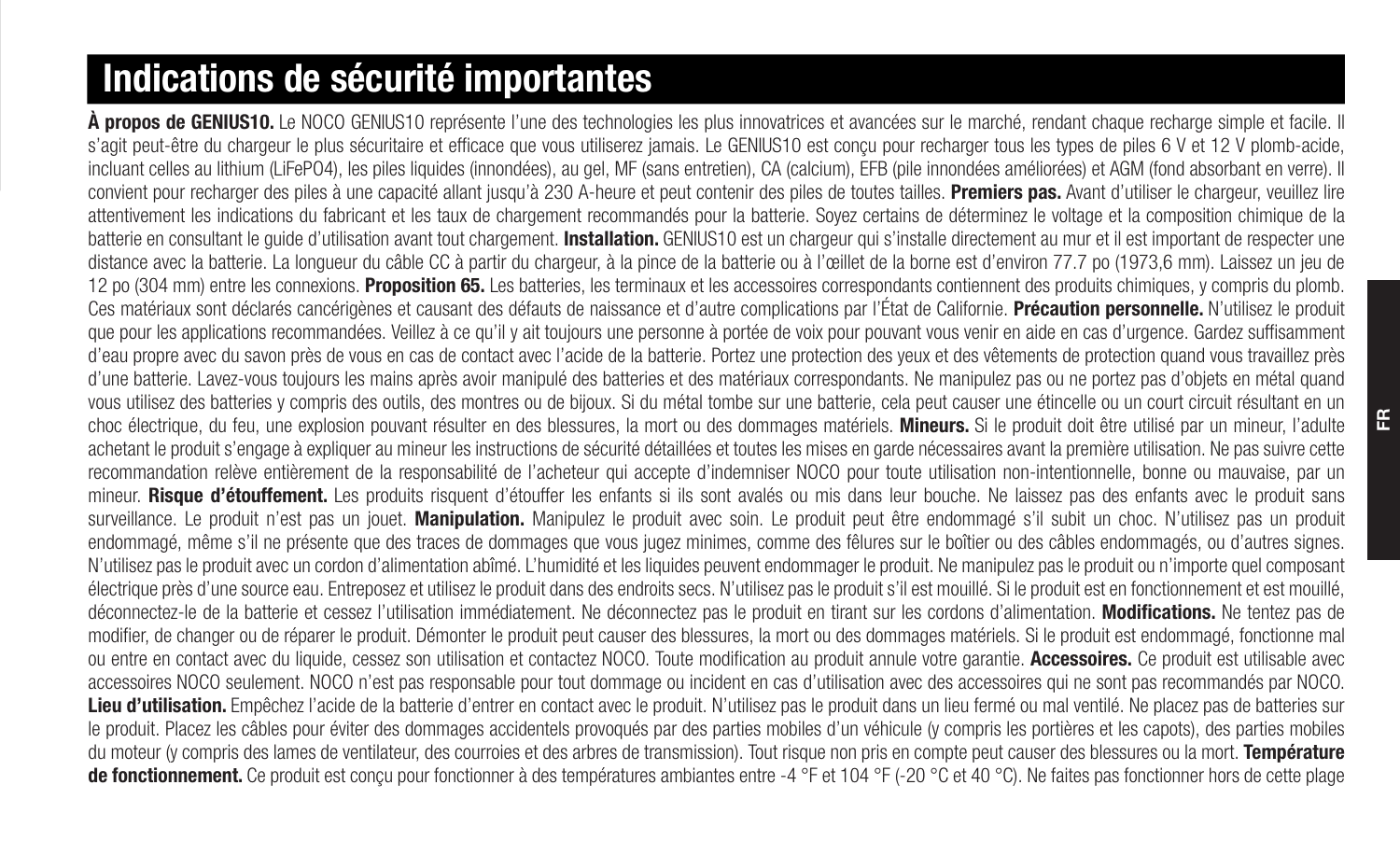de température. Cessez immédiatement l'utilisation du produit si la batterie devient excessivement chaude. Entreposage. N'utilisez ni ne rangez le produit dans des endroits où il y a de grandes concentrations de poussières ou de matériaux dans l'air. Rangez votre produit sur une surface plane et solide pour qu'elle ne soit pas sujette à tomber. Rangez votre produit dans un endroit sec. La température de rangement est de -20 ° à 25 °C (température moyenne sous le capot). Ne jamais dépasser 80°C dans toutes les conditions. Compatibilité. Le produit est compatible uniquement avec les batteries plomb-acide. AGM et lithium de 6 V et 12 V. N'essayez pas d'utiliser le produit avec un autre type de batterie. Le chargement d'autres produits chimiques de la batterie peut entraîner des blessures, la mort ou des dommages matériels. Contactez le fabricant de la batterie avant d'essayer de charger la batterie. Ne chargez pas une batterie si vous n'êtes pas sûr de la chimie ou de la tension spécifique de la batterie. Appareils médicaux. Le produit peut émettre des champs électro-magnétiques. Le produit comprend certains composants magnétiques pouvant interagir avec des pacemakers, des défibrillateurs ou d'autres appareils médicaux. Ces champs électro-magnétiques peuvent interférer avec des pacemakers et d'autres appareils médicaux. Consultez votre médecin avant toute utilisation si vous avez un pacemaker ou tout autre appareil médical. Si vous pensez que votre appareil interfère avec un appareil médical, arrêtez immédiatement d'utiliser le produit et consultez un médecin. Nettoyage. Déconnectez le produit avant de tenter son entretien ou nettoyage. Nettoyez le produit immédiatement s'il entre en contact avec un liquide ou tout autre type de contaminant. Utilisez un tissu doux et ne peluchant pas (micro-fibres). Évitez que de l'humidité pénètre dans les trous. Atmosphères explosives. Obéissez à tous les signes et instructions. N'utilisez aucun produit dans une zone à atmosphère potentiellement explosive, y compris des stations essences, des endroits avec des produits chimiques, de la poussière, des poudres métalliques ou des stockages à grain. Activités à risque. Ce produit n'est pas destiné à une utilisation dont la défaillance pourrait conduire à des blessures, la mort ou de sérieux dégâts à l'environnement. Interférences avec des fréquences radio. Le produit est conçu, testé et fabriqué pour être conforme aux réglementations des fréquences radio. Les rayonnements du produit peuvent avoir un effet négatif sur le fonctionnement d'autres appareils électriques, provoquant un dysfonctionnement. Numéro du modèle : GENIUS10. Cet appareil est conforme à la partie 15 de la réglementation FCC. L'utilisation est soumise aux deux conditions suivantes : (1) l'appareil ne devra pas causer d'interférences dommageables et (2) l'appareil doit pouvoir subir des interférences y compris des interférences pouvant causer une fonctionnement non-souhaité. NOTE : Cet équipement a été testé et est certifié conforme aux valeurs des appareils numériques de classe A, faisant suite à la partie 15 de la réglementation FCC. Ces valeurs-limite sont fixées pour fournir un degré de protection raisonnable en cas d'interférence dommageable si l'équipement est utilisé dans un contexte commercial. Cet équipement génère, utilise et peut émettre des rayonnements sur des fréquences radio et s'il n'est pas utilisé en conformément au manuel d'utilisation, peut causer des interférences dommageables aux communications radio. L'utilisation de cet équipement dans une zone d'habitation peut potentiellement conduire à des interférences dommageables, dans quel cas l'utilisateur sera prié de corriger les effets de l'interférence à ses frais.

# L'utilisation

# Modes de chargement.

Le GENIUS10 possède neuf (9) modes : Veille, 12 V, 12 V AGM, 12 V LITHIUM, 6 V, 6 V AGM, Réparation, Alimentation et Force. Le bouton doit être enfoncé et maintenu pendant trois (3) à cinq (5) secondes pour activer certains modes. Ces modes «Appuyer et maintenir» sont des modes de charge avancés qui requièrent toute votre attention avant de les sélectionner. Il est important de comprendre les différences et la fonction de chaque mode de charge. N'utilisez pas le chargeur tant que vous n'avez pas déterminé le mode de charge approprié pour votre batterie. Voici une brève description :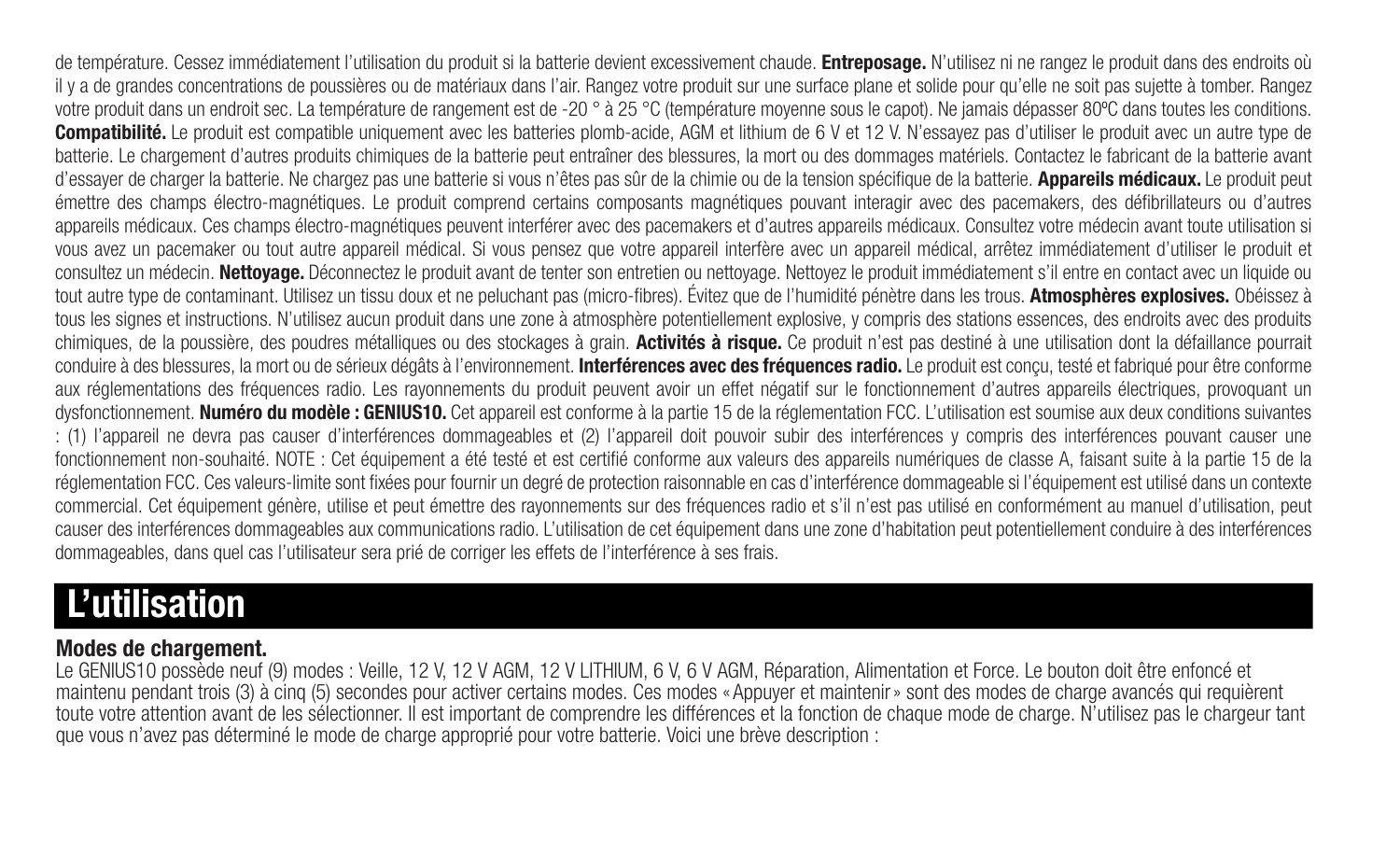| Modo                                               | <b>Explication</b><br>(Pic de tension mesuré à 25°C, l'ampérage affiché est l'ampérage de masse lorsque la température est supérieure à 0°C)                                                                                                                                                                                                                                                             |  |
|----------------------------------------------------|----------------------------------------------------------------------------------------------------------------------------------------------------------------------------------------------------------------------------------------------------------------------------------------------------------------------------------------------------------------------------------------------------------|--|
| Standby                                            | En mode Veille, le chargeur ne charge pas ou ne fournit aucune alimentation à la batterie, L'économie d'énergie est activée pendant ce mode, en utilisant une<br>alimentation microscopique de la prise électrique. Le Canbus peut être activé en mode veille. En mode veille, LED orange VEILLE s'allume.                                                                                               |  |
|                                                    | <b>No Power</b>                                                                                                                                                                                                                                                                                                                                                                                          |  |
| <b>12V</b>                                         | Pour charger une batterie à cellule à électrolyte liquide de 12 V, à cellule gel, à électrolyte liquide amélioré, sans entretien et au calcium, Lorsque sélectionné,<br>la DEL de 12 V blanche s'illuminera.<br>14.5 V I 10A I Batterie allant iusqu'à 230 Ah.                                                                                                                                           |  |
| <b>12V</b>                                         |                                                                                                                                                                                                                                                                                                                                                                                                          |  |
| AGM                                                | Pour charger des batteries AGM de 12 V. Lorsque sélectionné, la DEL de 12 V AGM blanche s'illuminera.                                                                                                                                                                                                                                                                                                    |  |
|                                                    | 14,8 V I 10A I Batterie allant jusqu'à 230 Ah.                                                                                                                                                                                                                                                                                                                                                           |  |
| <b>12V</b>                                         | Sert à charger des piles de 12 volts lithium-ion, incluant les piles lithium fer phosphate. Lorsque sélectionné, la DEL 12 V lithium bleue s'illuminera. Pour<br>utilisation sur des piles avec système de gestion de pile (BMS) seulement.                                                                                                                                                              |  |
| LITHIUM                                            | 14.6 V I 10A I Batterie allant iusqu'à 230 Ah.                                                                                                                                                                                                                                                                                                                                                           |  |
| 6V<br>Appuvez et maintenez                         | Pour charger des batteries humides de 6 volts, à cellule à gel, humides améliorée, sans entretien et au calcium, Lorsque sélectionné, la DEL de 6 V blanche<br>s'illuminera.                                                                                                                                                                                                                             |  |
| enfoncé (3 secondes)                               | 7.25 V I 10A I Batterie allant iusqu'à 230 Ah.                                                                                                                                                                                                                                                                                                                                                           |  |
| 6V AGM                                             | Pour charger les batteries AGM avancées de 6 V, qui nécessitent une tension de charge supérieure à la normale. Lorsque cette option est sélectionnée, une<br>DEL blanche s'allume.                                                                                                                                                                                                                       |  |
| Appuyer et maintenir                               | 7.4 V I 10A I batteries allant jusqu'à 230 Ah                                                                                                                                                                                                                                                                                                                                                            |  |
| Mode Contrainte<br>Appuvez et<br>maintenez enfoncé | Pour charger des piles dont la tension est inférieure à 1 V. Appuvez et maintenez enfoncé pendant cing (5) secondes pour entrer le mode Force. Le mode de<br>chargement sélectionné opérera ensuite en mode Force pendant cing (5) minutes avant de retourner au mode de chargement standard du mode sélectionné.                                                                                        |  |
| (5 secondes)                                       | 10A I Batteries allant jusqu'à 230 Ah                                                                                                                                                                                                                                                                                                                                                                    |  |
| 12V<br><b>SUPPLY</b>                               | Se convertit en une alimentation CC pour alimenter n'importe quel appareil 12 V CC, comme un gonfleur de pneus, un vidangeur d'huile, des cafetières, des<br>sièges chauffants et autres. Il peut être utilisé pour mémoriser des réglages d'ordinateur intégré à un véhicule pendant la réparation ou le remplacement<br>d'une batterie. Lorsque cette option est sélectionnée, une DEL rouge s'allume. |  |
|                                                    | 13.6 V   10 A   Max 12 A<br>(Appuvez et maintenez pendant 3 secondes en vous assurant que les pinces ne sont pas connectées)                                                                                                                                                                                                                                                                             |  |
| <b>12V</b>                                         | Un mode de récupération de batterie avancé pour la réparation et le stockage des batteries vieilles, inactives, endommagées, stratifiées ou sulfatées, Lorsque<br>cette option est sélectionnée, une DEL rouge s'allume et clignote.                                                                                                                                                                     |  |
| REPAIR                                             | 16,5 V I 10A I Toutes les capacités (En mode passif, maintenez pendant 3 seconds en vous assurant que les pinces sont connectées à la batterie)                                                                                                                                                                                                                                                          |  |

FR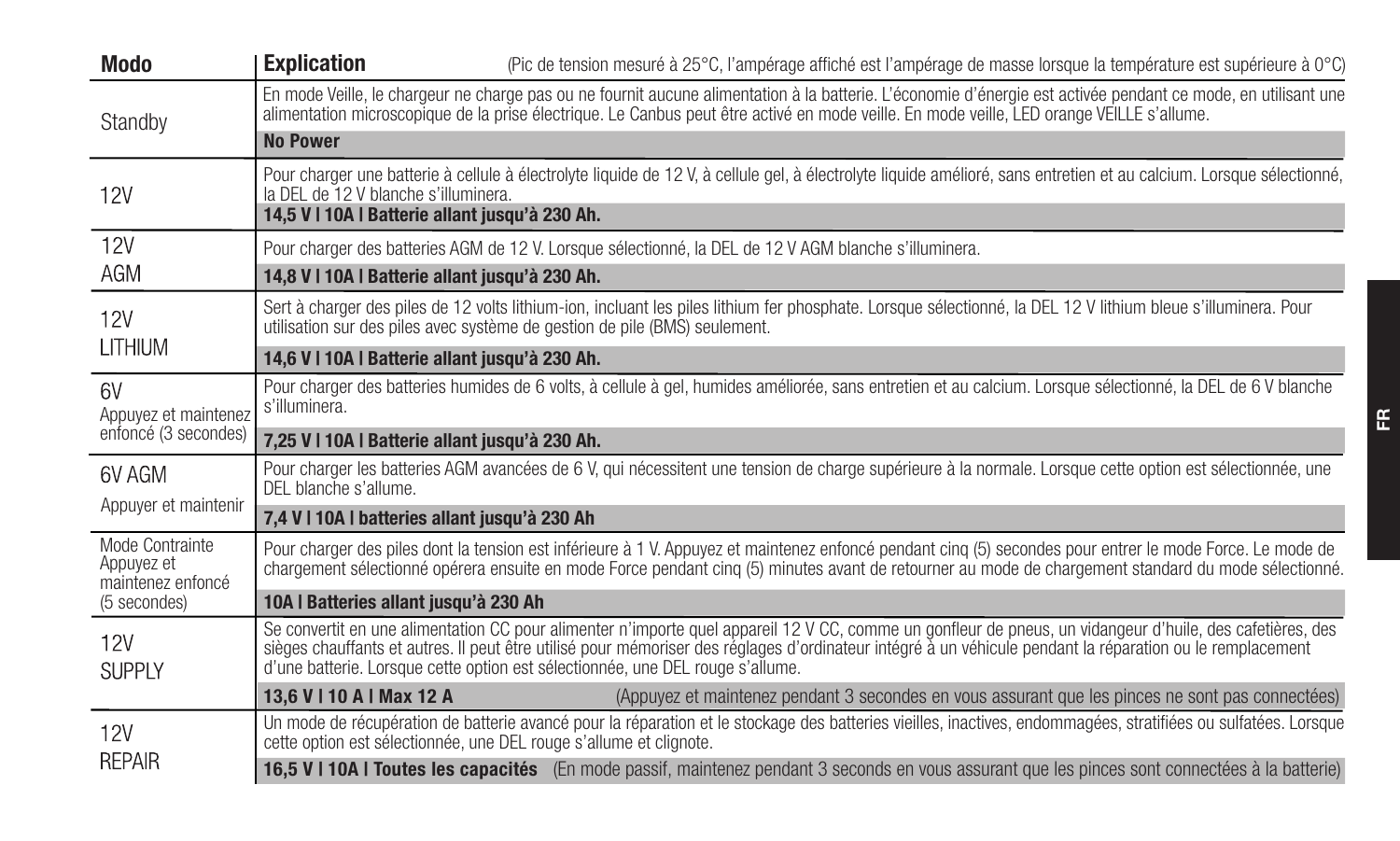#### Mode 6 V. [Appuyez et maintenez enfoncé pendant 3 secondes]

Le mode 6V est conçu uniquement pour les batteries au plomb-acide de 6 V, comme les batteries à cellule humide, à cellule à gel, humides améliorées, sans entretien, et les batteries au calcium. Appuyez et maintenez le bouton enfoncé pendant trois (3) secondes pour activer le mode 6V. Consultez le fabricant de la batterie avant d'utiliser ce mode.

#### Mode 12 V au lithium

Le mode 12 V est conçu uniquement pour les batteries au lithium-ion de 12 V, y compris les batteries au lithium fer phosphate.

AVERTISSEMENT. UTILISEZ CE MODE AVEC UNE PRUDENCE EXTRÊME. CE MODE NE DEVRAIT ÊTRE UTILISÉ QU'AVEC DES PILES 12 V LITHIUM QUI ONT UN SYSTÈME DE GESTION DE PILE INTÉGRÉ (BMS). LES PILES LITHIUM-ION SONT FABRIQUÉES ET CONSTRUITES DE DIFFÉRENTES FAÇONS ET PEUVENT OU PEUVENT NE PAS CONTENIR UN SYSTÈME DE GESTION DE PILE (BMS). CONSULTEZ LE FABRIQUANT DE LA PILE AU LITHIUM AVANT DE LA CHARGER ET DEMANDEZ-LUI LES TAUX DE CHARGEMENT ET LA TENSION RECOMMANDÉS. CERTAINES PILES LITHIUM-ION PEUVENT ÊTRE INSTABLES ET NE PAS ÊTRE ADAPTÉES POUR LE CHARGEMENT.

#### Utilisation du mode Alimentation 13,6 V. [Appuyez et maintenez pendant 3 secondes en vous assurant que les pinces ne sont pas connectées]

Le mode Alimentation 13.6 V convertit l'alimentation du chargeur en une charge en courant continu avec une tension constante. Il peut être utilisé pour alimenter des appareils de 12 V CC, y compris; des gonfleurs de pneus, de vidangeurs d'huile, des cafetières, des sièges chauffants et autres. Il peut également être utilisé comme alimentation électrique pour conserver les réglages d'un ordinateur intégré à un véhicule pendant la réparation ou le remplacement de la batterie. Le mode Alimentation 13,6 V fournit 13,6 V à 10 A avec protection contre les surcharges à 12 A (maximum).

AVERTISSEMENT. PROCÉDEZ AVEC LA PLUS EXTRÊME PRUDENCE LORSQUE VOUS UTILISEZ CE MODE. CE MODE D'ALIMENTATION DÉSACTIVE LES FONCTIONS DE SÉCURITÉ ET L'ALIMENTATION ACTIVE EST PRÉSENTE SUR LES CONNECTEURS. ÉVITEZ QUE LES DEUX CONNEXIONS SE TOUCHENT. RISQUE D'INCENDIE, D'EXPLOSIONS, DE DOMMAGES MATÉRIELS, DE BLESSURE ET DE MORT.

#### Utilisation du mode Réparation 12 V. [En mode passif, maintenez pendant 3 seconds en vous assurant que les pinces sont connectées à la **batterie]**

Le mode Réparation 12 V est un mode de récupération de batterie avancé pour la réparation et le stockage des batteries vieilles, inactives, endommagées, stratifiées ou sulfatées. Toutes les batteries ne peuvent être récupérées. Les batteries ont tendance à s'endommager si elles sont maintenues à une charge faible et/ou n'ont jamais eu la possibilité de recevoir une charge complète. Les problèmes les plus courant des batteries sont la sulfatation et la stratification. La sulfatation et la stratification de la batterie élèveront artificiellement la force électromotrice de la batterie, faisant paraître la batterie complètement chargée qui a, en réalité, une faible capacité. Utilisez le mode Réparation 12 V pour tenter de régler ce problème. Pour obtenir les meilleurs résultats possibles, effectuez un cycle de charge complet avec une batterie de 12 V, avant d'utiliser ce mode. Le mode Réparation 12 V peut prendre jusqu'à quatre (4) heures pour terminer le processus de récupération. Une fois le processus terminé, le chargeur reviendra en mode Veille.

AVERTISSEMENT. I ITILISEZ CE MODE AVEC PRUDENCE. CE MODE EST DESTINÉ UNIQUEMENT AUX BATTERIES AU PLOMB-ACIDE DE 12 VOLTS. CE MODE UTILISE UNE TENSION DE CHARGE ÉLEVÉE ET IL PEUT CAUSER UNE PERTE D'EAU DANS LES PILES À CELLULES HUMIDES (À ÉLECTROLYTE LIQUIDE). SOYEZ PRUDENT, CAR CERTAINES BATTERIES ET CERTAINS COMPOSANTS ÉLECTRONIQUES PEUVENT ÊTRE SENSIBLES AUX TENSIONS DE CHARGE ÉLEVÉES, POUR MINIMISER LES RISQUES DE DOMMAGES AUX COMPOSANTS ÉLECTRONIQUES, DÉCONNECTEZ LA BATTERIE AVANT D'UTILISER CE MODE.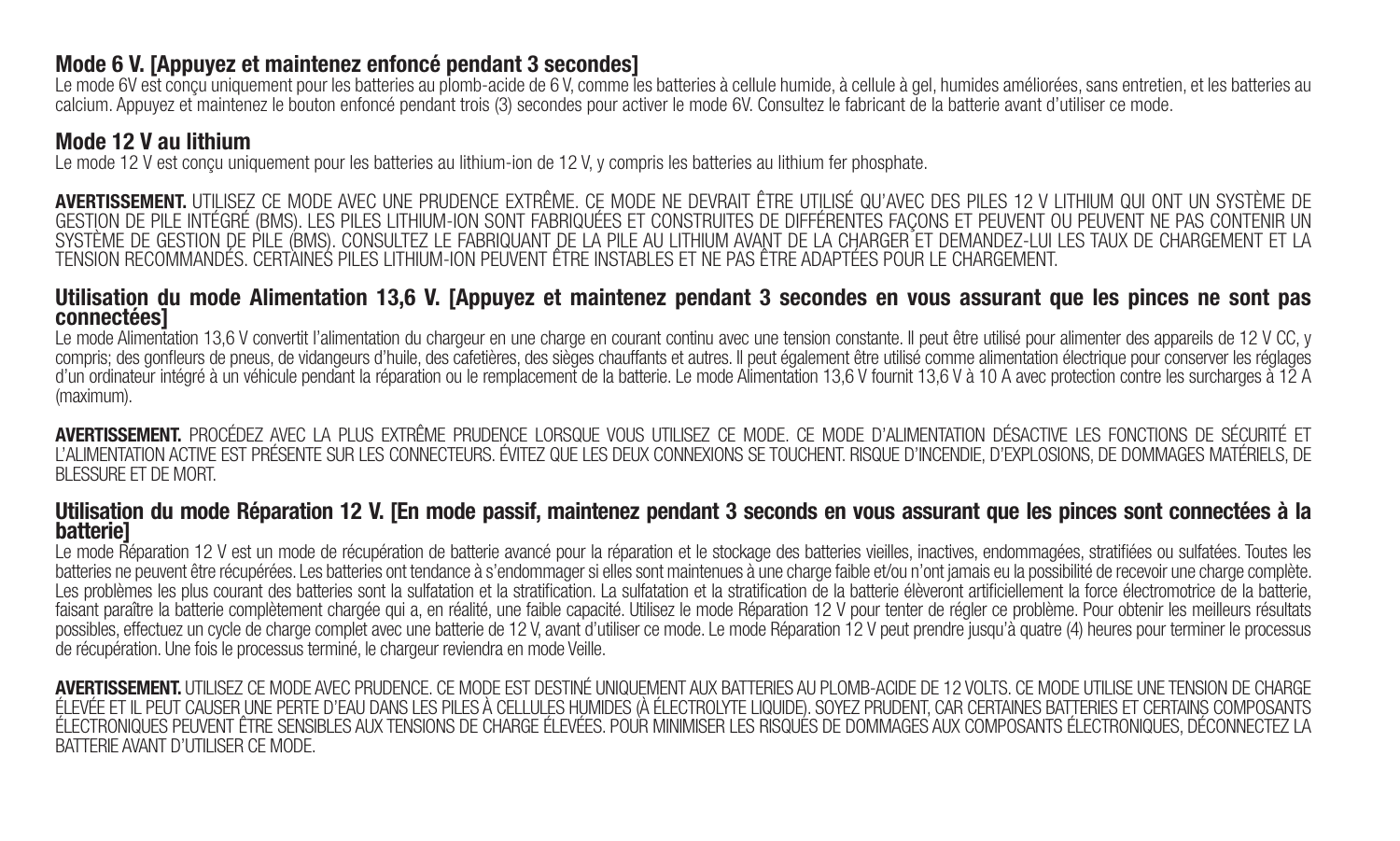## Mode Contrainte. [Appuyez et maintenez enfoncé pendant 5 secondes]

Le mode Force permet au chargeur de commencer manuellement à charger lorsqu'il est connecté à une pile dont la tension est trop basse pour être détectée. Si la tension de la pile est trop basse pour que le chargeur la détecte, appuyez et maintenez le bouton enfoncé pendant 5 secondes pour activer le mode Force, puis sélectionnez le mode approprié. Tous les modes disponibles clignoteront. Une fois le mode de chargement sélectionné, la DEL Charge Mode et la DEL Charge clignoteront en alternance, indiquant que le mode Force est actif. Après 5 minutes, le chargeur retournera automatiquement à ses opérations de charge normales et la détection de basse tension sera réactivée.

AVERTISSEMENT.UTILISEZ CE MODE AVEC UNE PRUDENCE EXTRÊME. LE MODE FORCE NEUTRALISE DES OPTIONS DE SÉCURITÉ ET IL Y A DU COURANT SUR LES CONNECTEURS. ASSUREZ-VOUS QUE TOUTES LES CONNECTIONS SONT FAITES AVANT D'ENTRER EN MODE FORCE ET NE METTEZ PAS LES CONNECTIONS EN CONTACT LES UNES AVEC LES AUTRES. RISQUES D'ÉTINCELLES, DE FEU, D'EXPLOSION, DE DOMMAGES À LA PROPRIÉTÉ, DE BLESSURE ET DE MORT.

# Connexion à la batterie.

Ne connectez pas la prise de courant AC jusqu'à ce que toutes les autres connections soient faites. Identifiez la bonne polarité des bornes de la batterie sur la batterie. Ne connectez pas le carburateur, les conduites de carburant, ou bien des parties fines en métal. Les instructions ci-dessous sont pour une batterie avec masse négative (cas le plus courant). Si votre véhicule dispose d'une masse positive (cas très rare) suivez les instructions en sens inverse.

1.) Connectez l'oeillet de la borne d'extrémité (rouge) à la borne positive de la batterie (POS, P, +).

2.) Connectez l'oeillet de la borne d'extrémité (noir) à la borne négative (NEG, N, -).

3.) Connectez le chargeur à batterie dans une prise électrique appropriée. Ne vous placez pas face à la batterie lorsque vous effectuez cette connexion.

4.) En déconnectant les pinces, inversez l'ordre, en enlevant d'abord la pince négative (ou la positive d'abord pour les prises de terre positives).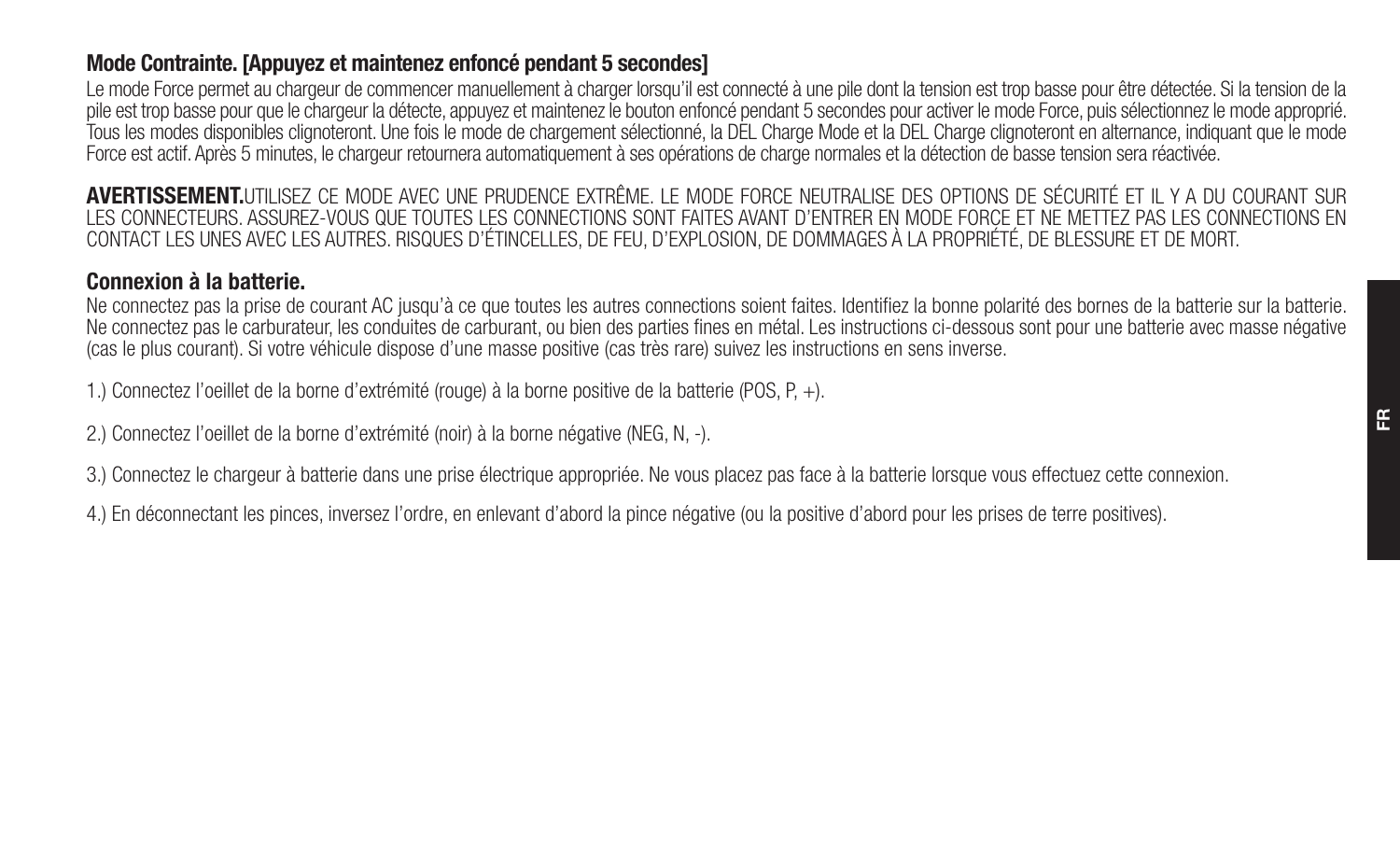#### Commencez le chargement.

1.) Vérifiez la tension et la chimie de la batterie.

2.) Confirmez que vous avez bien connecté les brides de serrages ou les connecteurs de bornes à oeil correctement et que la prise de courant est bien branché sur<br>le secteur.

3.) [Première utilisation] Le chargeur commencera par un mode veille, indiqué par un LED orange. En mode veille, le chargeur ne fournit pas d'électricité.

4.) Appuyez sur le bouton mode pour passer au mode de chargement approprié (appuyez et maintenez pour trois secondes pour débuter un mode de chargement avancé) pour la tension et la composition chimique de la batterie.

5.) Les LEDs correspondant au mode de chargement s'allumeront, ainsi que les LEDs indiquant la progression du chargement (selon l'état de la batterie).

6.) Le chargeur peut maintenant rester connecté à la batterie en tout temps pour fournir une charge de maintenance.

**Mémorisation automatique :** Le chargeur dispose d'une mémorisation automatique et, au moment où vous le connectez, il retournera au dernier mode de<br>chargement utilisé. Pour changer de mode après la première utilisation, a

# Temps de charge

# Temps de charge

Le temps de charge estimé d'une batterie est indiqué ci-dessous. La taille de la batterie (Ah) et sa profondeur de décharge affectent grandement son temps de charge. Le temps de charge est basé sur la profondeur de décharge moyenne d'une batterie complètement chargée et est utilisé à des fins de référence seulement. Les données réelles peuvent différer en raison de l'état de la batterie. Le temps de charge d'une batterie normalement déchargée est basé sur une profondeur de décharge de 50 %. La température influencera également le temps de chargement. Le GENIUS10 dispose d'une compensation thermique qui ajuste automatiquement les profiles de chargement pour maximiser la performance.

| Capacité de la                       | Environ Temps de charge en heures |     |
|--------------------------------------|-----------------------------------|-----|
| <b>Batterie</b><br>Ah (Heure Ampère) | 6V                                | 12V |
| 20                                   | 1.5                               | 1.5 |
| 40                                   | 3.0                               | 3.0 |
| 80                                   | 6.0                               | 6.0 |
| 100                                  | 7.0                               | 7.0 |
| 230                                  | 17.3                              | 173 |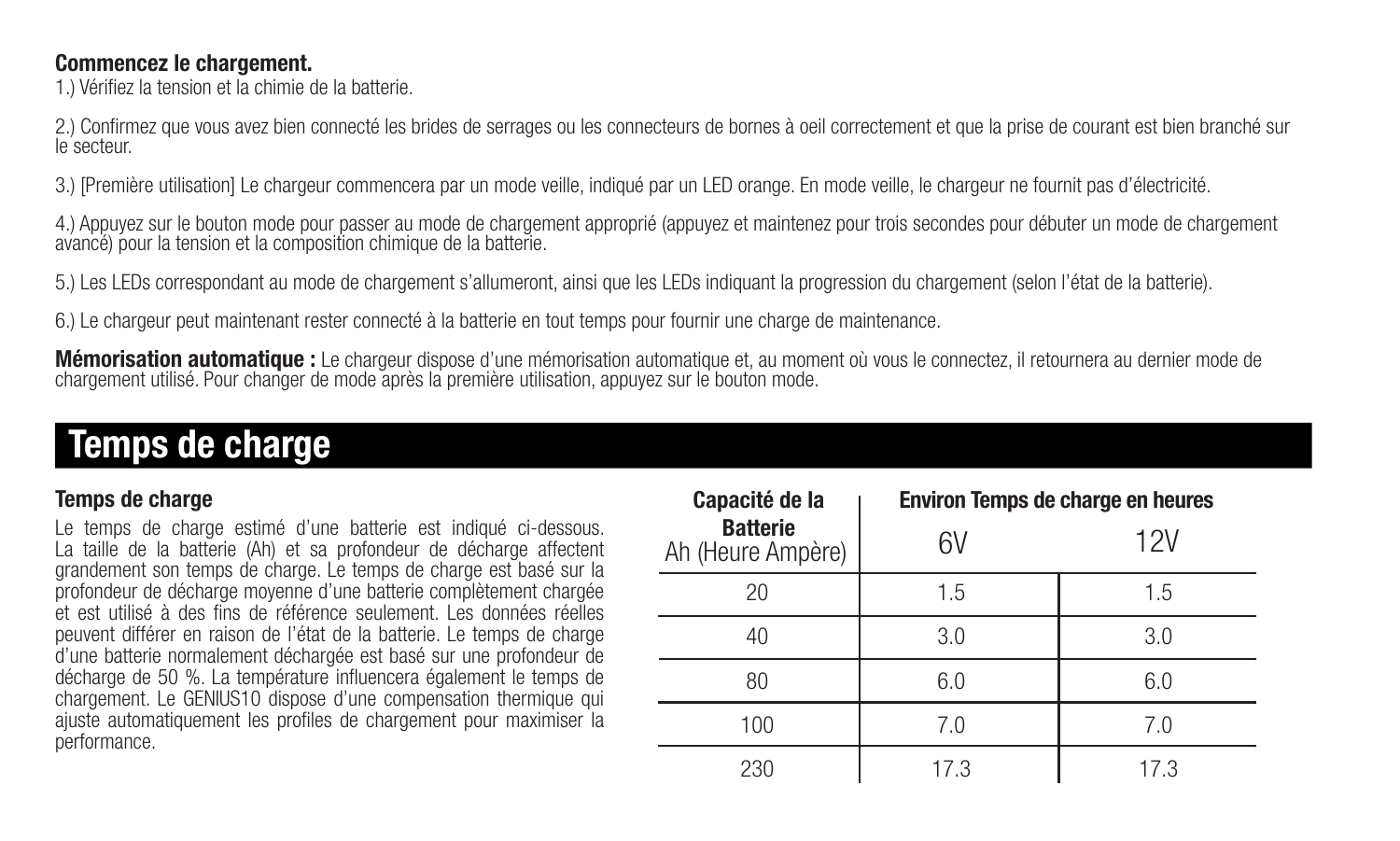Understanding Charge LEDs.

| <b>LED</b>       | <b>Explanation</b>                                                                                                                                                                                                                |
|------------------|-----------------------------------------------------------------------------------------------------------------------------------------------------------------------------------------------------------------------------------|
| 25%              | La DEL indiquant 25 % de charge clignote lentement, lorsque la batterie est à moins de 25 % de la charge complète.                                                                                                                |
| DEL rouge        | Lorsque la batterie est chargée à 25 %, la DEL de charge est rouge est constante.                                                                                                                                                 |
| 50%<br>DEL rouge | La DEL indiquant 50 % de charge clignote lentement, lorsque la batterie est à moins de 50 % de la charge complète.<br>Lorsque la batterie est chargée à 50 %, la DEL de charge est rouge est constante.                           |
| 75%              | La DEL indiquant 75 % de charge clignote lentement, lorsque la batterie est à moins de 75 % de la charge complète.                                                                                                                |
| DEL orange       | Lorsque la batterie est chargée à 75 %. la DEL de charge est rouge est constante.                                                                                                                                                 |
| 100%             | DEL verte clignotante - Chargement complet de la masse, optimisant la durée de vie de la pile.                                                                                                                                    |
| DFI verte        | DEL verte constante - Lorsque la batterie est complètement chargée, la DEL de charge verte sera constante.                                                                                                                        |
| DEL verte de     | Après que la pile ait été entièrement chargée, le chargeur continuera de surveiller la pile, de l'entretenir et de l'optimiser.<br>La DEL 100 % Charge pulsera, « on » et « off », lentement pendant ces cycles. Le chargeur peut |
| maintenance      | indéfiniement.                                                                                                                                                                                                                    |

**Comprendre les DELs d'erreurs.**<br>Les conditions d'erreur seront indiquées par les DELs suivantes.

| LED |                                          | <b>Raison/Solution</b>                                                                                                                                                                                                                                                               |
|-----|------------------------------------------|--------------------------------------------------------------------------------------------------------------------------------------------------------------------------------------------------------------------------------------------------------------------------------------|
|     | DEL constante                            | Le chargeur est en mode Veille ou la tension de la batterie est trop faible pour être détectée par le chargeur.                                                                                                                                                                      |
|     | DEL constante                            | La tension de la batterie est trop élevée pour le mode de charge sélectionné. Vérifiez la batterie et le mode de charge.                                                                                                                                                             |
| 53  | DEL constante                            | Court-circuit possible/la batterie ne tient pas sa charge. Faites vérifier la batterie par un professionnel.                                                                                                                                                                         |
| œ   | DEL constante                            | Polarités inversées, Inversez les connexions.                                                                                                                                                                                                                                        |
|     | $V \mathbb{R}$ $\mathbb{C}$ Cliqnotement | La température du chargeur est trop haute / Le chargeur reprendra ses fonctions lorsque sa température interne sera retombée.<br>La température ambiante du chargeur est trop froide / Le chargeur reprendra ses fonctions lorsque la température ambiante du chargeur<br>s'élèvera. |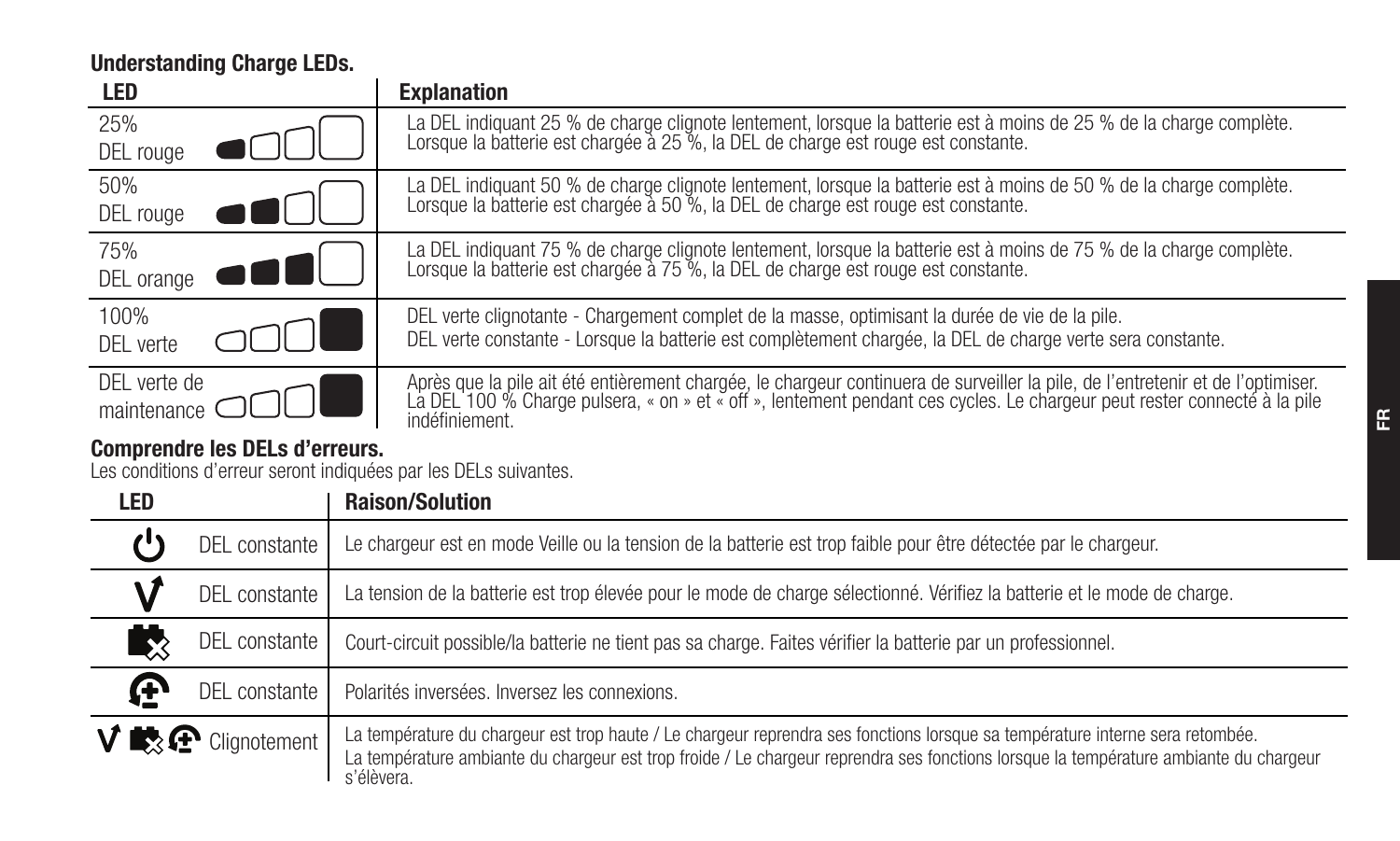

1.) Bouton du mode Poussez pour faire défiler les modes de charge.

2.) DEL d'erreur de surtension DEL rouge et constante; la tension de la batterie dépasse la tension de protection.

3.) DEL de batterie défectueuse DEL rouge constante lorsque la batterie connectée ne garde pas sa charge.

4.) DEL de polarité inversée DEL rouge constante lorsqu'une polarité inversée est

5.) Mode Veille S'allume lorsque le chargeur est en mode Veille, le chargeur ne charge<br>pas ou ne fournit aucune alimentation à la batterie.

6.) DEL de charge indique l'état de charge de la(des) batterie(s) connectée(s).

7.) DEL du mode Indique le mode de charge actuel du chargeur. Appuyez sur le bouton MODE pour faire défiler les modes de charge.

8.) DEL du mode «Appuyer et maintenir» Le bouton du mode doit être appuyé et maintenu pendant 3 secondes pour activer un mode.

9.) DEL du mode Alimentation DEL rouge constante lorsque le mode Alimentation est sélectionné.

10.) DEL du mode de Réparation DEL rouge constante lorsque le mode<br>Réparation est sélectionné.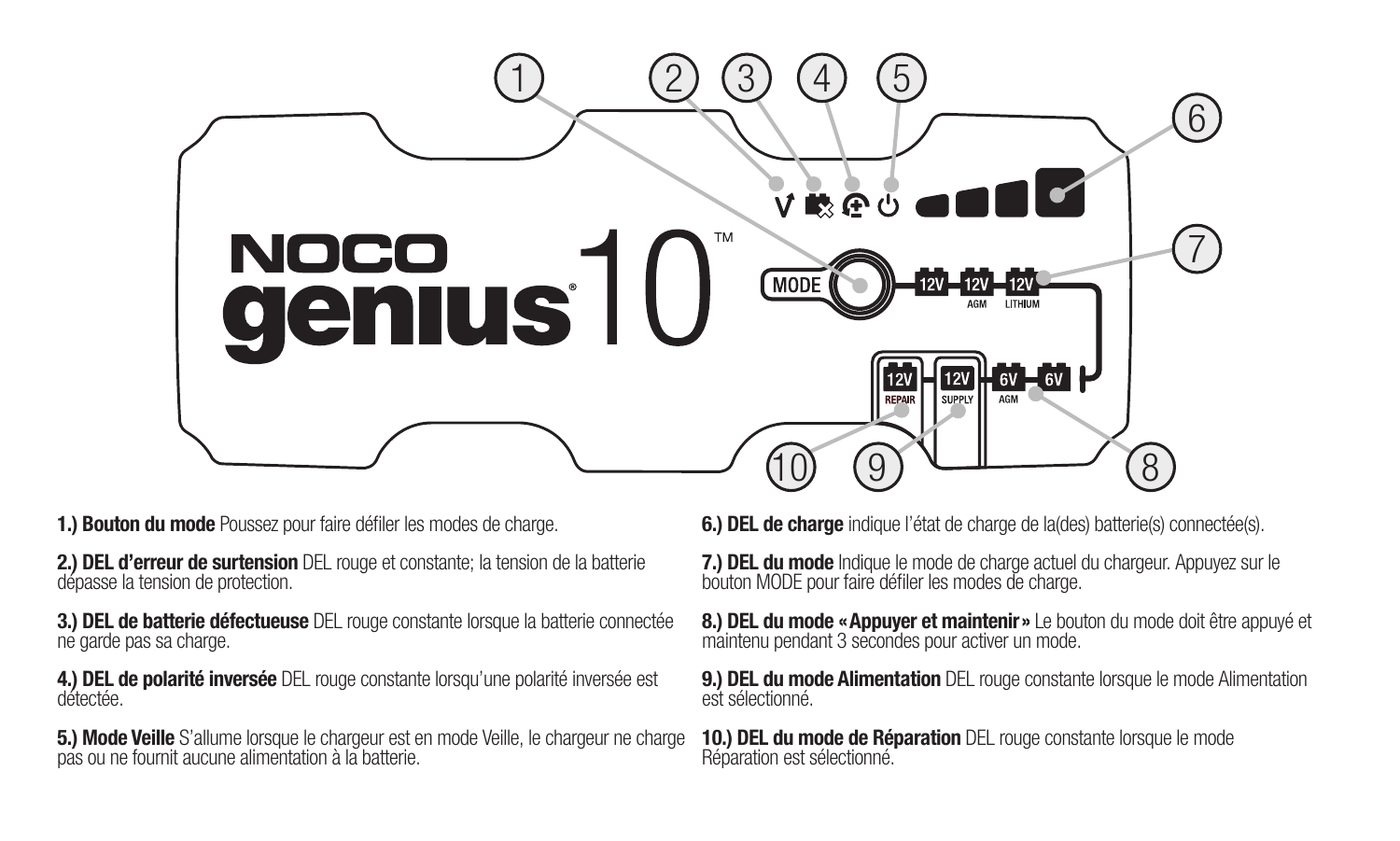# Spécifications Techniques

| Tension d'entrée AC: 120-240, 50-60Hz                           |                                                                                               |
|-----------------------------------------------------------------|-----------------------------------------------------------------------------------------------|
| Tension de travail AC: 120-240, 50-60Hz                         |                                                                                               |
| <b>Courant de sortie: 150 W Max</b>                             |                                                                                               |
| <b>Tension de chargement: Divers</b>                            |                                                                                               |
| <b>Courant de chargement:</b> 10A (12 V), 10A (6 V))            |                                                                                               |
| Détection de tension basse: 1V (12V), 1V (6V)                   |                                                                                               |
| <b>Courant de fuite:</b> $< 0.5mA$                              |                                                                                               |
| <b>Température ambiante:</b> $-20^{\circ}$ C to $+40^{\circ}$ C |                                                                                               |
| Type de batteries: 6V, 12V                                      |                                                                                               |
|                                                                 | Composition chimique des batteries: Wet, Gel, MF, CA, EFB, AGM, Calcium, lithium              |
|                                                                 | <b>Capacité de la batterie:</b> Jusqu'à 230Ah (12V). Maintient toutes les tailles de batterie |
| Boitier protecteur: IP65                                        |                                                                                               |
|                                                                 | <b>Refroidissement:</b> Convection naturelles                                                 |
|                                                                 | <b>Dimensions (L x P x H):</b> $7.1 \times 3.6 \times 2.3$ pouces (180 x 91 x 58 mm)          |
|                                                                 | Poids: 3.33 lb                                                                                |

# Trois ans sans tracas

La société NOCO («NOCO») garantit que ce produit («produit») est exempt de tout défaut de matériau et de fabrication pour une période de cinq (5) ans à compter de la date d'achat (la «période de garantie»). Pour tout défaut signalé pendant la période de garantie, NOCO remplacera ou réparera sans obligation le produit défectueux, sous réserve d'une vérification par le support technique de NOCO. Les pièces et produits de rechange seront neufs ou reconditionnés, comparables en fonctions et performances au produit d'origine et garantis pour le restant de la période de garantie.

LA RESPONSABILITÉ DE NOCO EST PAR LA PRÉSENTE EXPRESSÉMENT LIMITÉ À UNE REMPLACEMENT OU UNE RÉPARATION. DANS LES LIMITES PERMISES PAR LA LOI, NOCO N'EST PAS RESPONSABLE ENVERS L'ACHETEUR DU PRODUIT OU ENVERS UN TIERS POUR TOUT DOMMAGE SPÉCIAL, INDIRECT, CONSÉCUTIF OU EXEMPLAIRE COMPRENANT MAIS SANS ÊTRE LIMITÉ À DES BÉNÉFICES PERDUS, DES DOMMAGES MATÉRIELS OU DES BLESSURES CORPORELLES, LIÉS DE QUELQUE FAÇON QUE CE SOIT AU PRODUIT, OU CAUSÉS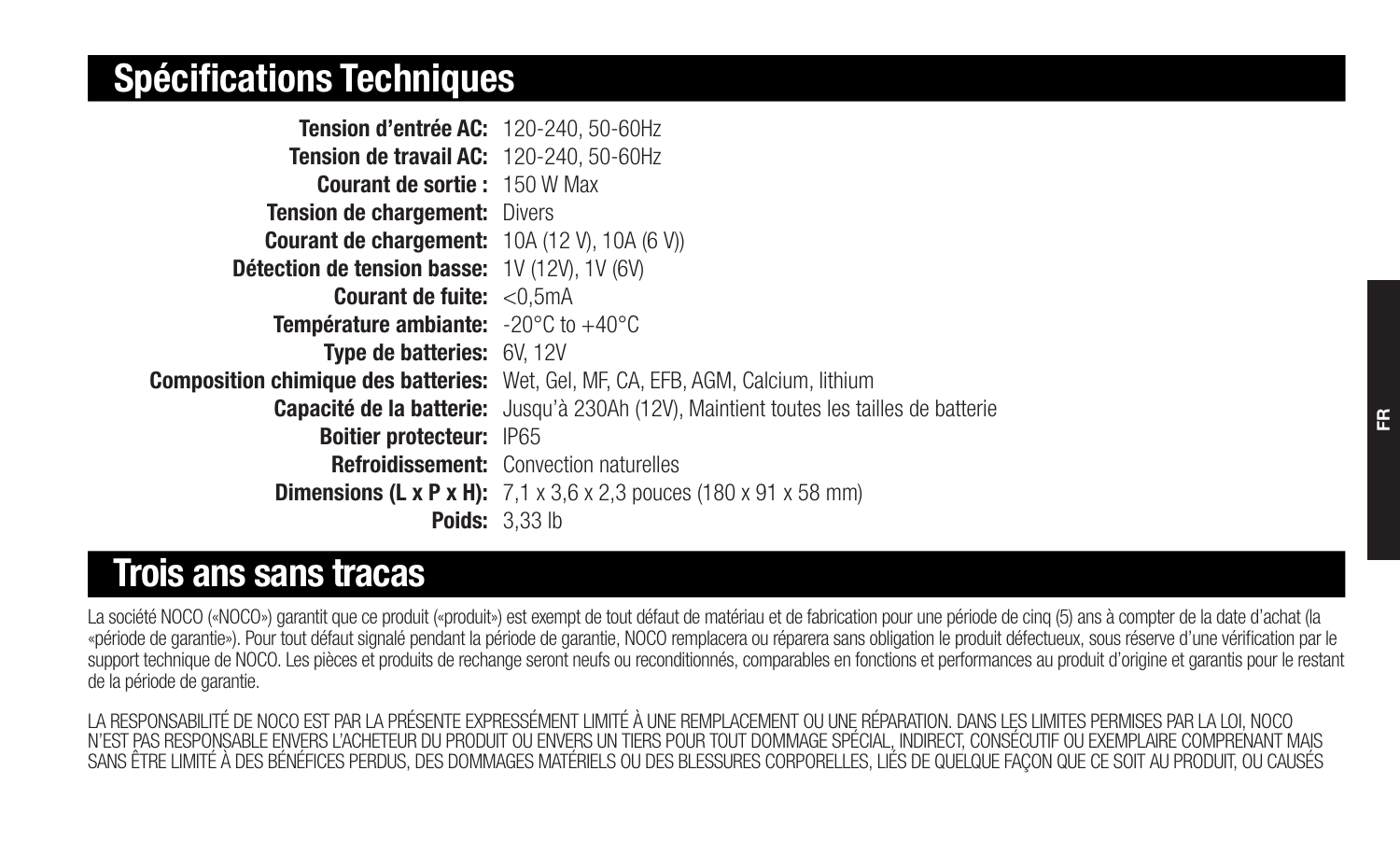DE QUELQUE FAÇON QUE CE SOIT PAR LE PRODUIT, MÊME SI NOCO AVAIT CONNAISSANCE DE LA POSSIBILITÉ DE TELS DOMMAGES. LES GARANTIES DÉCRITES ICI REMPLACENT TOUTE AUTRE GARANTIE EXPRESSE, IMPLICITE, STATUTAIRE OU AUTRE, COMPRENANT SANS LIMITATION LES GARANTIES IMPLICITES DE VALEUR COMMERCIALE ET D'ADAPTATION À UNE FIN PARTICULIÈRE, ET CELLES DÉCOULANT D'ACTIVITÉS COMMERCIALES, DE NÉGOCE OU D'UTILISATION. DANS LE CAS OU UNE LOI EN VIGUEUR IMPOSERAIT DES GARANTIES, CONDITIONS OU OBLIGATIONS NE POUVANT ÊTRE EXCLUES OU MODIFIÉES, CE PARAGRAPHE S'APPLIQUERA DANS LA LIMITE PERMISE PAR CES LOIS.

Cette garantie est faite uniquement au bénéfice de l'acheteur original du Produit de NOCO ou d'un revendeur ou distributeur NOCO approuvé et elle n'est pas cessible ou transférable. Pour faire une réclamation de garantie, l'acheteur doit : (1) demander et obtenir un numéro d'autorisation de retour de marchandise (ARM) et les renseignements pour le retour (L'endroit de retour) du soutien NOCO en envoyant un courriel à support@no.co ou en téléphonant au 1 800 456-6626; et (2) envoyer le Produit en incluant le numéro ARM et le reçu à l'endroit du retour. N'ENVOYEZ PAS LE PRODUIT SANS AVOIR D'ABORD OBTENU LE NUMÉRO ARM DU SOUTIEN DE NOCO.

L'acheteur d'origine est responsable (et doit payer) tout coût d'emballage et de transport pour avoir accès au service de garantie.

NONOBSTANT CE QUI PRÉCÈDE, CETTE GARANTIE SANS TRACAS S'ANNULE ET NE S'APPLIQUE PAS DANS LE CAS DE PRODUITS SOUMIS AUX SITUATIONS SUIVANTES : a) mauvais usage, mauvaise manipulation, rudesse ou manipulation imprudente, bris, mauvais entreposage ou exploitation sous des tensions électriques, des températures, des chocs ou des vibrations extrêmes dépassant les recommandations de NOCO concernant un usage sûr et efficace; b) installation, exploitation ou entretien inappropriés; c) modifications apportées sans le consentement écrit exprès de NOCO; d) démontage, modifications ou réparations effectués par une personne autre qu'un employé de NOCO; e) défauts signalés une fois la période de garantie expirée.

CETTE GARANTIE SANS TRACAS NE COUVRE PAS : 1) l'usure normale; 2) les dommages esthétiques qui ne perturbent pas le fonctionnement; ou 3) les produits dont le numéro de série NOCO est absent, modifié ou effacé.

#### CONDITIONS DE LA GARANTIE SANS TRACAS

Ces conditions s'appliquent uniquement au produit durant la période de garantie. La période écoulée depuis la date d'achat (ou la période écoulée en fonction de la date apparaissant au numéro de série si aucune preuve d'achat n'est fournie) ou les conditions mentionnées précédemment entraînent l'annulation de la garantie sans tracas. Retourner le produit accompagné de la documentation appropriée.

#### Avec reçu :

0 à 3 ans : SANS frais. Avec preuve d'achat, la période de la garantie commence à la date de l'achat.

#### Avec AUCUN reçu :

0 à 3 ans : AUCUNS frais. Avec AUCUNE preuve d'achat, la période la garantie commence à la date du numéro de série.

Nous recommandons d'enregistrer votre produit NOCO afin de télécharger la preuve d'achat et de prolonger vos dates de garanties effectives. Vous pouvez enregistrer votre produit NOCO en ligne à : no.co/register. Pour toute question au sujet de votre garantie du produit, contactez le soutien de NOCO (courriel et numéro de téléphone ci-dessus) ou écrivez à : The NOCO Company, 30339 Diamond Parkway, #102, Glenwillow, OH 44139 USA.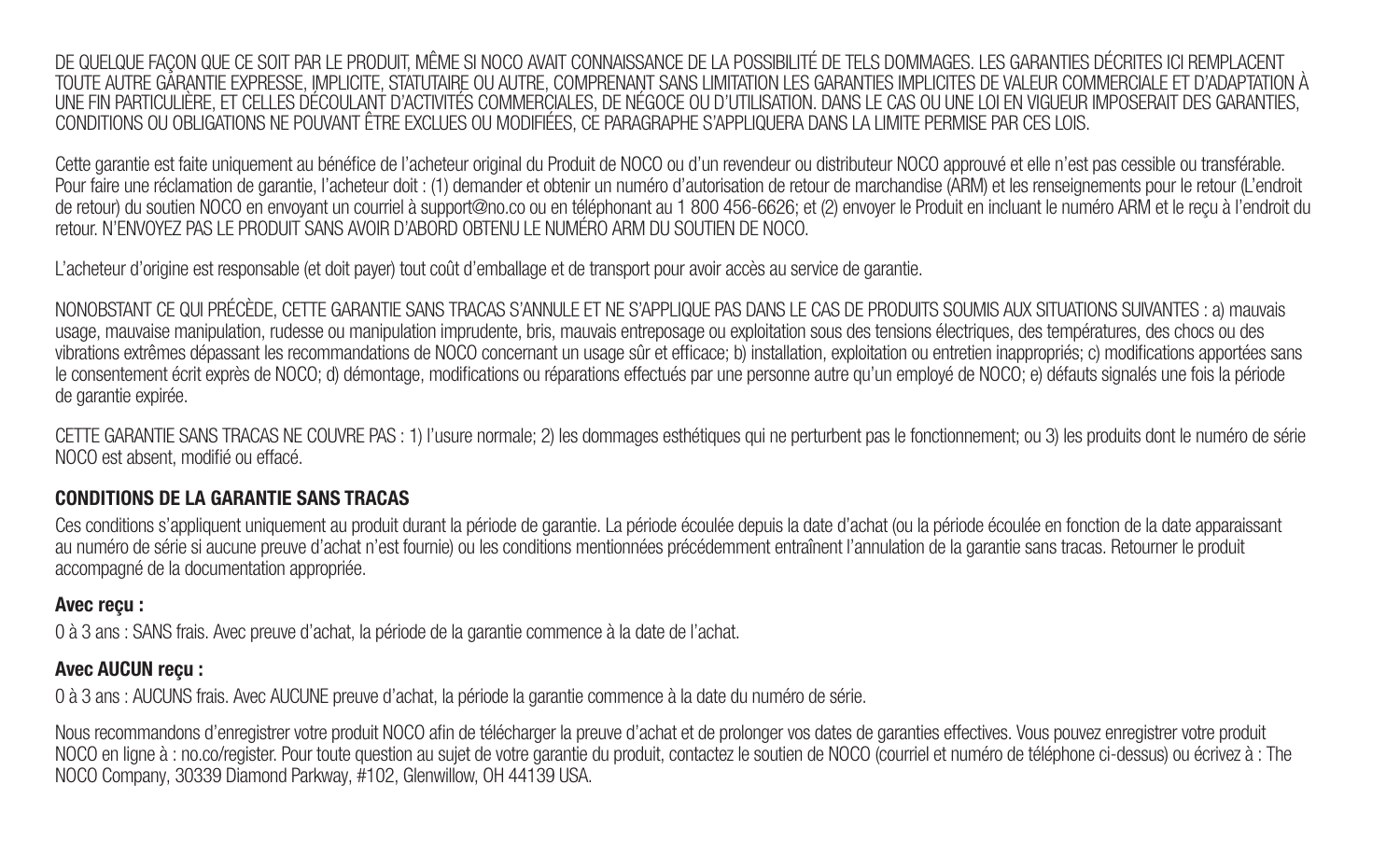# NOCO enius

# GENIUS10

# **PELIGRO** Guía de usuario y garantía



ASEGÚRESE DE QUE LEE Y ENTIENDE TODA LA INFORMACIÓN DE SEGURIDAD ANTES DE USAR ESTE PRODUCTO. El incumplimiento de estas instrucciones de seguridad podría resultar en DESCARGA ELÉCTRICA, EXPLOSIÓN o INCENDIO, que podrían causar LESIONES GRAVES, MUERTE o DAÑOS MATERIALES.

Descarga eléctrica. Este producto es un dispositivo eléctrico que puede producir descarga y causar lesiones graves. No corte los cables de alimentación. No lo sumerja en agua ni deje que se moje.

Explosión. Baterías sin supervisar, incompatibles o dañadas pueden explotar si se utilizan con este producto. No lo deje desatendido mientras está en uso. No intente cargar una batería dañada o congelada. Utilice este producto solo con baterías del voltaje recomendado. Úselo solo en áreas bien ventiladas.



Incendio. Este producto es un dispositivo eléctrico que emite calor y puede causar quemaduras. No cubra este producto. No fume ni utilice nada que pueda causar chispas o fuego mientras usa este producto. Manténgalo alejado de materiales combustibles.



Lesión ocular. Use protección ocular cuando utilice este producto. Las baterías pueden explotar y hacer que salgan disparadas pequeñas partículas. El ácido de la batería puede causar irritación en los ojos y la piel. En el caso de contaminación de los ojos o la piel, aclare el área afectada con abundante agua corriente y póngase en contacto inmediatamente con el servicio de control de intoxicación y envenenamiento.



Gases explosivos. Es peligroso trabajar cerca de baterías de ácido-plomo. Las baterías generan gases explosivos durante su funcionamiento normal. Para reducir el riesgo de explosión de la batería, siga todas las instrucciones de seguridad publicadas por el fabricante de la batería y el fabricante de cualquier equipo destinado a ser utilizado cerca de esta. Revise las señales de precaución en estos productos y en el motor.



Para obtener más información y asistencia técnica consulte:

www.no.co/support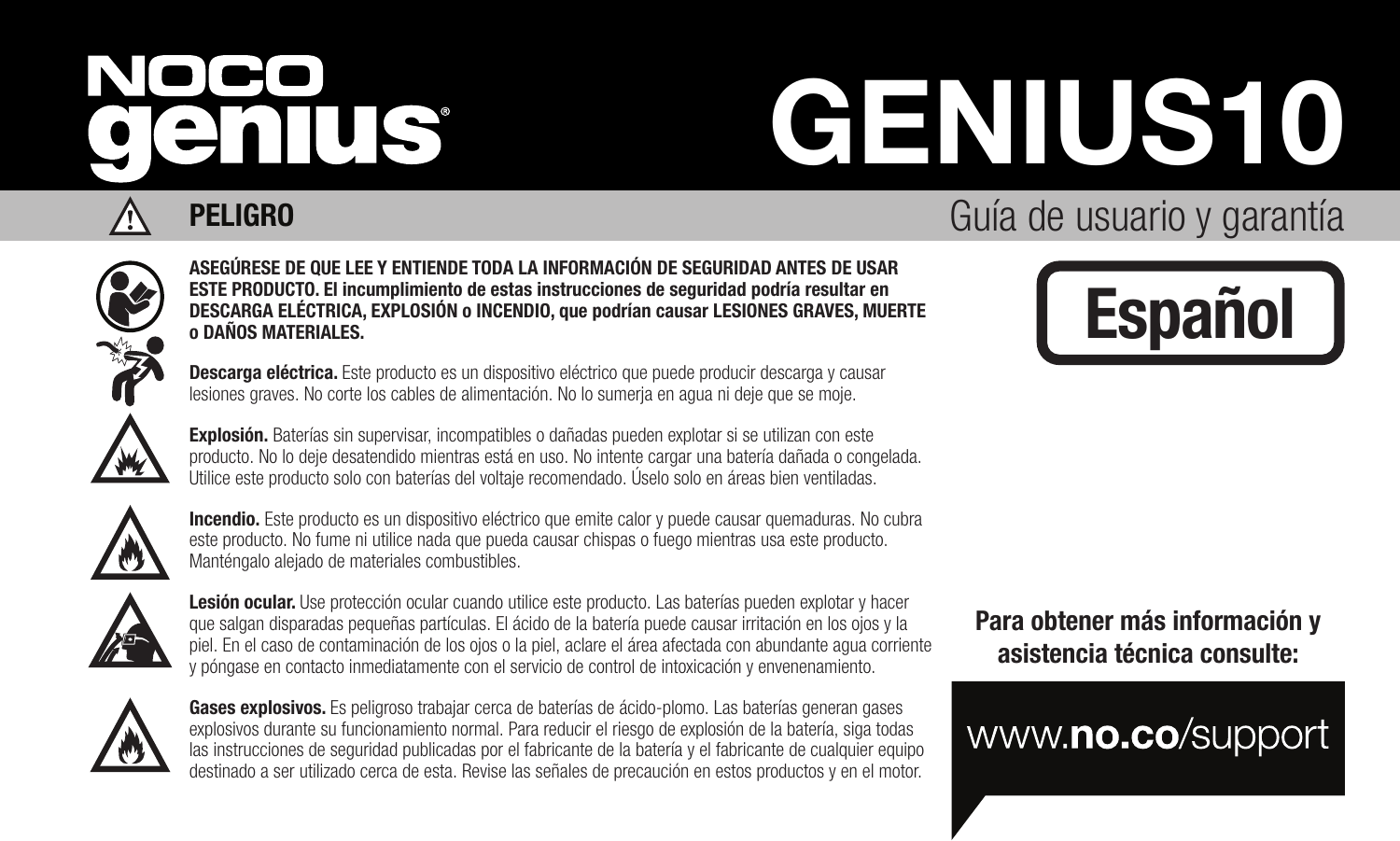# Advertencias importantes de seguridad

Acerca de GENIUS10. El NOCO GENIUS10 representa algunas de las tecnologías más innovadoras y avanzadas del mercado, lo que hace que cada carga sea simple y fácil. Es posiblemente el cargador más seguro y eficiente que jamás utilizará. El GENIUS10 está diseñado para cargar todo tipo de baterías de plomo-ácido de 6 V y 12 V, incluyendo litio (LiFePO4), húmeda (inundada), gel, MF (sin mantenimiento), CA (calcio), EFB (batería inundada mejorada), y baterías AGM (alfombrilla de absorción de vidrio). Es adecuado para cargar capacidades de batería de hasta 230 amperios-hora y mantener todos los tamaños de batería. **Empezando.** Antes de usar el cargador, lea detenidamente las precauciones específicas del fabricante de la batería y las tasas de carga recomendadas para la batería. Asegúrese de determinar el voltaje y la química de la batería consultando el manual del propietario de la batería antes de cargarla. Montaje. El GENIUS10 es un cargador de enchufe directo de pared, y es importante tener en cuenta la distancia a la batería. La longitud del cable de CC desde el cargador, ya sea con la abrazadera de la batería o los conectores del terminal de ojal, es de aproximadamente 77.7 pulgadas (1973,6mm). Deje una holgura de 12 pulgadas (304 mm) entre las conexiones. **Proposición 65.** Los bornes de la batería, terminales y accesorios relacionados contienen sustancias químicas, entre ellas plomo. El estado de California considera que estos materiales provocan cáncer y anomalías congénitas y otros daños al sistema reproductor. Precaución. Utilice este producto solo para el propósito para el que fue diseñado. Debería haber una persona lo suficientemente cerca como para oír su voz o acudir en su ayuda en caso de emergencia. Ponga agua limpia y jabón a su alcance por si tuviera que usarlos en caso de contaminación con el ácido de la batería. Use protección ocular completa y ropa protectora cuando trabaje cerca de una batería. Lávese siempre las manos después de manipular baterías y materiales relacionados. No use objetos metálicos cuando trabaje con baterías, incluidas herramientas, relojes o joyas. Si cae metal sobre la batería, pueden saltar chispas o producirse un cortocircuito que podría provocar descarga eléctrica, incendio, explosión y causar lesiones, muerte o daños materiales. Menores de edad. Si el Comprador ha adquirido este producto para que lo use un menor de edad, el adulto que lo ha comprado se compromete a proporcionar instrucciones y advertencias detalladas al menor de edad antes de que este lo use. De no hacerlo, la responsabilidad recaerá únicamente sobre el Comprador, que se compromete a indemnizar a NOCO por el uso no intencionado o mal uso por parte de un menor de edad. Peligro de asfixia. Los accesorios pueden suponer riesgo de asfixia para niños pequeños. No deje que un niño utilice este producto o cualquier otro accesorio sin la supervisión de un adulto. Este producto no es un juguete. Manipulación. Manipule este producto con cuidado. Este producto puede dañarse si recibe golpes. No utilice un producto dañado. Posibles daños incluyen, pero no se limitan a, grietas en el revestimiento o cables dañados. No utilice un producto que tenga un cable de alimentación dañado. La humedad y los líquidos pueden dañar este producto. No utilice este producto ni ningún componente eléctrico cerca de líquidos. Guarde y utilice este producto en un lugar seco. No lo utilice si se moja. Si este producto se moja estando en funcionamiento, desconéctelo de la batería y deje de usarlo inmediatamente. No desconecte este producto de la corriente tirando del cable de alimentación. Modificaciones. No intente alterar, modificar ni reparar ninguna de las partes de este producto. Desarmar este producto puede provocar lesiones, muerte o daños materiales. Si este producto se daña, funciona incorrectamente o entra en contacto con líquidos, deje de usarlo y contacte con NOCO. Cualquier modificación a este producto anulará su garantía. Accesorios. Este producto solo está aprobado para ser utilizado con accesorios de NOCO, NOCO no se responsabiliza de la seguridad del usuario u otros daños que pudieran producirse al utilizar accesorios no aprobados por NOCO. Ubicación. Evite que el ácido de la batería entre en contacto con este producto. No opere este producto en un área cerrada o con escasa ventilación. No coloque una batería encima de este producto. Coloque los cables de manera que se eviten daños accidentales al mover partes del vehículo (incluidos capós y puertas), piezas del motor (incluidas aspas de ventiladores, correas y poleas) o cualquier cosa que pudiera provocar tropiezos y causar lesiones o muerte. Temperatura de funcionamiento. Este producto está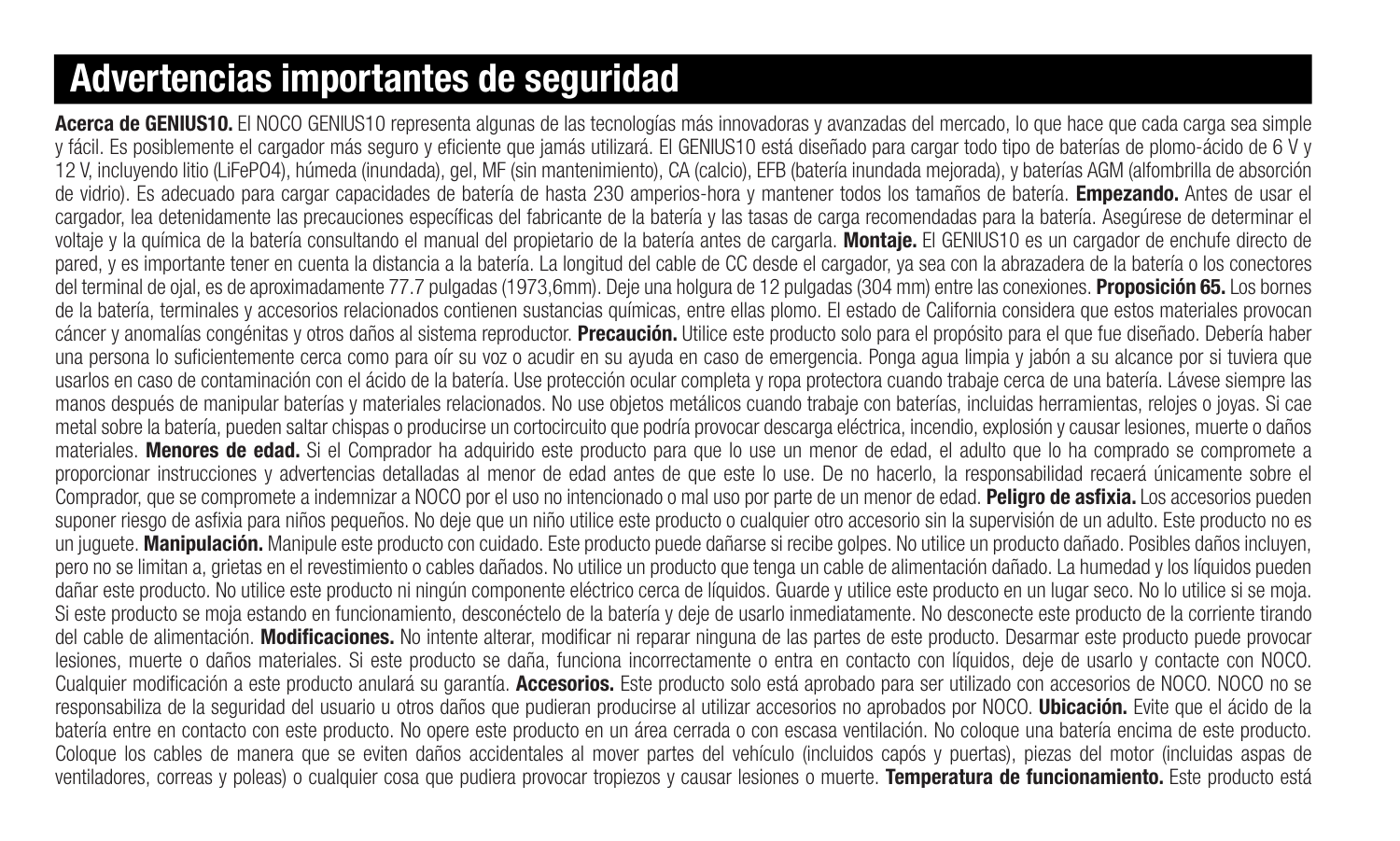diseñado para trabajar a temperaturas ambientes de entre -4 °F y 104 °F (-20 °C y 40 °C). No lo opere fuera de estos rangos de temperatura. No cargue una batería congelada. Deje de utilizar el producto inmediatamente si la batería se calienta en exceso. Almacenamiento. No utilice ni guarde su producto en áreas con altas concentraciones de polvo o materiales en suspensión. Guarde su producto sobre superficies planas y seguras para que no se caiga. Guarde su producto en un lugar seco. La temperatura de almacenamiento es de -20 a 25 °C (temperatura media bajo el capó). Nunca sobrepasar los 80 °C bajo ninguna condición. Compatibilidad. El producto solo es compatible con baterías de ácido-plomo, AGM y litio de 6 V y de 12 V. No intente utilizar el producto con ningún otro tipo de batería. La carga de otras sustancias químicas de la batería puede provocar lesiones, la muerte o daños a la propiedad. Póngase en contacto con el fabricante de la batería antes de intentar cargar la batería. No cargue una batería si no está seguro de la química o voltaje específico de la batería. Dispositivos médicos. Este producto puede emitir campos electromagnéticos. Contiene componentes magnéticos que pueden interferir con marcapasos, desfibriladores u otros dispositivos médicos. Estos campos electromagnéticos pueden interferir con marcapasos u otros dispositivos médicos. Consulte con su médico antes de usar este producto si tiene un dispositivo médico, incluidos marcapasos. Si sospecha que este producto está interfiriendo con un dispositivo médico, deie de usarlo inmediatamente y consulte con su médico. Limpieza. Apague y desconecte este producto de la corriente antes de limpiarlo o llevar a cabo mantenimiento. Limpie y seque este producto inmediatamente si entra en contacto con líquidos o cualquier otro tipo de contaminante. Utilice un trapo suave sin pelusa (microfibra). Evite que los puertos o aberturas se mojen. Atmósferas explosivas. Obedezca todas las señales e instrucciones. No cargue ni utilice este producto en áreas con una atmósfera potencialmente explosiva, incluidas áreas de repostar o áreas en las que el aire contiene sustancias químicas o partículas como grano, polvo polvo metálico. Actividades de alto riesgo. Este producto no está destinado para ser utilizado en casos en los que su mal funcionamiento pudiera causar la muerte, lesiones o daños medioambientales graves. Interferencia de radiofrecuencia. Este producto ha sido diseñado, probado y fabricado para cumplir con las normas que regulan las emisiones de radiofrecuencia. Tales emisiones del producto pueden afectar al funcionamiento de otros aparatos electrónicos y hacer que funcionen incorrectamente. Modelos: GENIUS10. Este dispositivo cumple con el artículo 15 de las normas de la Comisión Federal de Comunicaciones (FCC). La operación está sujeta a las dos condiciones siguientes: (1) Este dispositivo puede que no cause interferencias dañinas y (2) este dispositivo debe aceptar cualquier interferencia recibida, incluidas aquellas que puedan causar un funcionamiento no deseado. NOTA: Este equipo ha sido probado y se ha demostrado que cumple con los límites para un dispositivo digital de clase A, conforme al artículo 15 de las normas de la FCC. Estos límites están diseñados para proporcionar protección razonable contra interferencias dañinas en una instalación comercial. Este equipo genera, utiliza y puede irradiar energía de radiofrecuencia y, si no se instala o utiliza de acuerdo con las instrucciones, puede causar interferencias periudiciales a las comunicaciones por radio. Puede que este equipo cause interferencias perjudiciales en un área residencial, en cuyo caso es posible que el usuario tenga que corregir la interferencia por su propia cuenta y riesgo.

# Instrucciones de Uso

# Modos de carga.

El GENIUS10 dispone de nueve (9) modos: modo de espera, 12 V, 12 V AGM, 12 V LITIO, 6 V, 6 V AGM, REPARACIÓN, SUMINISTRO y Potencia. Para algunos modos de carga se debe presionar y mantener durante tres (3) a cinco (5) segundos para acceder al modo. Estos modos de "presionar y mantener presionado" son modos de carga avanzados que requieren toda su atención antes de seleccionarlos. Es importante comprender las diferencias y el propósito de cada modo de carga. No opere el cargador hasta que confirme el modo de carga adecuado para su batería. A continuación, se muestra una breve descripción: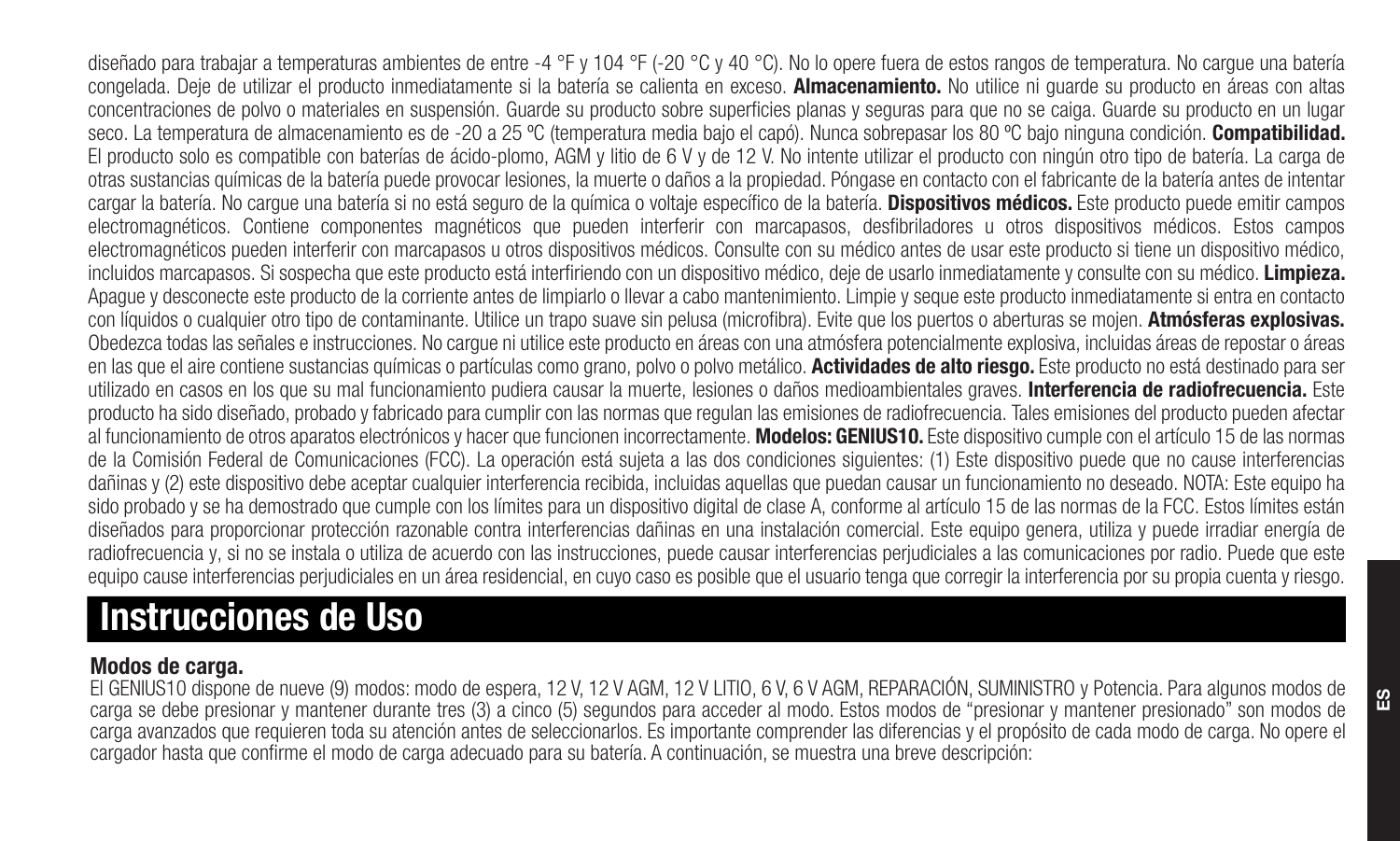| Modo                                                                                                                   | <b>Explicación</b>                                 | (Voltaje máximo calculado en 25 °C, el índice de amperaje es el volumen de amperaje cuando está por encima de 0 °C)                                                                                                                                                                                          |
|------------------------------------------------------------------------------------------------------------------------|----------------------------------------------------|--------------------------------------------------------------------------------------------------------------------------------------------------------------------------------------------------------------------------------------------------------------------------------------------------------------|
| Standby                                                                                                                | LED naranja de modo de espera.                     | En el modo de espera, el cargador no se carga ni proporciona energía a la batería. Durante este modo se activa el ahorro de energía, extrayendo energía<br>microscópica de la toma eléctrica. En el modo de espera se encuentra habilitado el Canbus. Cuando se encuentre en modo de espera, se encenderá el |
|                                                                                                                        | Sin energía                                        |                                                                                                                                                                                                                                                                                                              |
| <b>12V</b>                                                                                                             | LED blanco de 12 V se iluminará.                   | Para cargar baterías de celdas húmedas, celdas de gel, electrolito líquido avanzado, sin mantenimiento y de calcio de 12 voltios, cuando se selecciona, el                                                                                                                                                   |
|                                                                                                                        | 14.5 V I 10 A I Baterías de hasta 230 Ah           |                                                                                                                                                                                                                                                                                                              |
| 12V                                                                                                                    |                                                    | Para cargar baterías AGM de 12 voltios. Cuando se selecciona, el LED blanco de 12 V AGM se iluminará.                                                                                                                                                                                                        |
| AGM                                                                                                                    | 14.8 V I 10 A I Baterías de hasta 230 Ah           |                                                                                                                                                                                                                                                                                                              |
| 12V<br>encenderá. Para uso en baterías con sistemas de administración de baterías (BMS) únicamente.<br><b>I ITHIUM</b> |                                                    | Para cargar baterías de iones de litio de 12 voltios, incluidas las de fosfato de hierro y litio. Cuando se selecciona, el LED azul de litio de 12 V se                                                                                                                                                      |
|                                                                                                                        | 14.6 V I 10 A I Baterías de hasta 230 Ah           |                                                                                                                                                                                                                                                                                                              |
| 6V<br>Mantener presionado                                                                                              | I ED blanco de 6 V se iluminará.                   | Para cargar baterías de celdas húmedas, celdas de gel, electrolito líguido avanzado, sin mantenimiento y de calcio de 6 voltios. Cuando se selecciona, el                                                                                                                                                    |
| (3 segundos)                                                                                                           | 7.25 V I 10 A I Baterías de hasta 230 Ah           |                                                                                                                                                                                                                                                                                                              |
| 6V AGM<br>Mantener presionado                                                                                          | de color blanco.                                   | Para cargar las baterías AGM avanzadas de 6 voltios, lo que requiere un voltaie de carga superior al normal, cuando las seleccione, se iluminará un LED                                                                                                                                                      |
| (3 segundos)                                                                                                           | 7.40 V I 10 A I baterías de hasta 230 Ah           |                                                                                                                                                                                                                                                                                                              |
| Modo de potencia<br>Mantener presionado                                                                                |                                                    | Para cargar baterías con una tensión inferior a 1 V. Mantenga presionado durante cinco (5) segundos para ingresar al modo de fuerza. El modo de carga<br>seleccionado operará baio el modo de fuerza durante cinco (5) minutos antes de volver a la carga estándar en el modo seleccionado.                  |
| (5 segundos)                                                                                                           | 10 A I Baterías de hasta 230 Ah                    |                                                                                                                                                                                                                                                                                                              |
| 12V<br><b>SUPPLY</b>                                                                                                   |                                                    | Se convierte en una fuente de alimentación de CC para alimentar cualquier dispositivo de 12 V en CC, como un inflador de neumáticos, un cambiador de<br>aceite o un dispositivo de retención de memoria al reemplazar una batería. Cuando se seleccione, se iluminará un LED roio.                           |
|                                                                                                                        | 13.6 V   10 A   máximo de 12 A                     | (Presione y mantenga presionado 3 segundos sin que las abrazaderas estén conectadas)                                                                                                                                                                                                                         |
| 12V                                                                                                                    | seleccione, se iluminará y parpadeará un LED rojo. | Un modo avanzado de recuperación de la batería para reparar y almacenar baterías vieias, inactivas, dañadas, estratificadas o sulfatadas, Cuando se                                                                                                                                                          |
| <b>RFPAIR</b>                                                                                                          |                                                    | 16,5 V I 10 A I cualquier capacidad (Desde el modo de suspensión, mantenga presionado 3 segundos teniendo las abrazaderas conectadas a la batería)                                                                                                                                                           |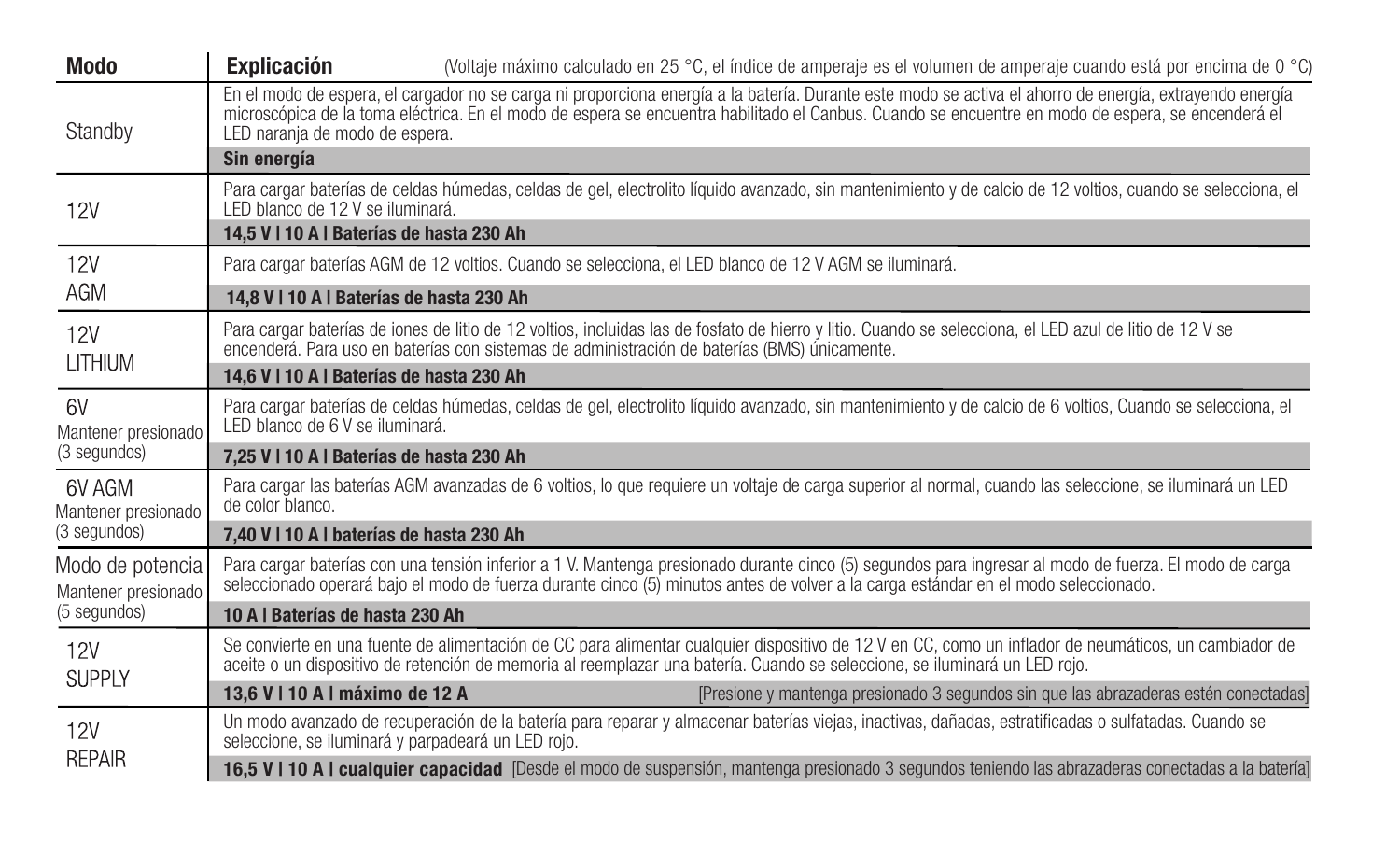#### Uso de 6 V. [Mantener presionado durante 3 segundos]

El modo de carga de 6 V está diseñado solo para baterías de ácido-plomo de 6 voltios, como las baterías de celda húmeda, de celda de gel, electrolito líquido avanzado, sin mantenimiento y de calcio. Presionar y mantener presionado durante tres (3) segundos para acceder al modo de carga de 6 V. Consultar con el fabricante de la batería antes de usar este modo.

#### Uso de litio de 12 V.

El modo de carga de litio de 12 V está diseñado solamente para baterías de iones de litio de 12 voltios, incluidas las de fosfato de hierro y litio.

**PRECAUCIÓN.** UTILICE ESTE MODO CON CUIDADO EXTREMO. EL MODO DE FUERZA DESACTIVA LAS FUNCIONES DE SEGURIDAD Y LA CORRIENTE ACTIVA ESTÁ<br>PRESENTE EN LOS CONECTORES. ASEGÚRESE DE QUE TODAS LAS CONEXIONES SE HAGAN ANTES DE ENT CONEXIONES. RIESGO DE CHISPAS, INCENDIO, EXPLOSIÓN, DAÑO A LA PROPIEDAD, LESIONES Y MUERTE.

#### Uso de fuente de 13,6 V. [Presione y mantenga presionado 3 segundos sin que las abrazaderas estén conectadas]

La fuente de 13,6 V convierte el cargador en una fuente de alimentación de CC de voltaje constante y corriente constante. Se puede utilizar para alimentar dispositivos de 12 V de CC, incluidos infladores de neumáticos, cambiadores de aceite, cafeteras, calentadores de asientos y más. Como fuente de alimentación, también se puede utilizar para conservar la configuración del ordenador de a bordo del vehículo durante la reparación o la sustitución de la batería. El suministro de 13,6 V proporciona 13,6 voltios a 10 A con protección contra sobrecarga a 12 A (máximo).

PRECAUCIÓN. UTILICE ESTE MODO CON MUCHO CUIDADO. EL MODO DE SUMINISTRO DESACTIVA LAS FUNCIONES DE SEGURIDAD Y LA ELECTRICIDAD ESTÁ PRESENTE EN LOS CONECTORES. NO TOQUE LAS CONEXIONES QUE ESTÉN JUNTAS. EXISTE RIESGO DE QUE SE PRODUZCAN CHISPAS, DE QUE SE INICIE UN INCENDIO, DE QUE HAYA UNA EXPLOSIÓN, DE QUE SE PRODUZCAN DAÑOS EN LA PROPIEDAD, LESIONES E INCLUSO LA MUERTE.

#### Uso de la reparación de 12 V. [Desde el modo de suspensión, mantenga presionado 3 segundos teniendo las abrazaderas conectadas a la batería]

La reparación de 12 V es un modo avanzado de recuperación de la batería para reparar y almacenar baterías viejas, inactivas, dañadas, estratificadas o sulfatadas. No todas las baterías se pueden recuperar. Las baterías tienden a dañarse si se mantienen con poca carga o nunca se les da la posibilidad de recibir una carga completa. Los problemas más comunes de la batería son la sulfatación y la estratificación de la misma. Tanto la sulfatación como la estratificación de la batería aumentan de manera artificial el voltaje del circuito abierto de la batería, lo que hace que la batería parezca estar completamente cargada, al mismo tiempo que proporcionan una capacidad baja. Utilice la reparación de 12 V en un intento de revertir estos problemas. Para obtener resultados óptimos, lleve la batería de 12 voltios por un ciclo de carga completo, llevando la batería a plena carga, antes de usar este modo. La reparación de 12 V puede tardar hasta cuatro (4) horas en completar el proceso de recuperación, y volverá al modo de espera una vez completado.

PRECAUCIÓN. UTILICE ESTE MODO CON CUIDADO. ESTE MODO ES SOLO PARA BATERÍAS DE ÁCIDO-PLOMO DE 12 VOLTIOS. ESTE MODO UTILIZA UN VOLTAJE DE CARGA ALTO Y PUEDE CAUSAR ALGUNA PÉRDIDA DE AGUA EN LAS CÉLULAS DE LAS BATERÍAS HÚMEDAS (LÍQUIDAS). TENGA EN CUENTA QUE ALGUNAS BATERÍAS Y COMPONENTES ELECTRÓNICOS PUEDEN SER SENSIBLES A ALTOS VOLTAJES DE CARGA. PARA MINIMIZAR LOS RIESGOS DE LOS COMPONENTES ELECTRÓNICOS, DESCONECTE LA BATERÍA ANTES DE USAR ESTE MODO.

### Modo de potencia. [Mantener presionado durante 5 segundos]

El modo de fuerza permite que el cargador comience a cargarse manualmente cuando el voltaje de la batería conectada es demasiado bajo para ser detectado. Si el voltaje de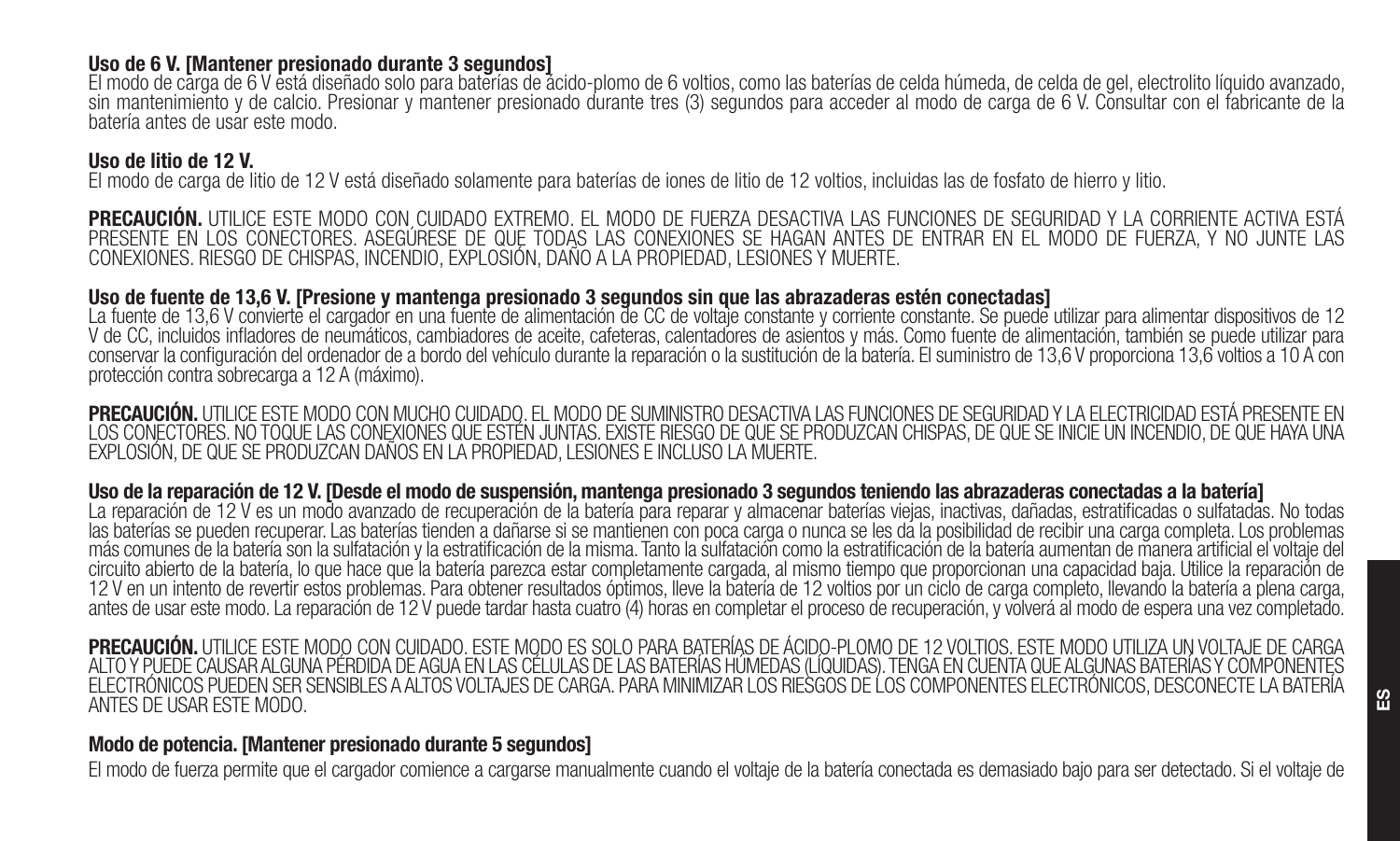la batería es demasiado bajo para que el cargador lo detecte, mantenga presionado el botón de modo durante 5 segundos para activar el modo de fuerza, luego seleccione el modo apropiado. Todos los modos disponibles parpadearán. Una vez que se selecciona un modo de carga, el LED de modo de carga y el LED de carga se alternarán entre sí, lo que indica que el modo de fuerza está activo. Después de cinco (5) minutos, el cargador regresará a la operación de carga normal y la detección de bajo voltaje se reactivará.

PRECAUCIÓN.UTILICE ESTE MODO CON CUIDADO EXTREMO. EL MODO DE FUERZA DESACTIVA LAS FUNCIONES DE SEGURIDAD Y LA CORRIENTE ACTIVA ESTÁ PRESENTE EN LOS CONECTORES. ASEGÚRESE DE QUE TODAS LAS CONEXIONES SE HAGAN ANTES DE ENTRAR EN EL MODO DE FUERZA, Y NO JUNTE LAS CONEXIONES. RIESGO DE CHISPAS, INCENDIO, EXPLOSIÓN, DAÑO A LA PROPIEDAD, LESIONES Y MUERTE.

### Conectar la batería

No conecte el cable de alimentación de corriente alterna hasta que haya hecho el resto de las conexiones. Averigüe la polaridad correcta de los terminales en la batería. No establezca ninguna conexión con el carburador, las mangueras de combustible o placas delgadas de metal. Las siguientes instrucciones son para un sistema de tierra negativo (el más común). Si su vehículo es un sistema de tierra positivo (muy infrecuente), siga las instrucciones en orden inverso.

1.) Conecte el conector positivo del terminal (rojo) al terminal positivo de la batería (POS, P, +).

2.) Conecte el conector negativo del terminal (negro) al terminal negativo de la batería (NEG, N, -).

3.) Conecte el cargador de la batería a una toma de corriente adecuada. No mire hacia la batería en el momento de realizar esta conexión.

4.) Al desconectar, hágalo en orden inverso, quitando primero el polo negativo (o el positivo primero en los sistemas de tierra positivos).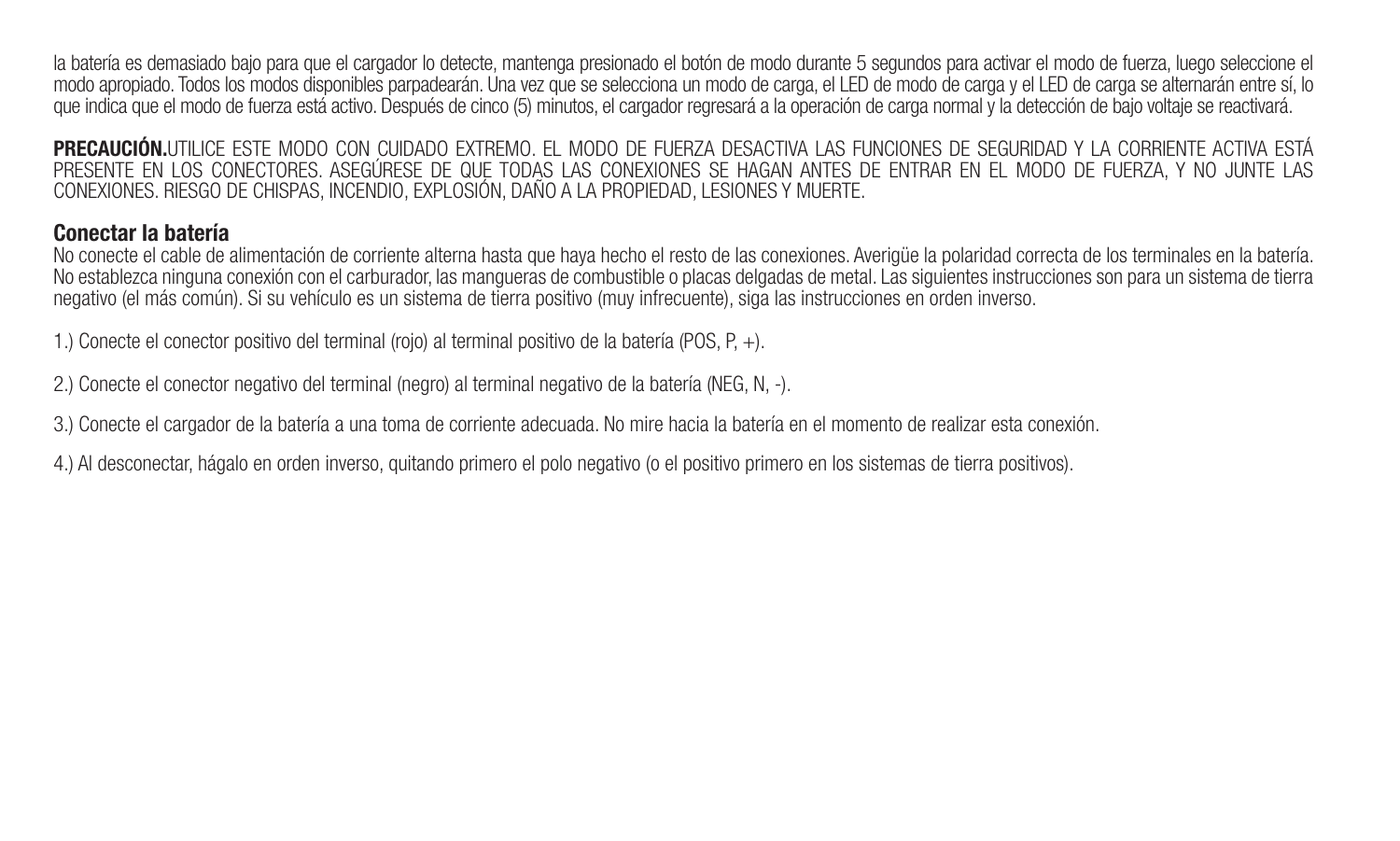### Inicio de la carga.

1.) Verifique el voltaje y la química de la batería.

2.) Asegúrese de que ha conectado los cables de arranque o conectores de terminal redondo correctamente y de que el cable de alimentación de corriente alterna está enchufado a la toma de corriente.

3.) [Primer uso] El cargador comenzará en modo Standby, indicado por un led naranja. En Standby el cargador no suministra energía.

4.) Pulse el botón de modos para activar el modo de carga apropiado (pulse continuamente durante tres segundos para activar un modo avanzado de carga) para el<br>voltaje y la composición química de su batería.

5.) El led de modo iluminará el modo de carga seleccionado y los ledes de carga LED se iluminarán (dependiendo del estado de la batería) indicando que el proceso de carga ha comenzado.

6.) Ahora el cargador se puede dejar conectado a la batería en todo momento para proporcionar carga de mantenimiento.

Memoria automática: El cargador tiene memoria automática incorporada y regresará al último modo de carga cuando se conecte. Para cambiar los modos<br>después del primer uso, presione el botón de modo.

# Tiempos de carga.

# Tiempos de carga.

El tiempo estimado para cargar una batería se muestra a continuación. El tamaño de la batería (Ah) y su profundidad de descarga (DOD) afectan considerablemente a su tiempo de carga. El tiempo de carga está medido desde una profundidad promedio de descarga hasta una carga completa de la batería, y tiene una finalidad de referencia únicamente. Los datos reales pueden diferir debido a las condiciones de la batería. El tiempo para cargar una batería descargada con normalidad está basado en una DOD del 50 %. La temperatura también afectará a los tiempos de carga. El GENIUS10 cuenta con compensación térmica que ajusta automáticamente los perfiles de carga para maximizar el rendimiento de carga.

| Tamaño de la Batería<br>п | Aproximado Tiempo de carga en Horas |      |
|---------------------------|-------------------------------------|------|
| Ah (amp hora)             | 6V                                  | 12V  |
| 20                        | 1.5                                 | 1.5  |
| 40                        | 3.0                                 | 3.0  |
| 80                        | 6.0                                 | 6.0  |
| 100                       | 7.0                                 | 7.0  |
| 230                       | 17.3                                | 17.3 |

s<br>Es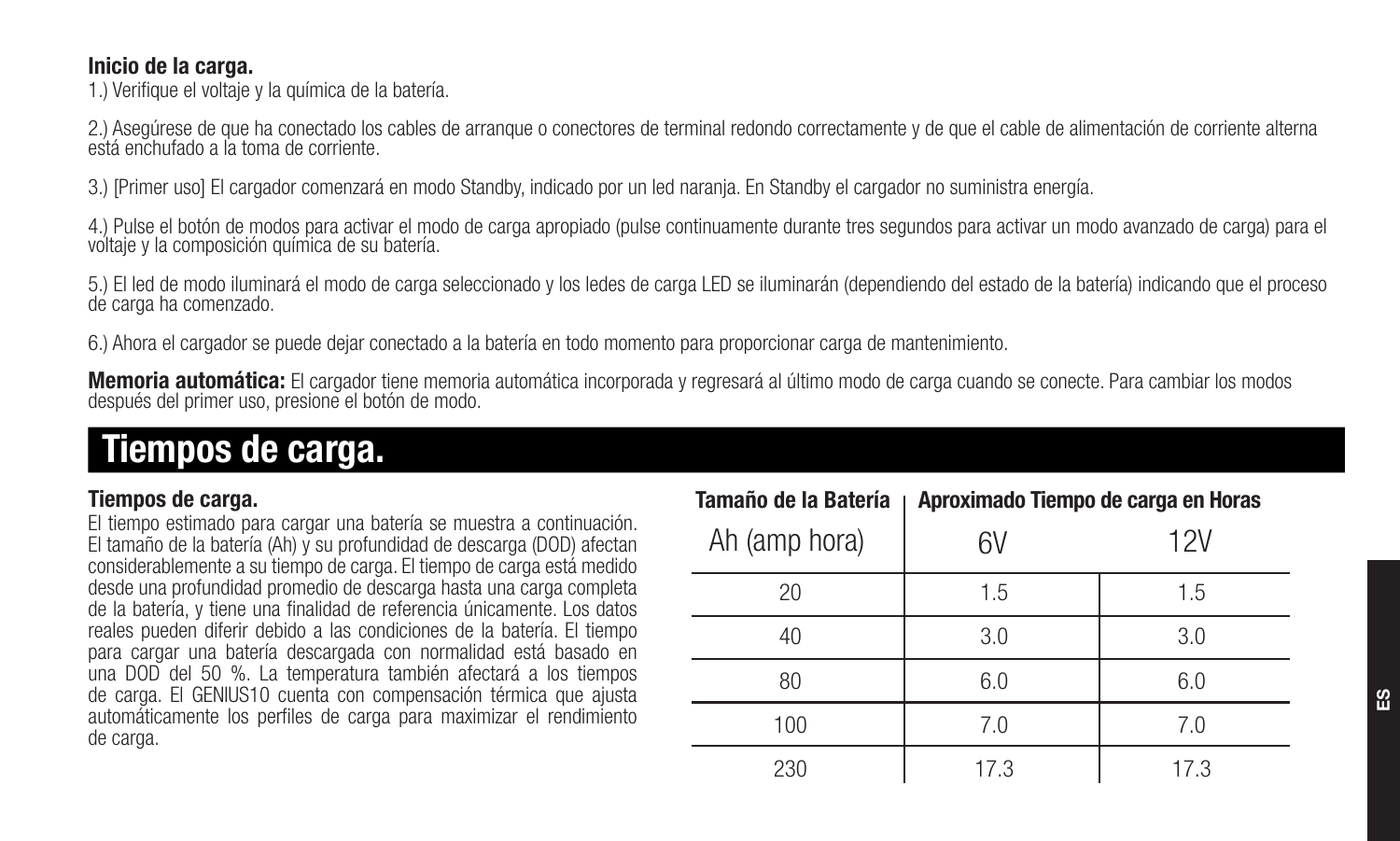Significado de los ledes de carga.

 $\overline{\mathbf{P}}$ 

| LED                                                              | <b>Explanation</b>                                                                                                                                                                                                             |  |
|------------------------------------------------------------------|--------------------------------------------------------------------------------------------------------------------------------------------------------------------------------------------------------------------------------|--|
| 25%                                                              | El LED de carga del 25 % parpadeará lentamente entre "on" (encendido) y "off" (apagado), cuando la batería esté cargada                                                                                                        |  |
| LED roio                                                         | por debaio del 25 %. Cuando la batería esté cargada al 25 %, el LED roio de carga permanecerá filo.                                                                                                                            |  |
| 50%                                                              | El LED de carga del 50 % parpadeará lentamente entre "on" (encendido) y "off" (apagado), cuando la batería esté cargada<br>por debajo del 50 %. Cuando la batería esté cargada al 50 %, el LED rojo de carga permanecerá fijo. |  |
| LED roio                                                         |                                                                                                                                                                                                                                |  |
| 75%                                                              | El LED de carga del 75 % parpadeará lentamente entre "on" (encendido) y "off" (apagado), cuando la batería esté cargada                                                                                                        |  |
| LED narania                                                      | por debaio del 75 %. Cuando la batería esté cargada al 75 %, el LED naránia de carga permanecerá filo.                                                                                                                         |  |
| 100%                                                             | LED verde parpadeante - Carga masiva completa, optimizando la batería para una vida más larga.                                                                                                                                 |  |
| I FD verde                                                       | LED verde constante - Cuando la batería esté cargada al 100 %, el LED de carga permanecerá de color verde fijo.                                                                                                                |  |
| Mantenimiento                                                    | Una vez que la batería esté completamente cargada, el cargador continuará supervisando la batería y proporcionará un                                                                                                           |  |
| I FD verde                                                       | mantenimiento y una optimización continuos. El LED de carga del 100 % pulsará "activar" y "desactivar" lentamente durante estos ciclos. El cargador se puede dejar conectado a la batería de forma indefinida.                 |  |
| Entendiendo los LED de error.                                    |                                                                                                                                                                                                                                |  |
| Las condiciones de error serán indicadas por los siguientes LED. |                                                                                                                                                                                                                                |  |
| <b>LED</b>                                                       | Razón / Solución                                                                                                                                                                                                               |  |
| (')                                                              | Constante   El cargador se encuentra en modo de espera o el voltaje de la batería es demasiado bajo para que el cargador lo detecte.                                                                                           |  |

# Constante El cargador se encuentra en modo de espera o el voltaje de la batería es demasiado bajo para que el cargador lo detecte.

V Constante | El voltaje de la batería es demasiado alto para el modo de carga seleccionado / Compruebe la batería y el modo de carga.

吸 Constante Posible cortocircuito de la batería/la batería no mantendrá la carga / Lleve la batería a un profesional para su revisión.

Constante | Polaridad inversa / Invierta las conexiones de la batería.

**V R** Parpadeante La temperatura interna del cargador es demasiado alta / El cargador reanudará la función una vez que la temperatura interna del cargador baje. La temperatura ambiente del cargador es demasiado fría / El cargador reanudará la función una vez que la temperatura ambiente del cargador aumente.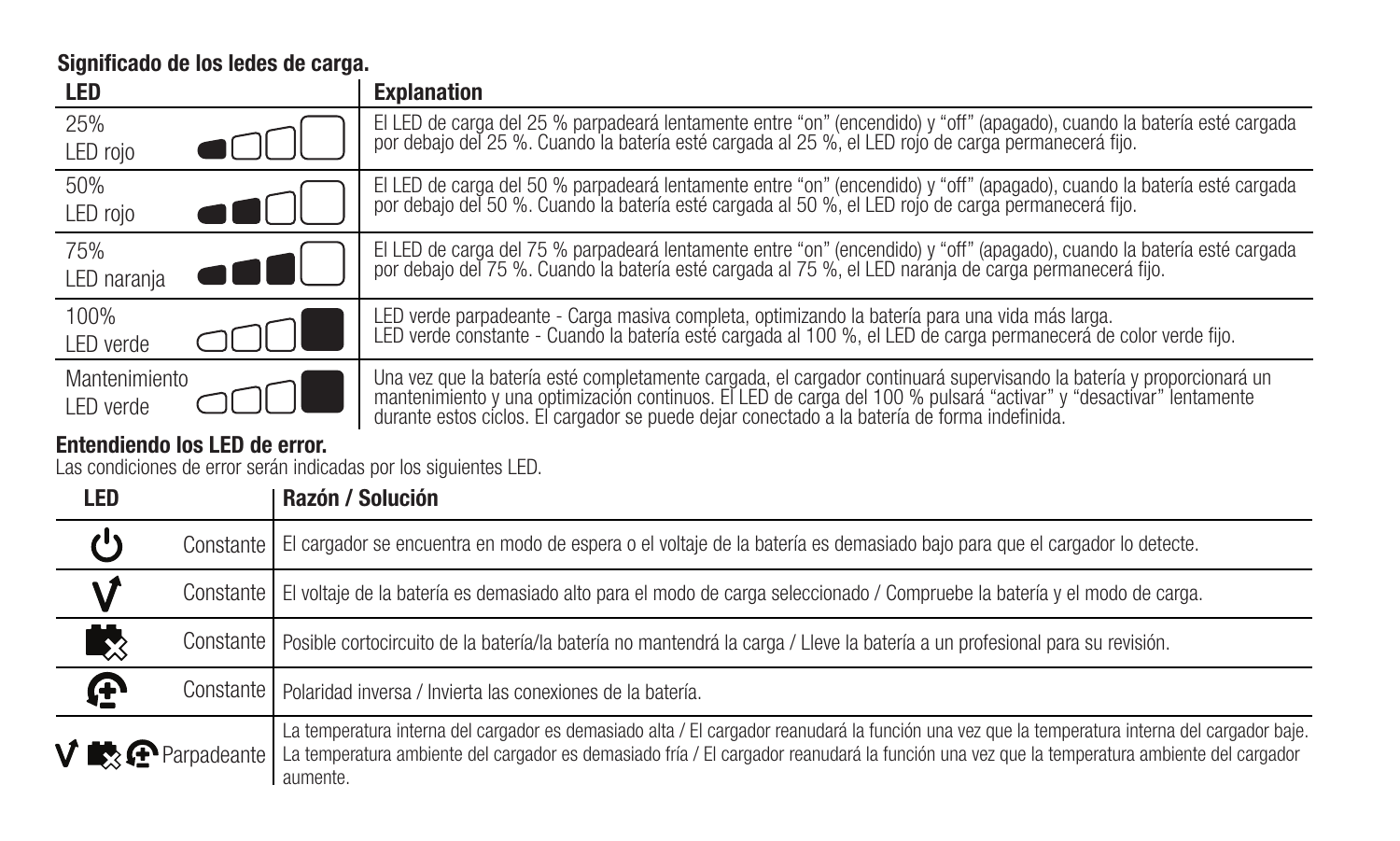

1.) Botón de modo Presionar para recorrer los modos de carga.

2.) LED de error de sobretensión Se ilumina en rojo constante; el voltaje de la batería se encuentra por encima del voltaje de protección.

3.) LED de batería en malas condiciones Se ilumina en rojo constante cuando la batería conectada no retiene la carga.

4.) LED de polaridad inversa Se ilumina en rojo constante cuando se detecta una polaridad inversa.

5.) LED de espera Se ilumina cuando el cargador se encuentra en modo de espera, el cargador no se está cargando ni proporciona energía a la batería.

6.) LED de carga Indica el estado de carga de la batería conectada.

7.) LED de modo Indica el modo de carga en el que se encuentra actualmente el cargador. Presionar el botón de MODO para recorrer los modos de carga.

8.) LED de modo "presionar y mantener presionado" El botón de modo se debe mantener presionado durante 3 segundos para acceder al modo.

9.) LED de modo de suministro Se ilumina en rojo constante cuando se selecciona el modo de suministro.

10.) LED de modo de reparación Se ilumina en rojo constante cuando se selecciona el modo de reparación.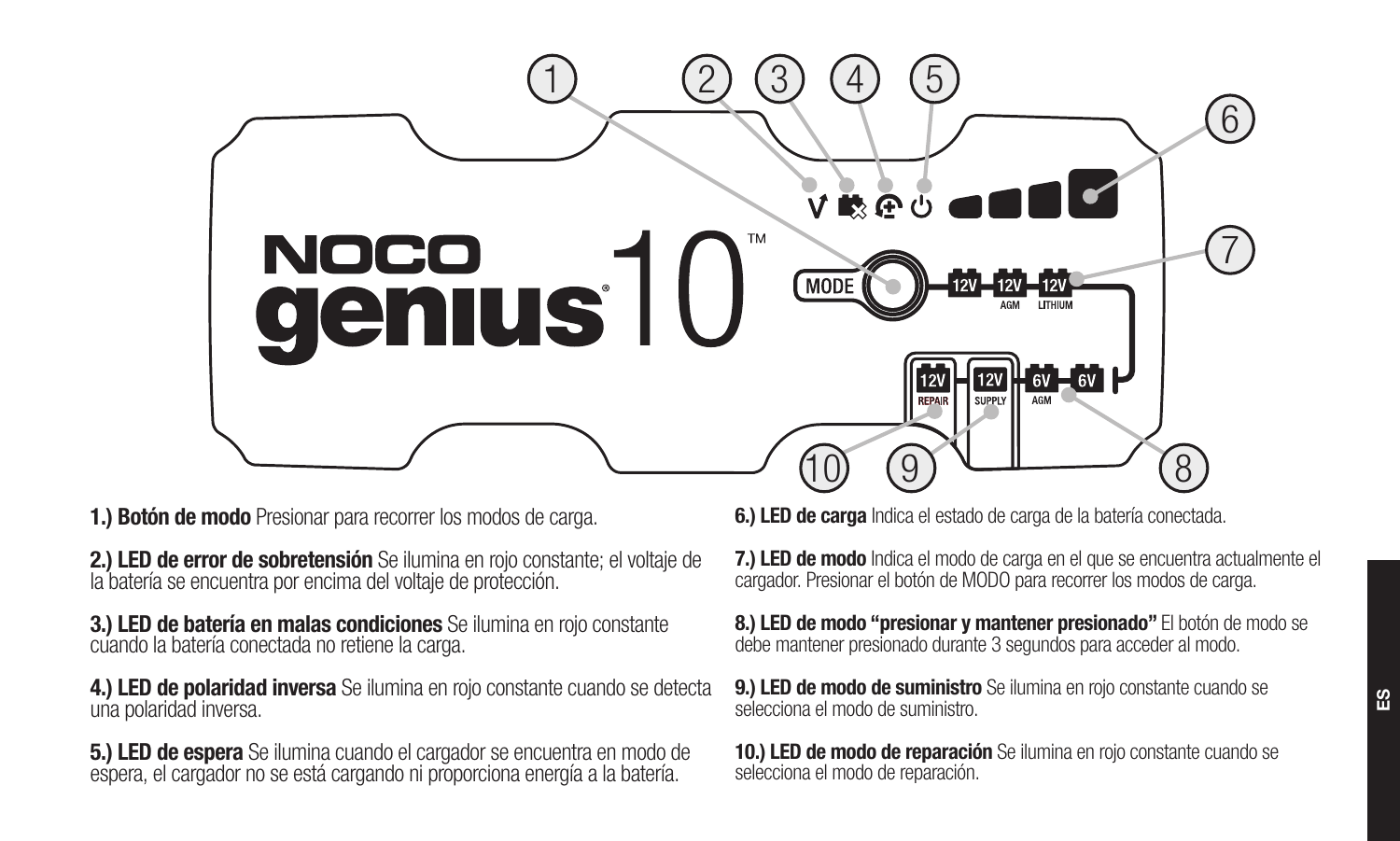# Especificaciones técnicas

Voltaje de entrada CA: 120-240 VAC, 50-60Hz Voltaje normal de trabajo CA: 120-240 VAC, 50-60Hz Potencia de salida: 150 W Max **Voltaje de carga: Vario** Corriente de carga: 10A (12 V), 10A (6 V)) Detección de bajo voltaje: 1V (12V), 1V (6V) Corriente de carga: <0.5mA Temperatura ambiente: -20°C to +40°C Tipo de baterías: 6V, 12V Química de la batería: Wet, Gel, MF, CA, EFB, AGM, Calcio, Litio Capacidad de la batería: Hasta 230Ah (12V), Mantiene todos los tamaños de baterías Protección de la cubierta: IP65 Enfriamiento: Convección natural **Dimensiones (largo x ancho x alto):**  $7.1 \times 3.6 \times 2.3$  Pulgadas (18 x 9.1 x 5.8 cm) Peso: 3.33 Lb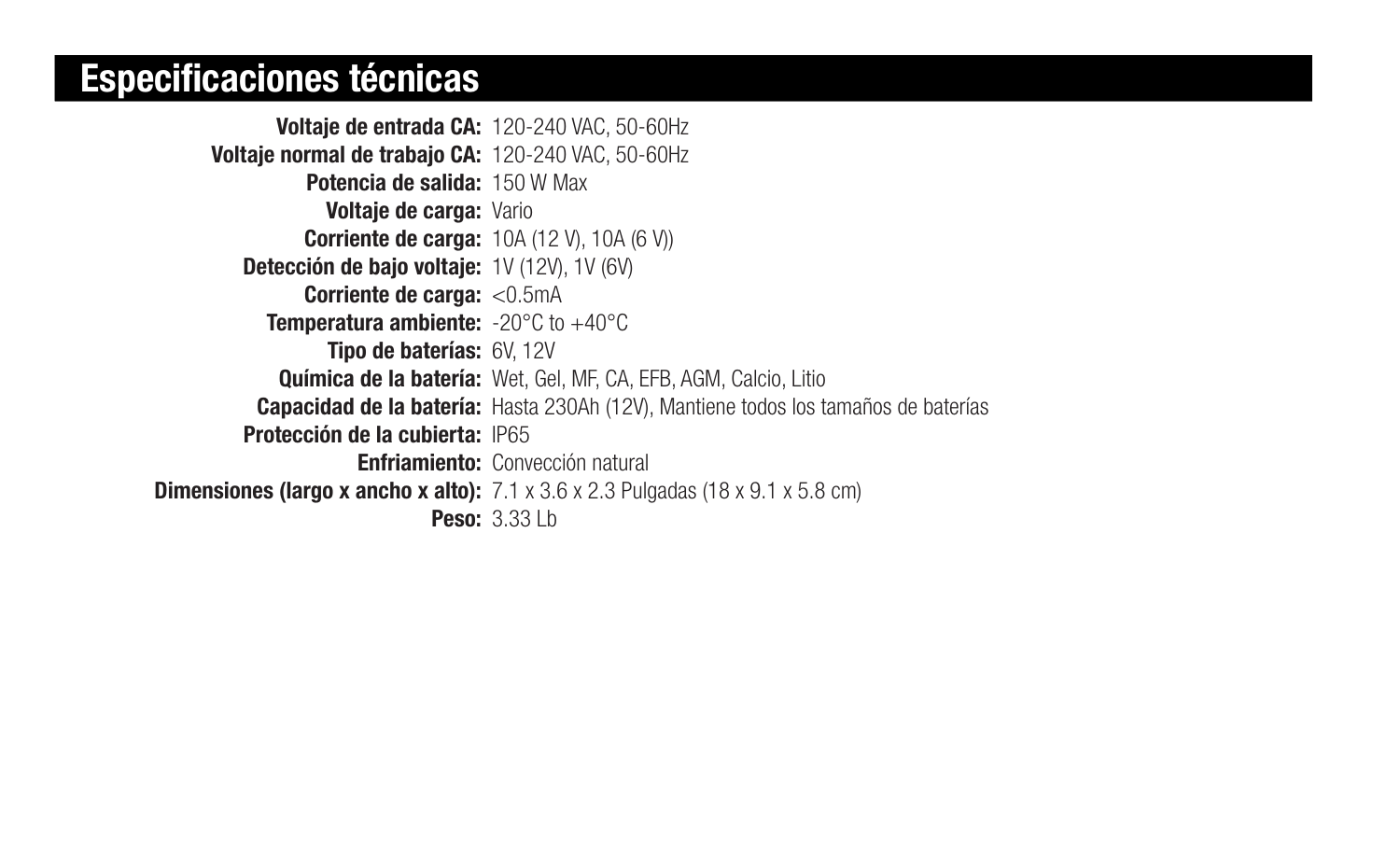# 3 años sin complicaciones

The NOCO Company ("NOCO") garantiza que este producto (el "Producto") está libre de defectos de materiales y mano de obra por un periodo de Tres (3) años desde la fecha de compra (el "Periodo de garantía"). En el caso de los defectos que se comuniquen durante el Periodo de garantía, NOCO, según su criterio y en función del análisis del departamento de soporte técnico de NOCO, reparará o sustituirá los Productos defectuosos. Las piezas y los productos de recambio serán nuevos o reacondicionados, y su función y rendimiento serán comparable a los de la pieza original y estarán garantizados durante el resto del Periodo de garantía original.

LA RESPONSABILIDAD DE NOCO BAJO ESTA GARANTÍA LIMITADA SE CIRCUNSCRIBE EXPRESAMENTE A REEMPLAZO O REPARACIÓN. HASTA DONDE LO PERMITA LA LEY, NOCO NO SE RESPONSABILIZARÁ, NI ANTE CUALQUIER COMPRADOR DEL PRODUCTO NI ANTE TERCERAS PARTES, DE GASTOS, DAÑOS O PÉRDIDAS DE NINGUNA CLASE, YA SEAN ESTOS IMPREVISTOS, INDIRECTOS O ESPECIALES, INCLUYENDO, SIN LIMITACIÓN, LA PÉRDIDA DE BENEFICIOS, DAÑOS A LA PROPIEDAD O LESIONES PERSONALES, COMOQUIERA QUE HAYAN SIDO CAUSADOS, INCLUSO SI NOCO TUVIERA CONOCIMIENTO DE LA POSIBILIDAD DE DICHOS DAÑOS. LA GARANTÍA LIMITADA AQUÍ ESTABLECIDA SUSTITUYE Y EXCLUYE AL RESTO DE GARANTÍAS QUE NO SE MENCIONEN EN ESTE DOCUMENTO, YA SEA DE FORMA EXPRESA O IMPLÍCITA POR LEY O POR OTROS MEDIOS, INCLUYENDO CUALQUIER GARANTÍA IMPLÍCITA DE COMERCIABILIDAD O IDONEIDAD PARA UN PROPÓSITO PARTICULAR PERO SIN LIMITARSE A ELLA, Y AQUELLAS QUE SURJAN DE LAS ACTIVIDADES DE VENTA, USO O COMERCIO. EN EL CASO DE QUE CUALQUIER LEY APLICABLE IMPONGA GARANTÍAS, CONDICIONES U OBLIGACIONES QUE NO PUEDEN SER EXCLUIDAS O MODIFICADAS, ESTE PÁRRAFO SE APLICARÁ HASTA DONDE LO PERMITA LA LEY.

Esta garantía está constituida únicamente para el beneficio del comprador original del producto en NOCO o en un proveedor o distribuidor aprobado por NOCO, y no es atribuible ni transferible. Para reclamar un artículo en garantía, el comprador debe: (1) solicitar y obtener un número de autorización de devolución de mercancía ("RMA") y la información del lugar de devolución ("Return Location") del servicio de asistencia de NOCO, enviando un correo electrónico a support@no.co o llamando al 1.800.456.6626; y (2) enviar el producto, incluyendo el número de "RMA" y el recibo del lugar de devolución. NO ENVÍE NINGÚN PRODUCTO SIN ANTES HABER OBTENIDO UN NÚMERO DE RMA DEL SERVICIO DE ASISTENCIA DE NOCO.

El comprador se responsabiliza (y debe abonar por adelantado) todos los gastos de embalaje y transporte para hacer uso del servicio de garantía.

NO OBSTANTE LO ANTERIOR, ESTA GARANTÍA SIN COMPLICACIONES ES NULA Y NO SE APLICA A PRODUCTOS QUE: (a) se utilicen incorrectamente, se manipulen incorrectamente, estén sujetos a abusos o a manipulación imprudente, accidentes, quardados inadecuadamente u operados bajo condiciones de voltaje, temperatura, choque o vibración excesivos más allá de las recomendaciones de NOCO para un uso seguro y efectivo; (b) se instalen, operen o mantengan de forma inapropiada; (c) sean/fueran modificados sin el consentimiento expreso por escrito de NOCO; (d) hayan sido desmontados, alterados o reparados por alguien distinto a NOCO; (e) tengan defectos que hayan sido comunicados después del Periodo de Garantía.

ESTA GARANTÍA SIN COMPLICACIONES NO CUBRE: (1) el uso y desgaste normal; (2) los daños estéticos que no afecten a su funcionalidad; o (3) a Productos a los que les falte, haya sido alterado o se haya desfigurado el número de serie de NOCO.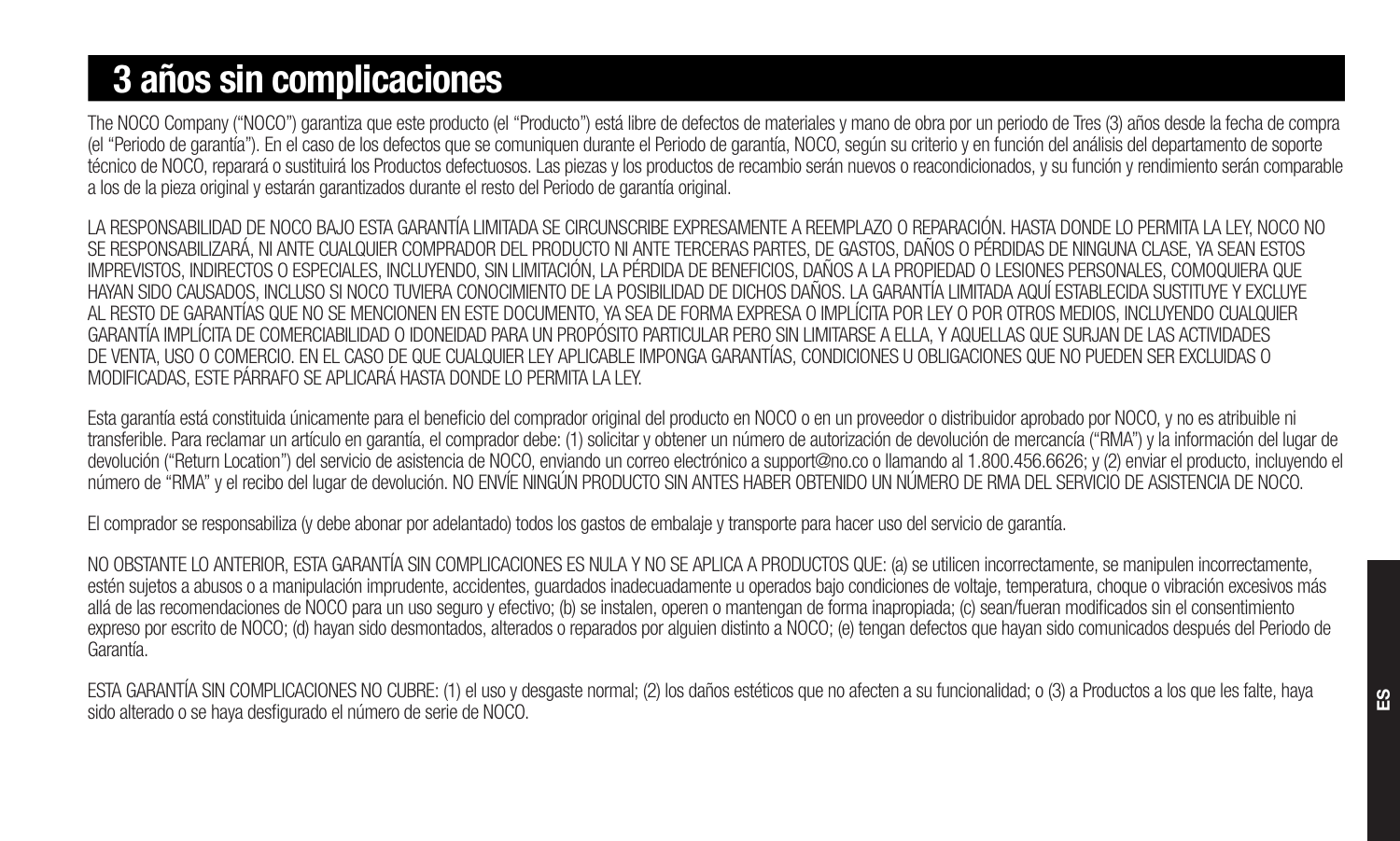# CONDICIONES DE LA GARANTÍA SIN COMPLICACIONES

Estas condiciones solamente se aplican a los Productos bajo el Periodo de Garantía. La garantía sin complicaciones es nula por el tiempo transcurrido desde la fecha de compra (tiempo transcurrido desde la fecha del número de serie, si no hay prueba de compra) o por las condiciones enumeradas anteriormente en este documento. Devuelva el Producto con la documentación apropiada.

### Con recibo:

0-3 años: SIN cargo. Con el comprobante de compra, el período de garantía comienza en la fecha de compra.

# SIN recibo:

0-3 años: SIN cargo. SIN el comprobante de compra, el período de garantía comienza en la fecha del número de serie.

Le recomendamos registrar su producto de NOCO para cargar el comprobante de compra y extender la fecha de vigencia de la garantía. Puede registrar su producto de NOCO en línea en: no.co/register. Si tiene alguna pregunta con respecto a su garantía o producto, póngase en contacto con el servicio de asistencia de NOCO (correo electrónico y número de teléfono arriba) o escriba a: The NOCO Company, en 30339 Diamond Parkway, #102, Glenwillow, OH 44139 EE. UU.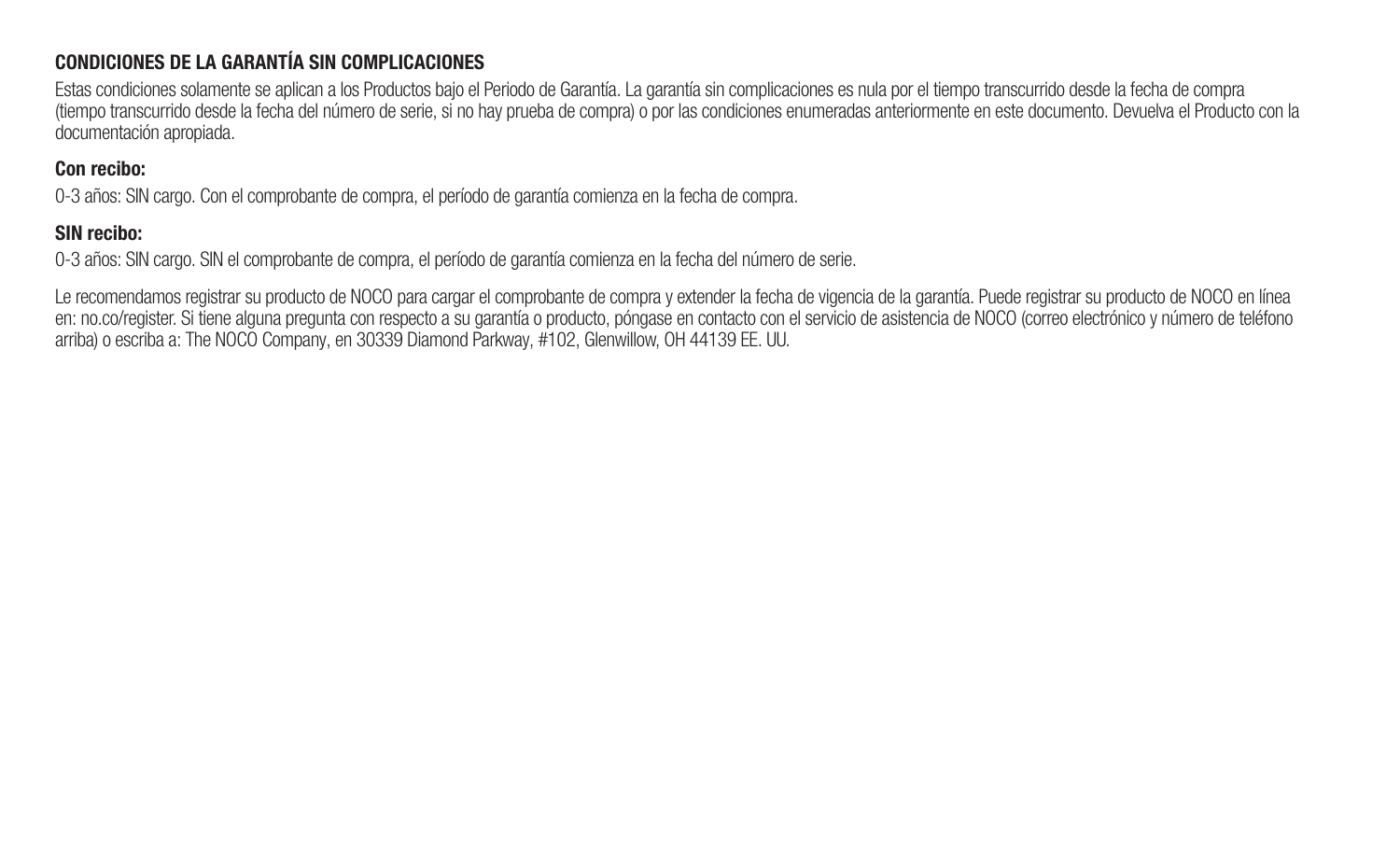For more information and support visit:

# www.no.co/support